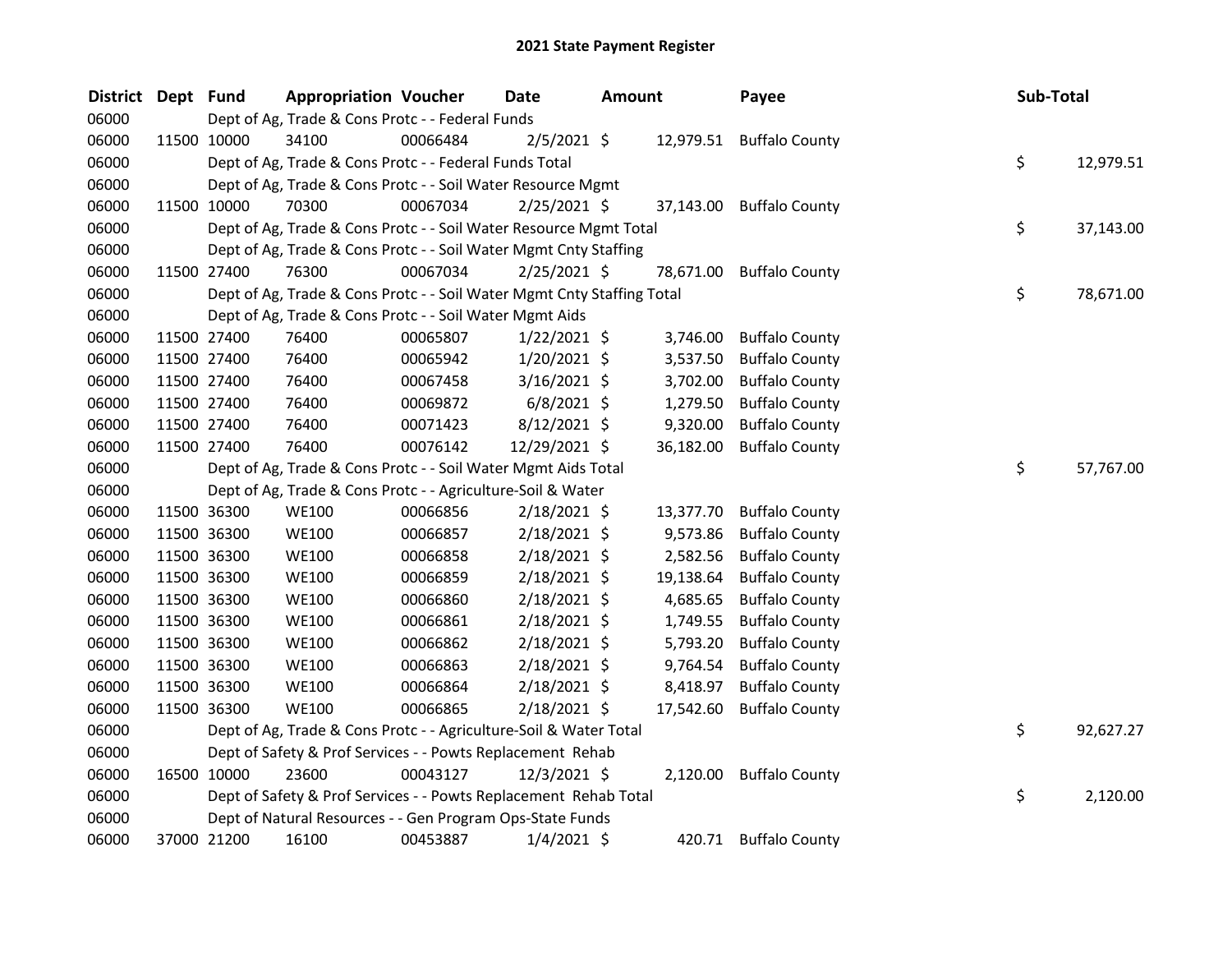| <b>District</b> | Dept Fund |             | <b>Appropriation Voucher</b>                                       |          | <b>Date</b>    | <b>Amount</b> |           | Payee                     | Sub-Total |            |
|-----------------|-----------|-------------|--------------------------------------------------------------------|----------|----------------|---------------|-----------|---------------------------|-----------|------------|
| 06000           |           | 37000 21200 | 16100                                                              | 00472314 | 4/30/2021 \$   |               | 26.12     | <b>Buffalo County</b>     |           |            |
| 06000           |           | 37000 21200 | 16100                                                              | 00482415 | 5/20/2021 \$   |               | 305.00    | <b>Buffalo County</b>     |           |            |
| 06000           |           | 37000 21200 | 16100                                                              | 00496304 | 7/9/2021 \$    |               | 207.57    | <b>Buffalo County</b>     |           |            |
| 06000           |           |             | Dept of Natural Resources - - Gen Program Ops-State Funds Total    |          |                |               |           |                           | \$        | 959.40     |
| 06000           |           |             | Dept of Natural Resources - - General Program Operations --        |          |                |               |           |                           |           |            |
| 06000           |           | 37000 21200 | 25400                                                              | 00510047 | $9/22/2021$ \$ |               | 46.00     | <b>Buffalo County</b>     |           |            |
| 06000           |           |             | Dept of Natural Resources - - General Program Operations -- Total  |          |                |               |           |                           | \$        | 46.00      |
| 06000           |           |             | Dept of Natural Resources - - Venison Processing                   |          |                |               |           |                           |           |            |
| 06000           |           | 37000 21200 | 54900                                                              | 00465859 | $3/4/2021$ \$  |               | 9,436.18  | <b>Buffalo County</b>     |           |            |
| 06000           |           |             | Dept of Natural Resources - - Venison Processing Total             |          |                |               |           |                           | \$        | 9,436.18   |
| 06000           |           |             | Dept of Natural Resources - - Wildlife Damage Claims & Abat        |          |                |               |           |                           |           |            |
| 06000           |           | 37000 21200 | 55300                                                              | 00465859 | $3/4/2021$ \$  |               | 15,991.73 | <b>Buffalo County</b>     |           |            |
| 06000           |           |             | Dept of Natural Resources - - Wildlife Damage Claims & Abat Total  |          |                |               |           |                           | \$        | 15,991.73  |
| 06000           |           |             | Dept of Natural Resources - - Resaids - Forest Croplnd & Mfl       |          |                |               |           |                           |           |            |
| 06000           |           | 37000 21200 | 56600                                                              | 00509461 | $9/17/2021$ \$ |               |           | 36,733.67 Buffalo County  |           |            |
| 06000           |           |             | Dept of Natural Resources - - Resaids - Forest Croplnd & Mfl Total |          |                |               |           |                           | \$        | 36,733.67  |
| 06000           |           |             | Dept of Natural Resources - - Ra- Cnty Snow Trail & Area Aid       |          |                |               |           |                           |           |            |
| 06000           |           | 37000 21200 | 57400                                                              | 00514777 | 10/15/2021 \$  |               |           | 35,865.00 Buffalo County  |           |            |
| 06000           |           |             | Dept of Natural Resources - - Ra- Cnty Snow Trail & Area Aid Total |          |                |               |           |                           | \$        | 35,865.00  |
| 06000           |           |             | Dept of Natural Resources - - Ra- Snowmobile Trail Areas           |          |                |               |           |                           |           |            |
| 06000           |           | 37000 21200 | 57500                                                              | 00526371 | 12/23/2021 \$  |               |           | 35,865.00 Buffalo County  |           |            |
| 06000           |           |             | Dept of Natural Resources - - Ra- Snowmobile Trail Areas Total     |          |                |               |           |                           | \$        | 35,865.00  |
| 06000           |           |             | Dept of Natural Resources - - Rec & Resource Aids, Fed             |          |                |               |           |                           |           |            |
| 06000           |           | 37000 21200 | 58300                                                              | 00514783 | 10/15/2021 \$  |               |           | 400,000.00 Buffalo County |           |            |
| 06000           |           |             | Dept of Natural Resources - - Rec & Resource Aids, Fed Total       |          |                |               |           |                           | \$        | 400,000.00 |
| 06000           |           |             | Dept of Natural Resources - - Resaids - Pymt In Lieu Tax Fed       |          |                |               |           |                           |           |            |
| 06000           |           | 37000 21200 | 58400                                                              | 00510745 | $9/28/2021$ \$ |               |           | 17,581.00 Buffalo County  |           |            |
| 06000           |           |             | Dept of Natural Resources - - Resaids - Pymt In Lieu Tax Fed Total |          |                |               |           |                           | \$        | 17,581.00  |
| 06000           |           |             | Dept of Natural Resources - - GPO--State Funds                     |          |                |               |           |                           |           |            |
| 06000           |           | 37000 21200 | 86100                                                              | 00460204 | $2/2/2021$ \$  |               | 2,120.58  | <b>Buffalo County</b>     |           |            |
| 06000           |           | 37000 21200 | 86100                                                              | 00461368 | $3/4/2021$ \$  |               | 2.00      | <b>Buffalo County</b>     |           |            |
| 06000           |           | 37000 21200 | 86100                                                              | 00464964 | $3/1/2021$ \$  |               | 2,120.58  | <b>Buffalo County</b>     |           |            |
| 06000           |           | 37000 21200 | 86100                                                              | 00471250 | $4/2/2021$ \$  |               | 2,120.58  | <b>Buffalo County</b>     |           |            |
| 06000           |           | 37000 21200 | 86100                                                              | 00478161 | 4/30/2021 \$   |               | 2,120.58  | <b>Buffalo County</b>     |           |            |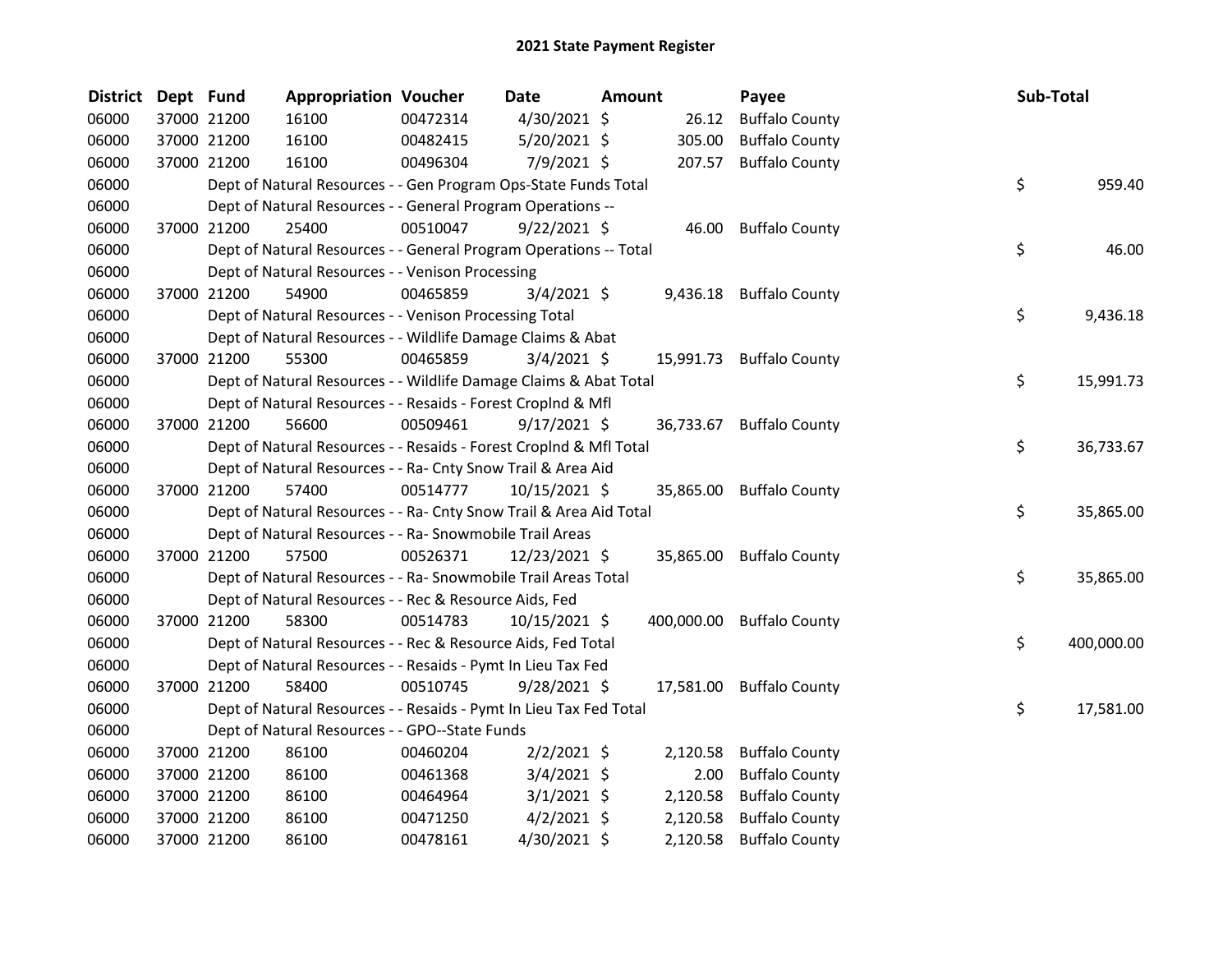| <b>District</b> | Dept Fund |             | <b>Appropriation Voucher</b>                                       |          | <b>Date</b>    | <b>Amount</b> |              | Payee                 | Sub-Total |            |
|-----------------|-----------|-------------|--------------------------------------------------------------------|----------|----------------|---------------|--------------|-----------------------|-----------|------------|
| 06000           |           | 37000 21200 | 86100                                                              | 00484855 | 5/28/2021 \$   |               | 2,120.58     | <b>Buffalo County</b> |           |            |
| 06000           |           | 37000 21200 | 86100                                                              | 00493591 | 7/9/2021 \$    |               | 2,120.58     | <b>Buffalo County</b> |           |            |
| 06000           |           | 37000 21200 | 86100                                                              | 00499663 | 7/30/2021 \$   |               | 2,120.58     | <b>Buffalo County</b> |           |            |
| 06000           |           | 37000 21200 | 86100                                                              | 00506020 | $9/1/2021$ \$  |               | 2,120.58     | <b>Buffalo County</b> |           |            |
| 06000           |           | 37000 21200 | 86100                                                              | 00511997 | $10/1/2021$ \$ |               | 2,120.58     | <b>Buffalo County</b> |           |            |
| 06000           |           | 37000 21200 | 86100                                                              | 00517134 | 10/29/2021 \$  |               | 2,120.58     | <b>Buffalo County</b> |           |            |
| 06000           |           | 37000 21200 | 86100                                                              | 00522397 | 12/2/2021 \$   |               | 2,120.58     | <b>Buffalo County</b> |           |            |
| 06000           |           | 37000 21200 | 86100                                                              | 00526239 | 12/29/2021 \$  |               | 2,120.58     | <b>Buffalo County</b> |           |            |
| 06000           |           |             | Dept of Natural Resources - - GPO--State Funds Total               |          |                |               |              |                       | \$        | 25,448.96  |
| 06000           |           |             | Dept of Natural Resources - - Fin Asst For Responsible Units       |          |                |               |              |                       |           |            |
| 06000           |           | 37000 27400 | 67000                                                              | 00483040 | $5/21/2021$ \$ |               | 96,342.80    | <b>Buffalo County</b> |           |            |
| 06000           |           |             | Dept of Natural Resources - - Fin Asst For Responsible Units Total |          |                |               |              |                       | \$        | 96,342.80  |
| 06000           |           |             | Dept of Natural Resources - - Recycling Consolidation Grants       |          |                |               |              |                       |           |            |
| 06000           |           | 37000 27400 | 67300                                                              | 00483040 | $5/21/2021$ \$ |               | 2,975.09     | <b>Buffalo County</b> |           |            |
| 06000           |           |             | Dept of Natural Resources - - Recycling Consolidation Grants Total |          |                |               |              |                       | \$        | 2,975.09   |
| 06000           |           |             | Dept of Natural Resources - - Dnr-Nonpoint Source                  |          |                |               |              |                       |           |            |
| 06000           |           | 37000 36300 | <b>TF100</b>                                                       | 00498878 | 7/22/2021 \$   |               | 619,058.89   | <b>Buffalo County</b> |           |            |
| 06000           |           |             | Dept of Natural Resources - - Dnr-Nonpoint Source Total            |          |                |               |              |                       | \$        | 619,058.89 |
| 06000           |           |             | Dept of Natural Resources - - Dnr-Dam Safety Projects              |          |                |               |              |                       |           |            |
| 06000           |           | 37000 36300 | <b>TX100</b>                                                       | 00466727 | $3/10/2021$ \$ |               | 176,815.23   | <b>Buffalo County</b> |           |            |
| 06000           |           |             | Dept of Natural Resources - - Dnr-Dam Safety Projects Total        |          |                |               |              |                       | \$        | 176,815.23 |
| 06000           |           |             | Dept of Natural Resources - - GPO - Sd Water Loan Prog, Fed        |          |                |               |              |                       |           |            |
| 06000           |           | 37000 57300 | 48200                                                              | 00455553 | $1/13/2021$ \$ |               | 4,509.00     | <b>Buffalo County</b> |           |            |
| 06000           |           | 37000 57300 | 48200                                                              | 00468807 | $3/31/2021$ \$ |               | 2,867.50     | <b>Buffalo County</b> |           |            |
| 06000           |           | 37000 57300 | 48200                                                              | 00492024 | 7/16/2021 \$   |               | 2,867.50     | <b>Buffalo County</b> |           |            |
| 06000           |           | 37000 57300 | 48200                                                              | 00515516 | 11/12/2021 \$  |               | 2,867.50     | <b>Buffalo County</b> |           |            |
| 06000           |           |             | Dept of Natural Resources - - GPO - Sd Water Loan Prog, Fed Total  |          |                |               |              |                       | \$        | 13,111.50  |
| 06000           |           |             | WI Dept of Transportation - - Eldly&Disa Co/Aid Sf                 |          |                |               |              |                       |           |            |
| 06000           |           | 39500 21100 | 16800                                                              | 00650046 | $2/8/2021$ \$  |               | 79,889.00    | <b>Buffalo County</b> |           |            |
| 06000           |           |             | WI Dept of Transportation - - Eldly&Disa Co/Aid Sf Total           |          |                |               |              |                       | \$        | 79,889.00  |
| 06000           |           |             | WI Dept of Transportation - - Trans Aids To Co.-Sf                 |          |                |               |              |                       |           |            |
| 06000           |           | 39500 21100 | 19000                                                              | 00631605 | $1/4/2021$ \$  |               | 187,157.57   | <b>Buffalo County</b> |           |            |
| 06000           |           | 39500 21100 | 19000                                                              | 00710700 | $7/6/2021$ \$  |               | 374,315.14   | <b>Buffalo County</b> |           |            |
| 06000           |           | 39500 21100 | 19000                                                              | 00751259 | 10/4/2021 \$   |               | 187, 157. 57 | <b>Buffalo County</b> |           |            |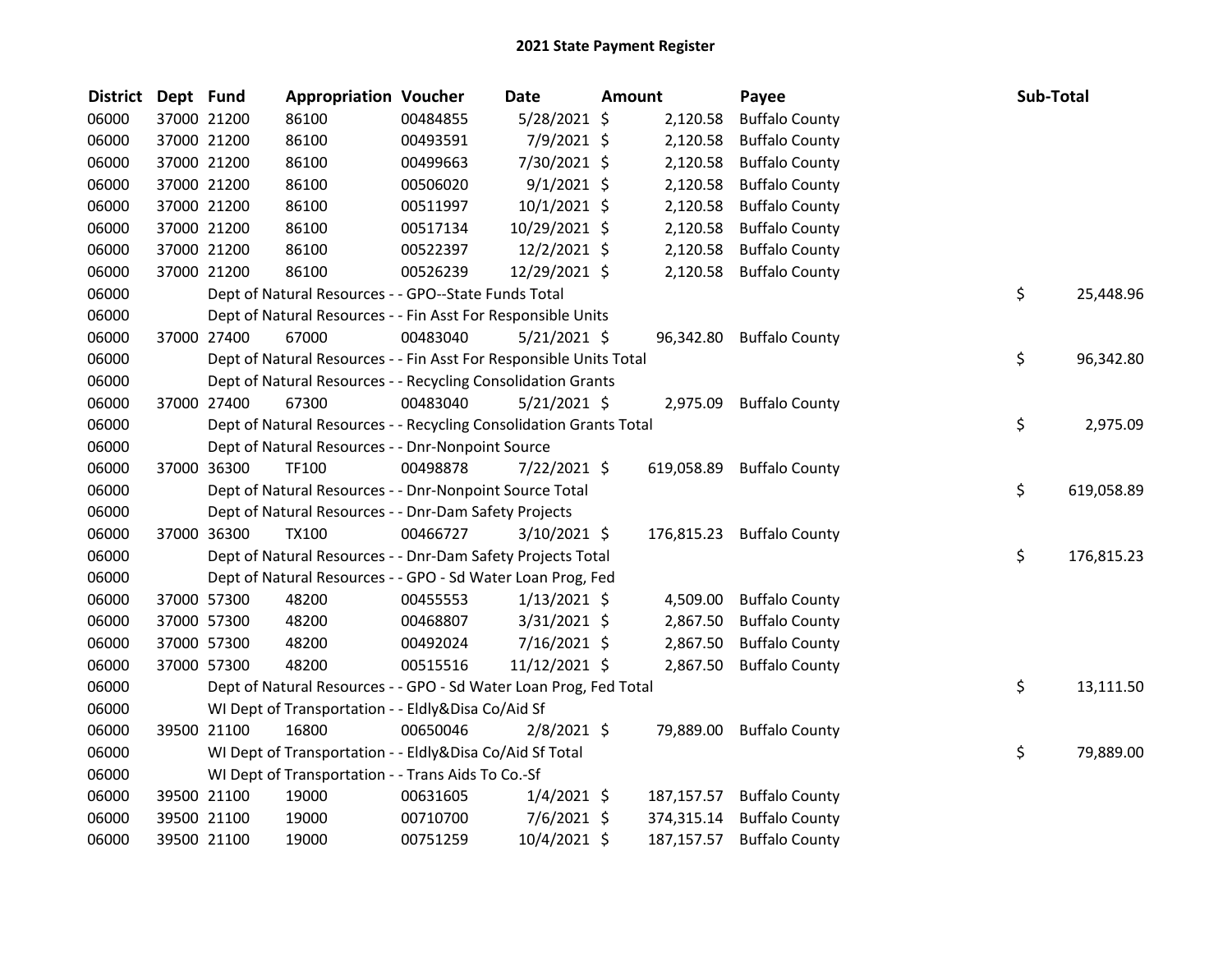| <b>District</b> | Dept Fund |             | <b>Appropriation Voucher</b>                             |          | <b>Date</b>    | <b>Amount</b> |           | Payee                 | Sub-Total |            |
|-----------------|-----------|-------------|----------------------------------------------------------|----------|----------------|---------------|-----------|-----------------------|-----------|------------|
| 06000           |           |             | WI Dept of Transportation - - Trans Aids To Co.-Sf Total |          |                |               |           |                       | \$        | 748,630.28 |
| 06000           |           |             | WI Dept of Transportation - - Trnsprt Alternats Ff       |          |                |               |           |                       |           |            |
| 06000           |           | 39500 21100 | 22700                                                    | 00698731 | 5/26/2021 \$   |               | 152.28    | <b>Buffalo County</b> |           |            |
| 06000           |           |             | WI Dept of Transportation - - Trnsprt Alternats Ff Total |          |                |               |           |                       | \$        | 152.28     |
| 06000           |           |             | WI Dept of Transportation - - Loc Rd Imp Prg St Fd       |          |                |               |           |                       |           |            |
| 06000           |           | 39500 21100 | 27800                                                    | 00666592 | $3/18/2021$ \$ |               | 30,000.00 | <b>Buffalo County</b> |           |            |
| 06000           |           | 39500 21100 | 27800                                                    | 00667271 | $3/23/2021$ \$ |               | 40,000.00 | <b>Buffalo County</b> |           |            |
| 06000           |           | 39500 21100 | 27800                                                    | 00667275 | 3/23/2021 \$   |               | 77,472.87 | <b>Buffalo County</b> |           |            |
| 06000           |           | 39500 21100 | 27800                                                    | 00670903 | $3/25/2021$ \$ |               | 55,175.35 | <b>Buffalo County</b> |           |            |
| 06000           |           | 39500 21100 | 27800                                                    | 00776850 | 12/1/2021 \$   |               | 2,615.54  | <b>Buffalo County</b> |           |            |
| 06000           |           |             | WI Dept of Transportation - - Loc Rd Imp Prg St Fd Total |          |                |               |           |                       | \$        | 205,263.76 |
| 06000           |           |             | WI Dept of Transportation - - St Hwy Rehab, Sf           |          |                |               |           |                       |           |            |
| 06000           |           | 39500 21100 | 36300                                                    | 00741256 | $9/2/2021$ \$  |               | 798.88    | <b>Buffalo County</b> |           |            |
| 06000           |           | 39500 21100 | 36300                                                    | 00755419 | 9/30/2021 \$   |               | 564.48    | <b>Buffalo County</b> |           |            |
| 06000           |           |             | WI Dept of Transportation - - St Hwy Rehab, Sf Total     |          |                |               |           |                       | \$        | 1,363.36   |
| 06000           |           |             | WI Dept of Transportation - - Hwy Mgmt & Opers Sf        |          |                |               |           |                       |           |            |
| 06000           |           | 39500 21100 | 36500                                                    | 00650708 | $2/8/2021$ \$  |               | 216.00    | <b>Buffalo County</b> |           |            |
| 06000           |           | 39500 21100 | 36500                                                    | 00658654 | 2/25/2021 \$   |               | 515.85    | <b>Buffalo County</b> |           |            |
| 06000           |           | 39500 21100 | 36500                                                    | 00662406 | 3/8/2021 \$    |               | 2,008.78  | <b>Buffalo County</b> |           |            |
| 06000           |           | 39500 21100 | 36500                                                    | 00714109 | $6/28/2021$ \$ |               | 216.00    | <b>Buffalo County</b> |           |            |
| 06000           |           | 39500 21100 | 36500                                                    | 00715208 | $6/29/2021$ \$ |               | 216.00    | <b>Buffalo County</b> |           |            |
| 06000           |           | 39500 21100 | 36500                                                    | 00737503 | 8/24/2021 \$   |               | 216.00    | <b>Buffalo County</b> |           |            |
| 06000           |           | 39500 21100 | 36500                                                    | 00741028 | $9/1/2021$ \$  |               | 216.00    | <b>Buffalo County</b> |           |            |
| 06000           |           | 39500 21100 | 36500                                                    | 00755419 | 9/30/2021 \$   |               | 216.00    | <b>Buffalo County</b> |           |            |
| 06000           |           | 39500 21100 | 36500                                                    | 00764999 | 10/22/2021 \$  |               | 216.00    | <b>Buffalo County</b> |           |            |
| 06000           |           |             | WI Dept of Transportation - - Hwy Mgmt & Opers Sf Total  |          |                |               |           |                       | \$        | 4,036.63   |
| 06000           |           |             | WI Dept of Transportation - - Routine Maint Sf           |          |                |               |           |                       |           |            |
| 06000           |           | 39500 21100 | 36800                                                    | 00641388 | 1/20/2021 \$   |               | 54,920.11 | <b>Buffalo County</b> |           |            |
| 06000           |           | 39500 21100 | 36800                                                    | 00641389 | $1/20/2021$ \$ |               | 7,078.38  | <b>Buffalo County</b> |           |            |
| 06000           |           | 39500 21100 | 36800                                                    | 00641390 | $1/20/2021$ \$ |               | 2,409.16  | <b>Buffalo County</b> |           |            |
| 06000           |           | 39500 21100 | 36800                                                    | 00641391 | $1/20/2021$ \$ |               | 6,188.85  | <b>Buffalo County</b> |           |            |
| 06000           |           | 39500 21100 | 36800                                                    | 00646811 | 1/29/2021 \$   |               | 904.80    | <b>Buffalo County</b> |           |            |
| 06000           |           | 39500 21100 | 36800                                                    | 00647539 | $2/2/2021$ \$  |               | 19,289.00 | <b>Buffalo County</b> |           |            |
| 06000           |           | 39500 21100 | 36800                                                    | 00650708 | $2/8/2021$ \$  |               | 92.99     | <b>Buffalo County</b> |           |            |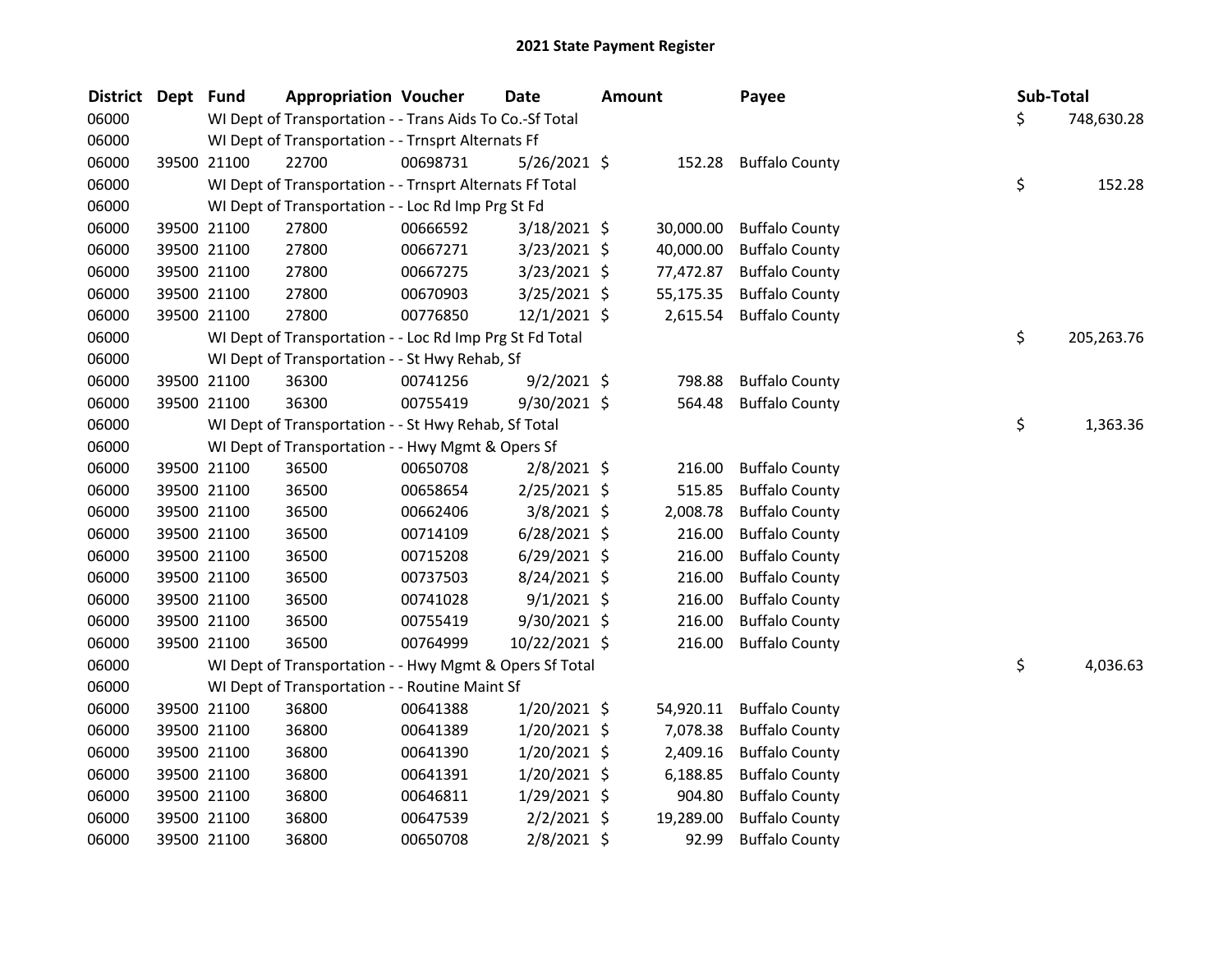| <b>District</b> | Dept Fund |             | <b>Appropriation Voucher</b>                         |          | <b>Date</b>    | <b>Amount</b> |            | Payee                 |    | Sub-Total    |
|-----------------|-----------|-------------|------------------------------------------------------|----------|----------------|---------------|------------|-----------------------|----|--------------|
| 06000           |           | 39500 21100 | 36800                                                | 00651253 | 2/8/2021 \$    |               | 1,498.13   | <b>Buffalo County</b> |    |              |
| 06000           |           | 39500 21100 | 36800                                                | 00652121 | 2/10/2021 \$   |               | 66,522.71  | <b>Buffalo County</b> |    |              |
| 06000           |           | 39500 21100 | 36800                                                | 00658654 | 2/25/2021 \$   |               | 195.03     | <b>Buffalo County</b> |    |              |
| 06000           |           | 39500 21100 | 36800                                                | 00661318 | 3/4/2021 \$    |               | 23,535.97  | <b>Buffalo County</b> |    |              |
| 06000           |           | 39500 21100 | 36800                                                | 00662406 | $3/8/2021$ \$  |               | 265.87     | <b>Buffalo County</b> |    |              |
| 06000           |           | 39500 21100 | 36800                                                | 00663069 | 3/9/2021 \$    |               | 99,038.60  | <b>Buffalo County</b> |    |              |
| 06000           |           | 39500 21100 | 36800                                                | 00706247 | $6/24/2021$ \$ |               | 161.12     | <b>Buffalo County</b> |    |              |
| 06000           |           | 39500 21100 | 36800                                                | 00708274 | 7/9/2021 \$    |               | 857.99     | <b>Buffalo County</b> |    |              |
| 06000           |           | 39500 21100 | 36800                                                | 00709158 | $6/22/2021$ \$ |               | 107,602.69 | <b>Buffalo County</b> |    |              |
| 06000           |           | 39500 21100 | 36800                                                | 00709159 | $6/22/2021$ \$ |               | 106,312.20 | <b>Buffalo County</b> |    |              |
| 06000           |           | 39500 21100 | 36800                                                | 00713658 | $6/28/2021$ \$ |               | 202.87     | <b>Buffalo County</b> |    |              |
| 06000           |           | 39500 21100 | 36800                                                | 00714109 | $6/28/2021$ \$ |               | 6,948.21   | <b>Buffalo County</b> |    |              |
| 06000           |           | 39500 21100 | 36800                                                | 00715208 | $6/29/2021$ \$ |               | 4,056.34   | <b>Buffalo County</b> |    |              |
| 06000           |           | 39500 21100 | 36800                                                | 00715871 | $7/2/2021$ \$  |               | 73,499.78  | <b>Buffalo County</b> |    |              |
| 06000           |           | 39500 21100 | 36800                                                | 00716246 | $7/6/2021$ \$  |               | 57,617.33  | <b>Buffalo County</b> |    |              |
| 06000           |           | 39500 21100 | 36800                                                | 00737503 | 8/24/2021 \$   |               | 1,548.02   | <b>Buffalo County</b> |    |              |
| 06000           |           | 39500 21100 | 36800                                                | 00738489 | 8/24/2021 \$   |               | 2,962.10   | <b>Buffalo County</b> |    |              |
| 06000           |           | 39500 21100 | 36800                                                | 00739091 | 8/27/2021 \$   |               | 61,817.16  | <b>Buffalo County</b> |    |              |
| 06000           |           | 39500 21100 | 36800                                                | 00739548 | $8/27/2021$ \$ |               | 2,772.86   | <b>Buffalo County</b> |    |              |
| 06000           |           | 39500 21100 | 36800                                                | 00739982 | $8/27/2021$ \$ |               | 92,040.46  | <b>Buffalo County</b> |    |              |
| 06000           |           | 39500 21100 | 36800                                                | 00741028 | $9/1/2021$ \$  |               | 674.64     | <b>Buffalo County</b> |    |              |
| 06000           |           | 39500 21100 | 36800                                                | 00750071 | $9/23/2021$ \$ |               | 1,816.78   | <b>Buffalo County</b> |    |              |
| 06000           |           | 39500 21100 | 36800                                                | 00750524 | $9/27/2021$ \$ |               | 56,702.79  | <b>Buffalo County</b> |    |              |
| 06000           |           | 39500 21100 | 36800                                                | 00755419 | 9/30/2021 \$   |               | 1,013.95   | <b>Buffalo County</b> |    |              |
| 06000           |           | 39500 21100 | 36800                                                | 00763846 | 10/19/2021 \$  |               | 6,420.48   | <b>Buffalo County</b> |    |              |
| 06000           |           | 39500 21100 | 36800                                                | 00764999 | 10/22/2021 \$  |               | 3,267.72   | <b>Buffalo County</b> |    |              |
| 06000           |           | 39500 21100 | 36800                                                | 00766475 | 10/26/2021 \$  |               | 58,502.85  | <b>Buffalo County</b> |    |              |
| 06000           |           | 39500 21100 | 36800                                                | 00770742 | 11/5/2021 \$   |               | 58,792.77  | <b>Buffalo County</b> |    |              |
| 06000           |           | 39500 21100 | 36800                                                | 00772849 | 11/12/2021 \$  |               | 65,000.65  | <b>Buffalo County</b> |    |              |
| 06000           |           | 39500 21100 | 36800                                                | 00773194 | 11/12/2021 \$  |               | 4,401.88   | <b>Buffalo County</b> |    |              |
| 06000           |           | 39500 21100 | 36800                                                | 00773638 | 11/15/2021 \$  |               | 1,477.31   | <b>Buffalo County</b> |    |              |
| 06000           |           |             | WI Dept of Transportation - - Routine Maint Sf Total |          |                |               |            |                       | \$ | 1,058,410.55 |
| 06000           |           |             | WI Dept of Transportation - - St Hwy Rehab Fed Fd    |          |                |               |            |                       |    |              |
| 06000           |           | 39500 21100 | 38300                                                | 00741256 | $9/2/2021$ \$  |               | 3,195.52   | <b>Buffalo County</b> |    |              |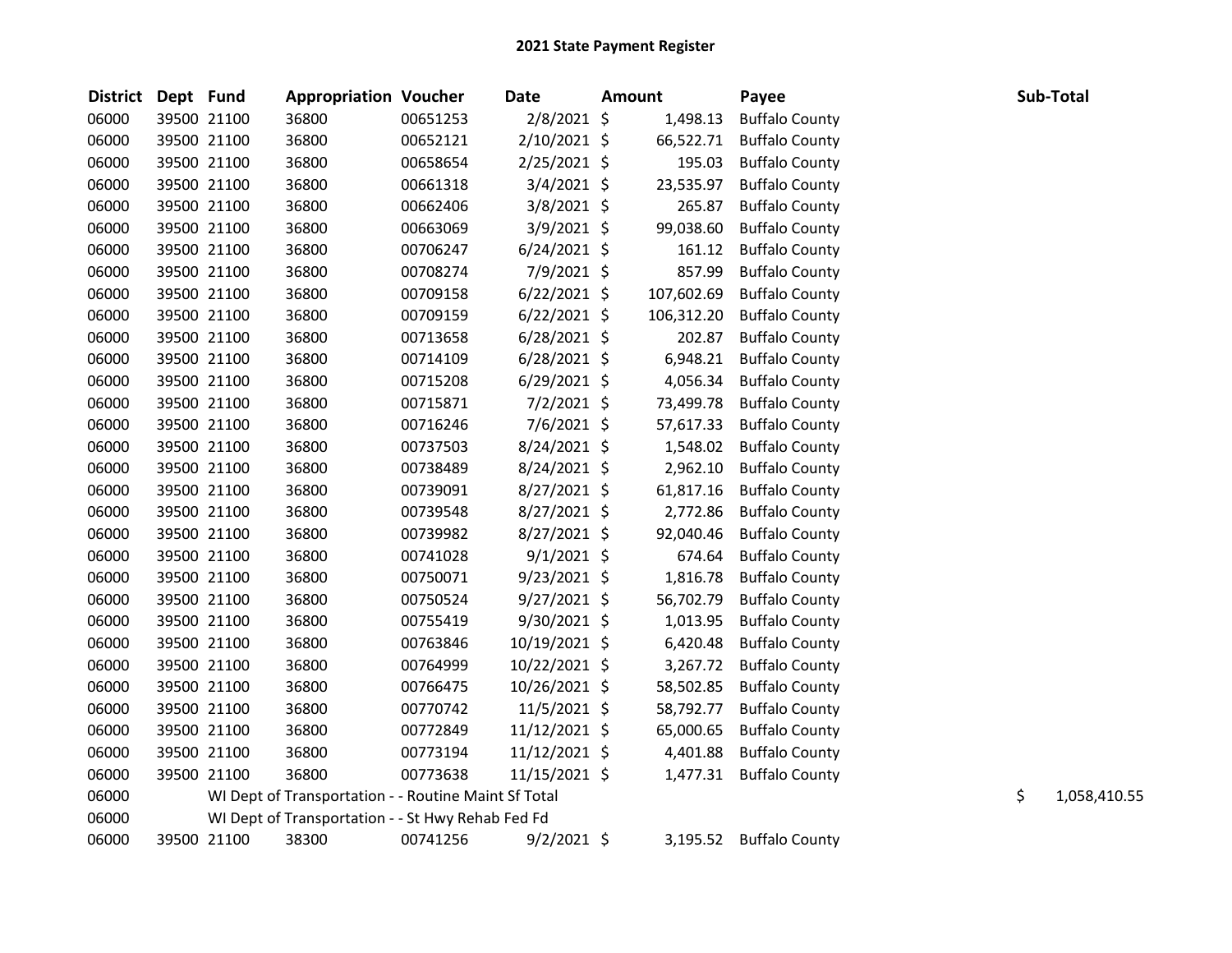| District Dept Fund |             | <b>Appropriation Voucher</b>                                       |          | <b>Date</b>    | <b>Amount</b> |          | Payee                 | Sub-Total |    |           |
|--------------------|-------------|--------------------------------------------------------------------|----------|----------------|---------------|----------|-----------------------|-----------|----|-----------|
| 06000              |             | WI Dept of Transportation - - St Hwy Rehab Fed Fd Total            |          |                |               |          |                       |           | \$ | 3,195.52  |
| 06000              |             | WI Dept of Transportation - - Dept Mgt & Oper St Fd                |          |                |               |          |                       |           |    |           |
| 06000              | 39500 21100 | 46100                                                              | 00641322 | $1/22/2021$ \$ |               | 1,407.67 | <b>Buffalo County</b> |           |    |           |
| 06000              | 39500 21100 | 46100                                                              | 00651891 | 2/24/2021 \$   |               | 1,407.67 | <b>Buffalo County</b> |           |    |           |
| 06000              | 39500 21100 | 46100                                                              | 00665859 | 3/24/2021 \$   |               | 1,407.67 | <b>Buffalo County</b> |           |    |           |
| 06000              | 39500 21100 | 46100                                                              | 00677610 | $4/23/2021$ \$ |               | 1,407.67 | <b>Buffalo County</b> |           |    |           |
| 06000              | 39500 21100 | 46100                                                              | 00693635 | 5/24/2021 \$   |               | 1,407.67 | <b>Buffalo County</b> |           |    |           |
| 06000              | 39500 21100 | 46100                                                              | 00726725 | 7/29/2021 \$   |               | 1,407.67 | <b>Buffalo County</b> |           |    |           |
| 06000              | 39500 21100 | 46100                                                              | 00726794 | 7/30/2021 \$   |               | 1,407.67 | <b>Buffalo County</b> |           |    |           |
| 06000              | 39500 21100 | 46100                                                              | 00732858 | 8/24/2021 \$   |               | 1,407.67 | <b>Buffalo County</b> |           |    |           |
| 06000              | 39500 21100 | 46100                                                              | 00745128 | 9/24/2021 \$   |               | 1,407.67 | <b>Buffalo County</b> |           |    |           |
| 06000              | 39500 21100 | 46100                                                              | 00761365 | 10/22/2021 \$  |               | 1,407.67 | <b>Buffalo County</b> |           |    |           |
| 06000              | 39500 21100 | 46100                                                              | 00774162 | 11/24/2021 \$  |               | 1,435.82 | <b>Buffalo County</b> |           |    |           |
| 06000              | 39500 21100 | 46100                                                              | 00783720 | 12/23/2021 \$  |               | 1,435.82 | <b>Buffalo County</b> |           |    |           |
| 06000              |             | WI Dept of Transportation - - Dept Mgt & Oper St Fd Total          |          |                |               |          |                       |           | \$ | 16,948.34 |
| 06000              |             | Department of Corrections - - Services For Community Correct       |          |                |               |          |                       |           |    |           |
| 06000              | 41000 10000 | 10200                                                              | 00406568 | $1/27/2021$ \$ |               | 412.50   | <b>Buffalo County</b> |           |    |           |
| 06000              | 41000 10000 | 10200                                                              | 00411700 | 2/24/2021 \$   |               | 412.50   | <b>Buffalo County</b> |           |    |           |
| 06000              | 41000 10000 | 10200                                                              | 00416970 | 3/25/2021 \$   |               | 420.75   | <b>Buffalo County</b> |           |    |           |
| 06000              | 41000 10000 | 10200                                                              | 00422378 | $4/26/2021$ \$ |               | 420.75   | <b>Buffalo County</b> |           |    |           |
| 06000              | 41000 10000 | 10200                                                              | 00427984 | $5/25/2021$ \$ |               | 420.75   | <b>Buffalo County</b> |           |    |           |
| 06000              | 41000 10000 | 10200                                                              | 00438801 | 7/14/2021 \$   |               | 420.75   | <b>Buffalo County</b> |           |    |           |
| 06000              | 41000 10000 | 10200                                                              | 00440407 | 7/26/2021 \$   |               | 420.75   | <b>Buffalo County</b> |           |    |           |
| 06000              | 41000 10000 | 10200                                                              | 00445640 | 8/25/2021 \$   |               | 420.75   | <b>Buffalo County</b> |           |    |           |
| 06000              | 41000 10000 | 10200                                                              | 00451795 | 9/27/2021 \$   |               | 420.75   | <b>Buffalo County</b> |           |    |           |
| 06000              | 41000 10000 | 10200                                                              | 00457420 | 10/25/2021 \$  |               | 420.75   | <b>Buffalo County</b> |           |    |           |
| 06000              | 41000 10000 | 10200                                                              | 00463322 | 11/26/2021 \$  |               | 420.75   | <b>Buffalo County</b> |           |    |           |
| 06000              | 41000 10000 | 10200                                                              | 00469334 | 12/27/2021 \$  |               | 420.75   | <b>Buffalo County</b> |           |    |           |
| 06000              |             | Department of Corrections - - Services For Community Correct Total |          |                |               |          |                       |           | \$ | 5,032.50  |
| 06000              |             | Department of Corrections - - Corrections Contracts And Agre       |          |                |               |          |                       |           |    |           |
| 06000              | 41000 10000 | 11400                                                              | 00411134 | $2/22/2021$ \$ |               | 1,286.50 | <b>Buffalo County</b> |           |    |           |
| 06000              | 41000 10000 | 11400                                                              | 00417869 | 3/29/2021 \$   |               | 1,440.88 | <b>Buffalo County</b> |           |    |           |
| 06000              | 41000 10000 | 11400                                                              | 00422326 | $4/22/2021$ \$ |               | 1,955.48 | <b>Buffalo County</b> |           |    |           |
| 06000              | 41000 10000 | 11400                                                              | 00426243 | 5/13/2021 \$   |               | 102.92   | <b>Buffalo County</b> |           |    |           |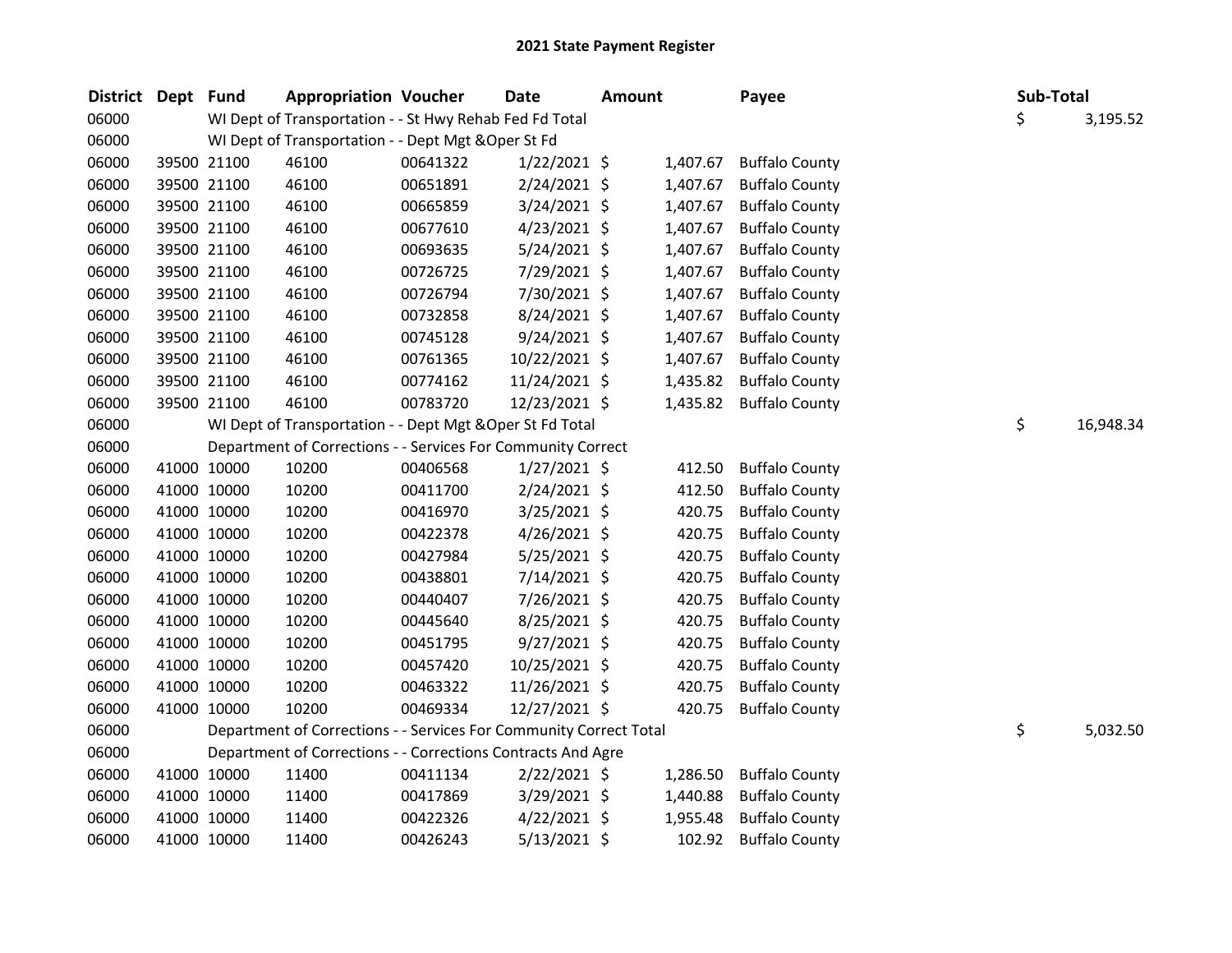| <b>District</b> | Dept Fund   |                                                          | <b>Appropriation Voucher</b>                                           |          | <b>Date</b>    | <b>Amount</b> |            | Payee                                                                                                         | Sub-Total          |
|-----------------|-------------|----------------------------------------------------------|------------------------------------------------------------------------|----------|----------------|---------------|------------|---------------------------------------------------------------------------------------------------------------|--------------------|
| 06000           |             | 41000 10000                                              | 11400                                                                  | 00429072 | $5/27/2021$ \$ |               | 1,235.04   | <b>Buffalo County</b>                                                                                         |                    |
| 06000           |             | 41000 10000                                              | 11400                                                                  | 00430355 | $6/4/2021$ \$  |               | 51.46      | <b>Buffalo County</b>                                                                                         |                    |
| 06000           |             | 41000 10000                                              | 11400                                                                  | 00432791 | $6/15/2021$ \$ |               | 51.46      | <b>Buffalo County</b>                                                                                         |                    |
| 06000           | 41000 10000 |                                                          | 11400                                                                  | 00456596 | 10/15/2021 \$  |               | 1,389.42   | <b>Buffalo County</b>                                                                                         |                    |
| 06000           | 41000 10000 |                                                          | 11400                                                                  | 00461423 | 11/9/2021 \$   |               |            | 1,389.42 Buffalo County                                                                                       |                    |
| 06000           |             |                                                          | Department of Corrections - - Corrections Contracts And Agre Total     |          |                |               |            |                                                                                                               | \$<br>8,902.58     |
| 06000           |             |                                                          |                                                                        |          |                |               |            | Department of Corrections - - Reimbursing Counties For Probation, Extended Supervision And Parole Holds       |                    |
| 06000           |             | 41000 10000                                              | 11600                                                                  | 00459558 | 10/29/2021 \$  |               |            | 5,160.00 Buffalo County                                                                                       |                    |
| 06000           |             |                                                          |                                                                        |          |                |               |            | Department of Corrections - - Reimbursing Counties For Probation, Extended Supervision And Parole Holds Total | \$<br>5,160.00     |
| 06000           |             |                                                          | Department of Health Services - - State/Federal Aids                   |          |                |               |            |                                                                                                               |                    |
| 06000           |             | 43500 10000                                              | 00000                                                                  | 92106    | $1/4/2021$ \$  |               | 95,919.00  | <b>Buffalo County</b>                                                                                         |                    |
| 06000           |             | 43500 10000                                              | 00000                                                                  | 92107    | $2/1/2021$ \$  |               | 155,646.00 | <b>Buffalo County</b>                                                                                         |                    |
| 06000           |             | 43500 10000                                              | 00000                                                                  | 92108    | $3/1/2021$ \$  |               | 75,752.00  | <b>Buffalo County</b>                                                                                         |                    |
| 06000           |             | 43500 10000                                              | 00000                                                                  | 92109    | $4/1/2021$ \$  |               | 332,496.00 | <b>Buffalo County</b>                                                                                         |                    |
| 06000           | 43500 10000 |                                                          | 00000                                                                  | 92110    | $5/3/2021$ \$  |               | 45,494.00  | <b>Buffalo County</b>                                                                                         |                    |
| 06000           |             | 43500 10000                                              | 00000                                                                  | 92111    | $6/1/2021$ \$  |               | 164,447.00 | <b>Buffalo County</b>                                                                                         |                    |
| 06000           | 43500 10000 |                                                          | 00000                                                                  | 92112    | $6/16/2021$ \$ |               | 30,636.00  | <b>Buffalo County</b>                                                                                         |                    |
| 06000           | 43500 10000 |                                                          | 00000                                                                  | 92200    | $7/1/2021$ \$  |               | 152,288.00 | <b>Buffalo County</b>                                                                                         |                    |
| 06000           |             | 43500 10000                                              | 00000                                                                  | 92201    | $8/2/2021$ \$  |               | 8,100.00   | <b>Buffalo County</b>                                                                                         |                    |
| 06000           |             | 43500 10000                                              | 00000                                                                  | 92202    | $9/1/2021$ \$  |               | 104,733.00 | <b>Buffalo County</b>                                                                                         |                    |
| 06000           | 43500 10000 |                                                          | 00000                                                                  | 92204    | $10/1/2021$ \$ |               | 145,511.00 | <b>Buffalo County</b>                                                                                         |                    |
| 06000           | 43500 10000 |                                                          | 00000                                                                  | 92206    | $11/1/2021$ \$ |               | 36,020.00  | <b>Buffalo County</b>                                                                                         |                    |
| 06000           |             | 43500 10000                                              | 00000                                                                  | 92207    | $12/1/2021$ \$ |               | 94,379.00  | <b>Buffalo County</b>                                                                                         |                    |
| 06000           |             |                                                          | Department of Health Services - - State/Federal Aids Total             |          |                |               |            |                                                                                                               | \$<br>1,441,421.00 |
| 06000           |             |                                                          | Department of Health Services - - Public Health Dispensaries And       |          |                |               |            |                                                                                                               |                    |
| 06000           |             | 43500 10000                                              | 10700                                                                  | 00402626 | $1/29/2021$ \$ |               | 438.48     | <b>Buffalo County</b>                                                                                         |                    |
| 06000           |             |                                                          | Department of Health Services - - Public Health Dispensaries And Total |          |                |               |            |                                                                                                               | \$<br>438.48       |
| 06000           |             | Department of Health Services - - Federal Wic Operations |                                                                        |          |                |               |            |                                                                                                               |                    |
| 06000           |             | 43500 10000                                              | 14800                                                                  | 00410401 | $2/18/2021$ \$ |               | 250.65     | <b>Buffalo County</b>                                                                                         |                    |
| 06000           |             | 43500 10000                                              | 14800                                                                  | 00416096 | $4/9/2021$ \$  |               | 32.50      | <b>Buffalo County</b>                                                                                         |                    |
| 06000           |             | 43500 10000                                              | 14800                                                                  | 00423221 | $5/13/2021$ \$ |               | 85.00      | <b>Buffalo County</b>                                                                                         |                    |
| 06000           |             | 43500 10000                                              | 14800                                                                  | 00429828 | $6/11/2021$ \$ |               | 42.00      | <b>Buffalo County</b>                                                                                         |                    |
| 06000           |             |                                                          | Department of Health Services - - Federal Wic Operations Total         |          |                |               |            |                                                                                                               | \$<br>410.15       |
| 06000           |             |                                                          | Department of Health Services - - General Program Operations           |          |                |               |            |                                                                                                               |                    |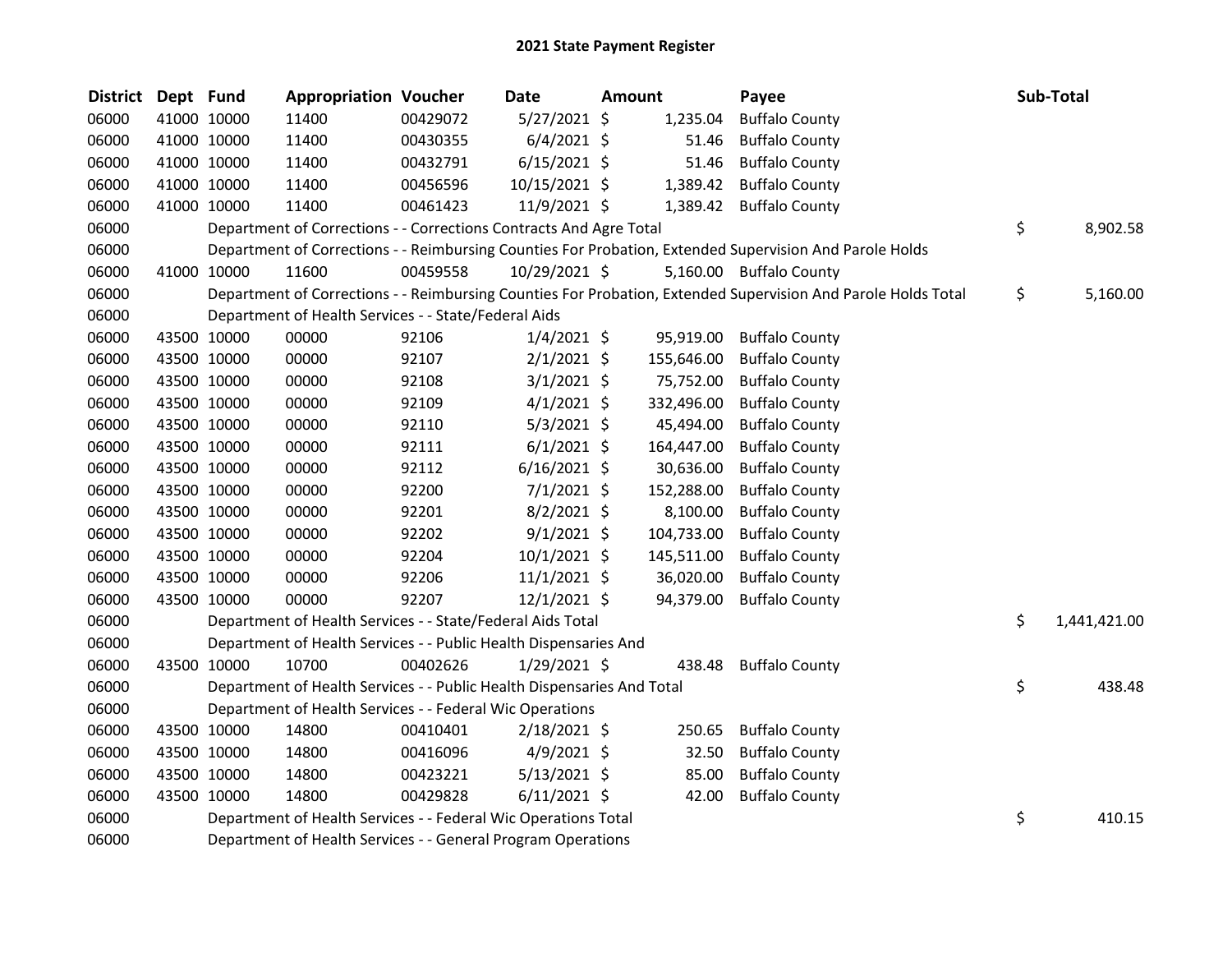| <b>District</b> | Dept Fund |             | <b>Appropriation Voucher</b>                                           |          | <b>Date</b>    | <b>Amount</b> | Payee                 | Sub-Total |        |
|-----------------|-----------|-------------|------------------------------------------------------------------------|----------|----------------|---------------|-----------------------|-----------|--------|
| 06000           |           | 43500 10000 | 40100                                                                  | 00427590 | 5/18/2021 \$   | 1.50          | <b>Buffalo County</b> |           |        |
| 06000           |           | 43500 10000 | 40100                                                                  | 00441664 | 8/2/2021 \$    | 1.50          | <b>Buffalo County</b> |           |        |
| 06000           |           |             | Department of Health Services - - General Program Operations Total     |          |                |               |                       | \$        | 3.00   |
| 06000           |           |             | Department of Health Services - - Medical Assistance State Admin       |          |                |               |                       |           |        |
| 06000           |           | 43500 10000 | 44000                                                                  | 00427590 | $5/18/2021$ \$ | 1.50          | <b>Buffalo County</b> |           |        |
| 06000           |           | 43500 10000 | 44000                                                                  | 00441664 | $8/2/2021$ \$  | 1.50          | <b>Buffalo County</b> |           |        |
| 06000           |           |             | Department of Health Services - - Medical Assistance State Admin Total |          |                |               |                       | \$        | 3.00   |
| 06000           |           |             | Department of Health Services - - Interagency And Intra-Agency P       |          |                |               |                       |           |        |
| 06000           |           | 43500 10000 | 86700                                                                  | 00402112 | $1/8/2021$ \$  | 175.00        | <b>Buffalo County</b> |           |        |
| 06000           |           |             | Department of Health Services - - Interagency And Intra-Agency P Total |          |                |               |                       | \$        | 175.00 |
| 06000           |           |             | Dept of Children and Families - - Fees For Administrative Servic       |          |                |               |                       |           |        |
| 06000           |           | 43700 10000 | 23100                                                                  | 00080545 | $2/16/2021$ \$ | 30.00         | <b>Buffalo County</b> |           |        |
| 06000           |           | 43700 10000 | 23100                                                                  | 00083402 | 4/20/2021 \$   | 35.00         | <b>Buffalo County</b> |           |        |
| 06000           |           | 43700 10000 | 23100                                                                  | 00087285 | 7/23/2021 \$   | 10.00         | <b>Buffalo County</b> |           |        |
| 06000           |           | 43700 10000 | 23100                                                                  | 00090902 | $11/2/2021$ \$ | 25.00         | <b>Buffalo County</b> |           |        |
| 06000           |           |             | Dept of Children and Families - - Fees For Administrative Servic Total |          |                |               |                       | \$        | 100.00 |
| 06000           |           |             | Dept of Children and Families - - General Aids                         |          |                |               |                       |           |        |
| 06000           |           | 43700 10000 | 99000                                                                  | 00078980 | 1/5/2021 \$    | 4,816.73      | <b>Buffalo County</b> |           |        |
| 06000           |           | 43700 10000 | 99000                                                                  | 00079719 | $1/29/2021$ \$ | 17,768.97     | <b>Buffalo County</b> |           |        |
| 06000           |           | 43700 10000 | 99000                                                                  | 00079720 | $1/29/2021$ \$ | 3,051.54      | <b>Buffalo County</b> |           |        |
| 06000           |           | 43700 10000 | 99000                                                                  | 00079920 | $2/1/2021$ \$  | 1.02          | <b>Buffalo County</b> |           |        |
| 06000           |           | 43700 10000 | 99000                                                                  | 00080136 | $2/5/2021$ \$  | 4,830.52      | <b>Buffalo County</b> |           |        |
| 06000           |           | 43700 10000 | 99000                                                                  | 00080241 | $2/5/2021$ \$  | 0.51          | <b>Buffalo County</b> |           |        |
| 06000           |           | 43700 10000 | 99000                                                                  | 00080398 | 2/10/2021 \$   | 2,455.51      | <b>Buffalo County</b> |           |        |
| 06000           |           | 43700 10000 | 99000                                                                  | 00081187 | 3/4/2021 \$    | 20,714.07     | <b>Buffalo County</b> |           |        |
| 06000           |           | 43700 10000 | 99000                                                                  | 00081218 | 3/5/2021 \$    | 36,772.56     | <b>Buffalo County</b> |           |        |
| 06000           |           | 43700 10000 | 99000                                                                  | 00081291 | $3/5/2021$ \$  | 226.26        | <b>Buffalo County</b> |           |        |
| 06000           |           | 43700 10000 | 99000                                                                  | 00081377 | 3/8/2021 \$    | 2,015.00      | <b>Buffalo County</b> |           |        |
| 06000           |           | 43700 10000 | 99000                                                                  | 00081985 | $3/22/2021$ \$ | 242.90        | <b>Buffalo County</b> |           |        |
| 06000           |           | 43700 10000 | 99000                                                                  | 00082602 | $4/5/2021$ \$  | 71,426.42     | <b>Buffalo County</b> |           |        |
| 06000           |           | 43700 10000 | 99000                                                                  | 00083867 | 4/30/2021 \$   | 23,201.77     | <b>Buffalo County</b> |           |        |
| 06000           |           | 43700 10000 | 99000                                                                  | 00084046 | $5/3/2021$ \$  | 2,469.59      | <b>Buffalo County</b> |           |        |
| 06000           |           | 43700 10000 | 99000                                                                  | 00084080 | $5/5/2021$ \$  | 47,538.27     | <b>Buffalo County</b> |           |        |
| 06000           |           | 43700 10000 | 99000                                                                  | 00084914 | 5/18/2021 \$   | 2,438.87      | <b>Buffalo County</b> |           |        |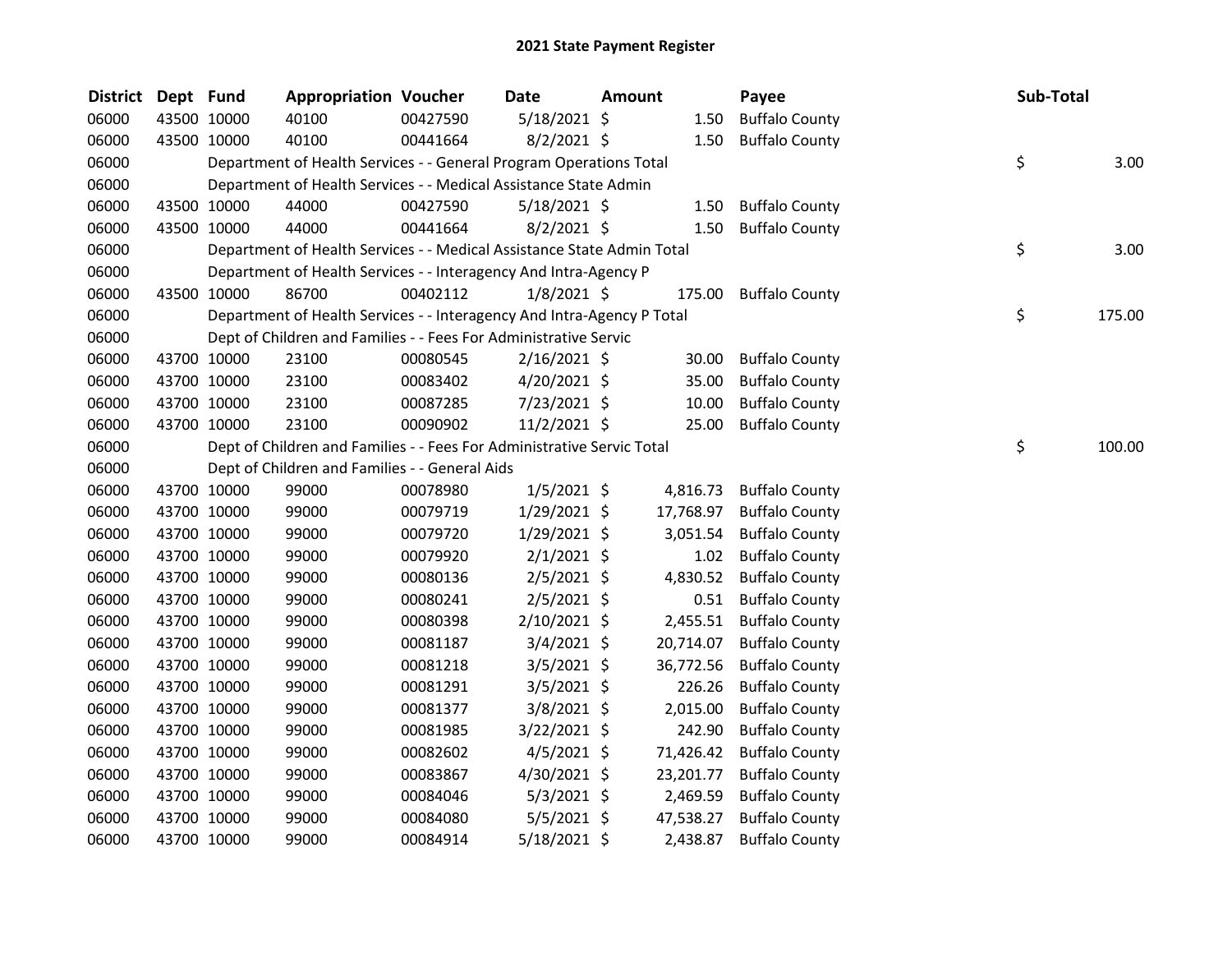| <b>District</b> | Dept Fund |             | <b>Appropriation Voucher</b>                                   |          | Date           | <b>Amount</b> |            | Payee                 | Sub-Total |            |
|-----------------|-----------|-------------|----------------------------------------------------------------|----------|----------------|---------------|------------|-----------------------|-----------|------------|
| 06000           |           | 43700 10000 | 99000                                                          | 00085594 | $6/7/2021$ \$  |               | 9,433.69   | <b>Buffalo County</b> |           |            |
| 06000           |           | 43700 10000 | 99000                                                          | 00086528 | $7/1/2021$ \$  |               | 757.00     | <b>Buffalo County</b> |           |            |
| 06000           |           | 43700 10000 | 99000                                                          | 00086623 | $7/2/2021$ \$  |               | 3,127.75   | <b>Buffalo County</b> |           |            |
| 06000           |           | 43700 10000 | 99000                                                          | 00086656 | 7/8/2021 \$    |               | 5,376.49   | <b>Buffalo County</b> |           |            |
| 06000           |           | 43700 10000 | 99000                                                          | 00087531 | 7/30/2021 \$   |               | 18,355.73  | <b>Buffalo County</b> |           |            |
| 06000           |           | 43700 10000 | 99000                                                          | 00087664 | 7/30/2021 \$   |               | 6,910.00   | <b>Buffalo County</b> |           |            |
| 06000           |           | 43700 10000 | 99000                                                          | 00087900 | 8/5/2021 \$    |               | 5,934.15   | <b>Buffalo County</b> |           |            |
| 06000           |           | 43700 10000 | 99000                                                          | 00087971 | $8/6/2021$ \$  |               | 3,497.08   | <b>Buffalo County</b> |           |            |
| 06000           |           | 43700 10000 | 99000                                                          | 00088905 | $9/7/2021$ \$  |               | 363,653.40 | <b>Buffalo County</b> |           |            |
| 06000           |           | 43700 10000 | 99000                                                          | 00089083 | $9/10/2021$ \$ |               | 7,279.92   | <b>Buffalo County</b> |           |            |
| 06000           |           | 43700 10000 | 99000                                                          | 00089874 | 10/5/2021 \$   |               | 39,880.01  | <b>Buffalo County</b> |           |            |
| 06000           |           | 43700 10000 | 99000                                                          | 00090725 | 10/29/2021 \$  |               | 19,013.47  | <b>Buffalo County</b> |           |            |
| 06000           |           | 43700 10000 | 99000                                                          | 00090991 | 11/5/2021 \$   |               | 6,331.69   | <b>Buffalo County</b> |           |            |
| 06000           |           | 43700 10000 | 99000                                                          | 00091973 | 12/2/2021 \$   |               | 3,304.25   | <b>Buffalo County</b> |           |            |
| 06000           |           | 43700 10000 | 99000                                                          | 00092092 | 12/3/2021 \$   |               | 6,288.87   | <b>Buffalo County</b> |           |            |
| 06000           |           | 43700 10000 | 99000                                                          | 00092187 | 12/6/2021 \$   |               | 12,042.78  | <b>Buffalo County</b> |           |            |
| 06000           |           |             | Dept of Children and Families - - General Aids Total           |          |                |               |            |                       | \$        | 751,156.79 |
| 06000           |           |             | Dept of Workforce Development - - Auxiliary Services           |          |                |               |            |                       |           |            |
| 06000           |           | 44500 10000 | 13000                                                          | 00310321 | $1/4/2021$ \$  |               | 15.00      | <b>Buffalo County</b> |           |            |
| 06000           |           | 44500 10000 | 13000                                                          | 00313411 | $2/2/2021$ \$  |               | 5.00       | <b>Buffalo County</b> |           |            |
| 06000           |           | 44500 10000 | 13000                                                          | 00317040 | $3/2/2021$ \$  |               | 5.00       | <b>Buffalo County</b> |           |            |
| 06000           |           | 44500 10000 | 13000                                                          | 00324393 | $5/4/2021$ \$  |               | 5.00       | <b>Buffalo County</b> |           |            |
| 06000           |           | 44500 10000 | 13000                                                          | 00327586 | $6/2/2021$ \$  |               | 10.00      | <b>Buffalo County</b> |           |            |
| 06000           |           | 44500 10000 | 13000                                                          | 00331371 | $7/2/2021$ \$  |               | 15.00      | <b>Buffalo County</b> |           |            |
| 06000           |           | 44500 10000 | 13000                                                          | 00335270 | $8/3/2021$ \$  |               | 5.00       | <b>Buffalo County</b> |           |            |
| 06000           |           | 44500 10000 | 13000                                                          | 00347091 | $11/2/2021$ \$ |               | 5.00       | <b>Buffalo County</b> |           |            |
| 06000           |           |             | Dept of Workforce Development - - Auxiliary Services Total     |          |                |               |            |                       | \$        | 65.00      |
| 06000           |           |             | Department of Justice - - Officer training reimbursement       |          |                |               |            |                       |           |            |
| 06000           |           | 45500 10000 | 21400                                                          | 00104903 | 11/12/2021 \$  |               | 3,200.00   | <b>Buffalo County</b> |           |            |
| 06000           |           |             | Department of Justice - - Officer training reimbursement Total |          |                |               |            |                       | \$        | 3,200.00   |
| 06000           |           |             | Department of Justice - - Crime Laboratories, Dna              |          |                |               |            |                       |           |            |
| 06000           |           | 45500 10000 | 22100                                                          | 00100311 | 7/14/2021 \$   |               | 90.00      | <b>Buffalo County</b> |           |            |
| 06000           |           |             | Department of Justice - - Crime Laboratories, Dna Total        |          |                |               |            |                       | \$        | 90.00      |
| 06000           |           |             | Department of Justice - - Federal Aid, Local Assistance        |          |                |               |            |                       |           |            |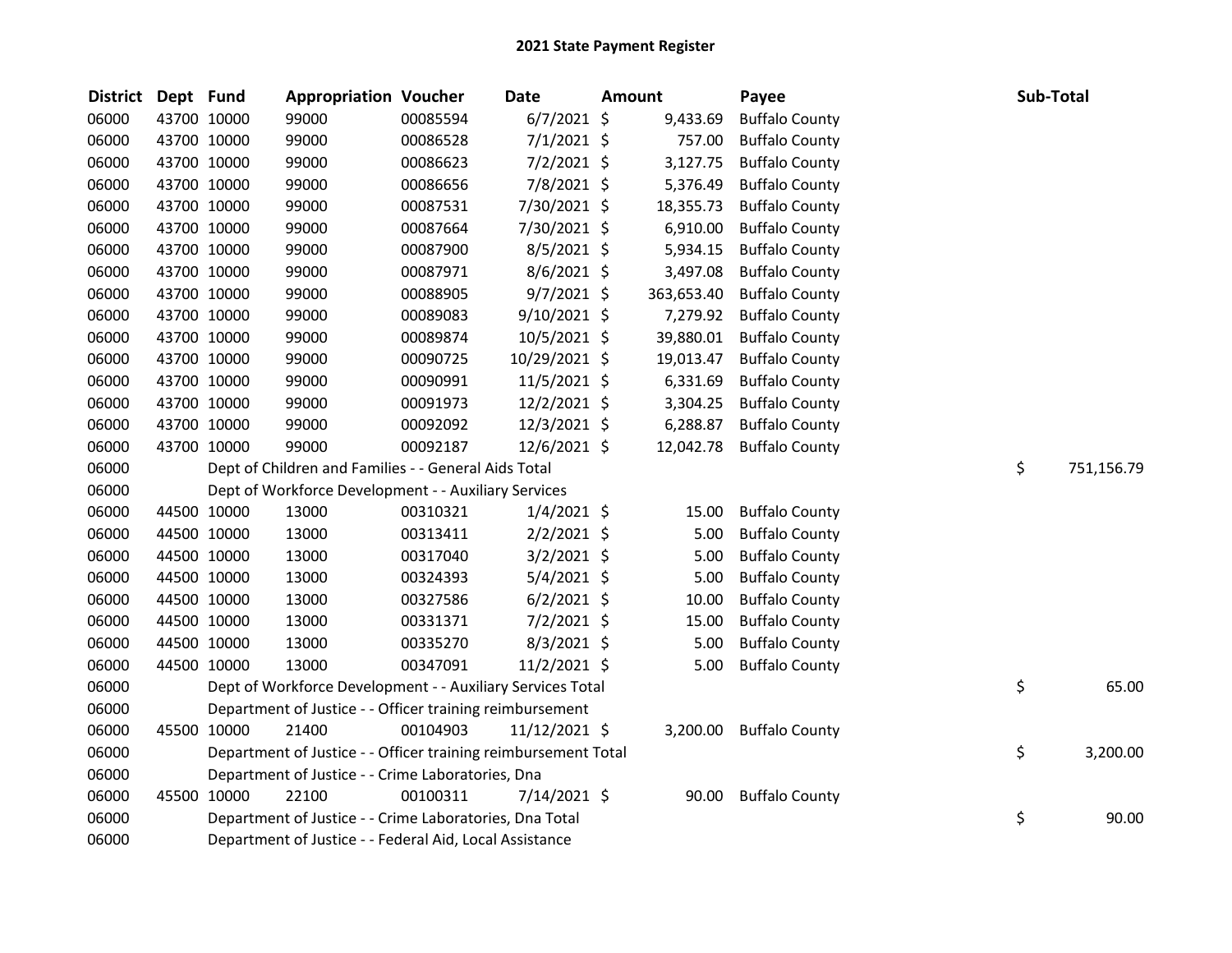| <b>District</b> | Dept Fund |             | <b>Appropriation Voucher</b>                                            |          | Date           | Amount |           | Payee                    | Sub-Total        |
|-----------------|-----------|-------------|-------------------------------------------------------------------------|----------|----------------|--------|-----------|--------------------------|------------------|
| 06000           |           | 45500 10000 | 25100                                                                   | 00093017 | $1/7/2021$ \$  |        | 35,028.00 | <b>Buffalo County</b>    |                  |
| 06000           |           | 45500 10000 | 25100                                                                   | 00094546 | 2/19/2021 \$   |        | 19,851.28 | <b>Buffalo County</b>    |                  |
| 06000           |           | 45500 10000 | 25100                                                                   | 00098231 | $5/18/2021$ \$ |        |           | 14,832.75 Buffalo County |                  |
| 06000           |           |             | Department of Justice - - Federal Aid, Local Assistance Total           |          |                |        |           |                          | \$<br>69,712.03  |
| 06000           |           |             | Department of Justice - - Alt Prosecution Alcohol Drugs                 |          |                |        |           |                          |                  |
| 06000           |           | 45500 10000 | 27100                                                                   | 00095216 | $3/4/2021$ \$  |        | 34,315.99 | <b>Buffalo County</b>    |                  |
| 06000           |           | 45500 10000 | 27100                                                                   | 00098172 | $5/19/2021$ \$ |        | 29,826.28 | <b>Buffalo County</b>    |                  |
| 06000           |           | 45500 10000 | 27100                                                                   | 00101911 | 8/31/2021 \$   |        | 30,206.40 | <b>Buffalo County</b>    |                  |
| 06000           |           | 45500 10000 | 27100                                                                   | 00104999 | 11/29/2021 \$  |        | 28,923.65 | <b>Buffalo County</b>    |                  |
| 06000           |           |             | Department of Justice - - Alt Prosecution Alcohol Drugs Total           |          |                |        |           |                          | \$<br>123,272.32 |
| 06000           |           |             | Department of Justice - - Crime Victim Witness Assist                   |          |                |        |           |                          |                  |
| 06000           |           | 45500 10000 | 53200                                                                   | 00100514 | 7/15/2021 \$   |        |           | 12,939.87 Buffalo County |                  |
| 06000           |           |             | Department of Justice - - Crime Victim Witness Assist Total             |          |                |        |           |                          | \$<br>12,939.87  |
| 06000           |           |             | Department of Justice - - County Reimb Victim-Witness                   |          |                |        |           |                          |                  |
| 06000           |           | 45500 10000 | 53900                                                                   | 00095419 | $3/5/2021$ \$  |        |           | 8,071.20 Buffalo County  |                  |
| 06000           |           |             | Department of Justice - - County Reimb Victim-Witness Total             |          |                |        |           |                          | \$<br>8,071.20   |
| 06000           |           |             | Department of Military Affairs - - Disaster Recovery Aid                |          |                |        |           |                          |                  |
| 06000           |           | 46500 10000 | 30500                                                                   | 00091406 | $3/17/2021$ \$ |        |           | 2,233.74 Buffalo County  |                  |
| 06000           |           | 46500 10000 | 30500                                                                   | 00091531 | $3/19/2021$ \$ |        | 3,263.49  | <b>Buffalo County</b>    |                  |
| 06000           |           |             | Department of Military Affairs - - Disaster Recovery Aid Total          |          |                |        |           |                          | \$<br>5,497.23   |
| 06000           |           |             | Department of Military Affairs - - Emergency Response Equipment         |          |                |        |           |                          |                  |
| 06000           |           | 46500 10000 | 30800                                                                   | 00088940 | $2/1/2021$ \$  |        | 1,435.00  | <b>Buffalo County</b>    |                  |
| 06000           |           |             | Department of Military Affairs - - Emergency Response Equipment Total   |          |                |        |           |                          | \$<br>1,435.00   |
| 06000           |           |             | Department of Military Affairs - - Local Emer Planning Grants           |          |                |        |           |                          |                  |
| 06000           |           | 46500 10000 | 33700                                                                   | 00089327 | $2/5/2021$ \$  |        |           | 5,611.03 Buffalo County  |                  |
| 06000           |           |             | Department of Military Affairs - - Local Emer Planning Grants Total     |          |                |        |           |                          | \$<br>5,611.03   |
| 06000           |           |             | Department of Military Affairs - - Federal Aid, Local Assistance        |          |                |        |           |                          |                  |
| 06000           |           | 46500 10000 | 34200                                                                   | 00090187 | $2/19/2021$ \$ |        | 16,706.05 | <b>Buffalo County</b>    |                  |
| 06000           |           | 46500 10000 | 34200                                                                   | 00091406 | 3/17/2021 \$   |        | 13,402.43 | <b>Buffalo County</b>    |                  |
| 06000           |           | 46500 10000 | 34200                                                                   | 00098038 | 7/28/2021 \$   |        |           | 8,187.91 Buffalo County  |                  |
| 06000           |           |             | Department of Military Affairs - - Federal Aid, Local Assistance Total  |          |                |        |           |                          | \$<br>38,296.39  |
| 06000           |           |             | Department of Military Affairs - - Federal Aid, Homeland Security       |          |                |        |           |                          |                  |
| 06000           |           | 46500 10000 | 35000                                                                   | 00099581 | $9/1/2021$ \$  |        | 5,473.88  | <b>Buffalo County</b>    |                  |
| 06000           |           |             | Department of Military Affairs - - Federal Aid, Homeland Security Total |          |                |        |           |                          | \$<br>5,473.88   |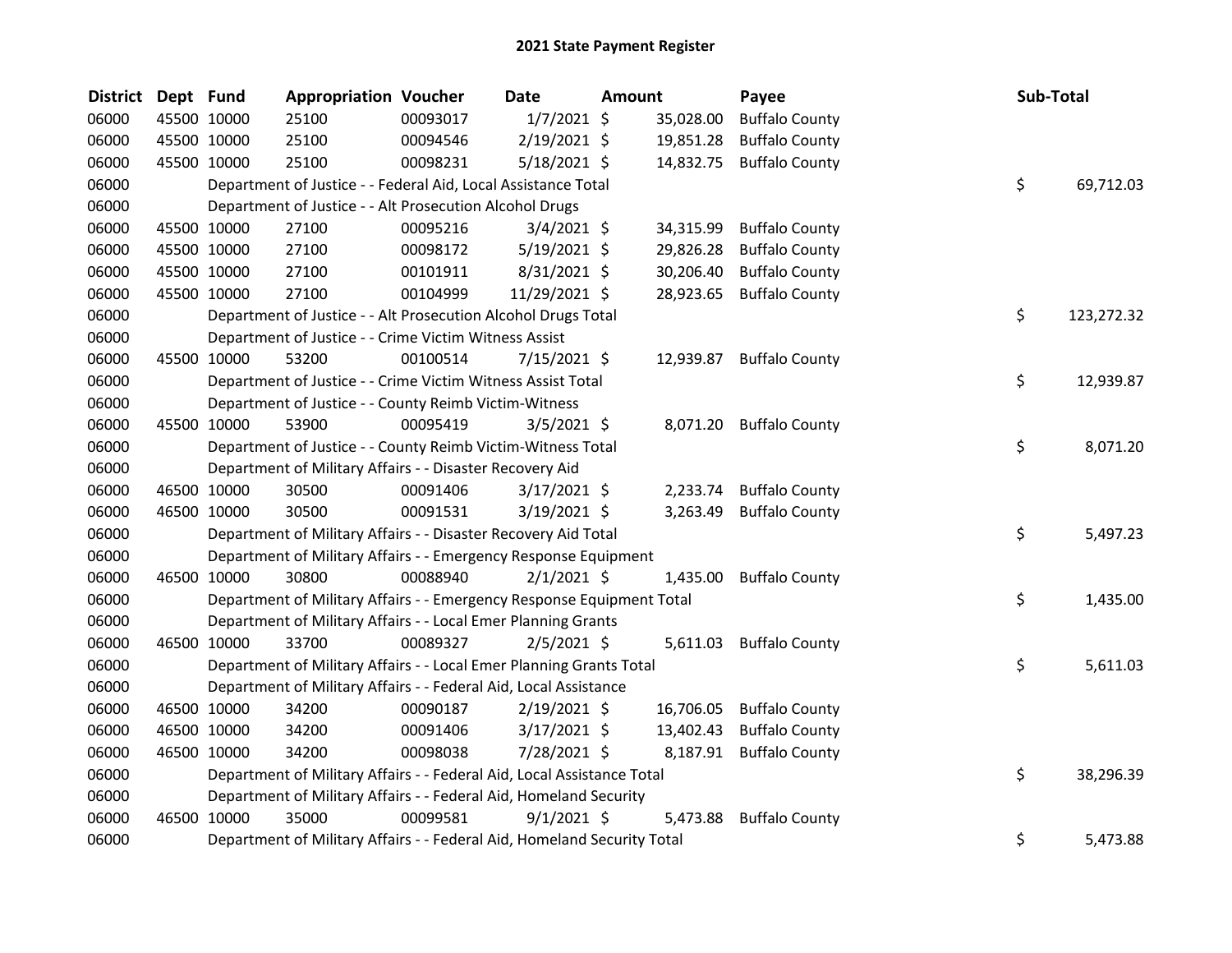| District Dept Fund |             | <b>Appropriation Voucher</b>                                           |          | Date           | <b>Amount</b> |           | Payee                                                                                                   | Sub-Total        |
|--------------------|-------------|------------------------------------------------------------------------|----------|----------------|---------------|-----------|---------------------------------------------------------------------------------------------------------|------------------|
| 06000              |             | Department of Veterans Affairs - - County Grants                       |          |                |               |           |                                                                                                         |                  |
| 06000              | 48500 58200 | 26700                                                                  | 00091411 | $3/12/2021$ \$ |               | 8,500.00  | <b>Buffalo County</b>                                                                                   |                  |
| 06000              |             | Department of Veterans Affairs - - County Grants Total                 |          |                |               |           |                                                                                                         | \$<br>8,500.00   |
| 06000              |             | Department of Veterans Affairs - - Veterans Transportation Grant       |          |                |               |           |                                                                                                         |                  |
| 06000              | 48500 58200 | 28000                                                                  | 00102972 | 12/3/2021 \$   |               | 811.30    | <b>Buffalo County</b>                                                                                   |                  |
| 06000              |             | Department of Veterans Affairs - - Veterans Transportation Grant Total |          |                |               |           |                                                                                                         | \$<br>811.30     |
| 06000              |             | Department of Administration - - Low-Income Assistance Grants          |          |                |               |           |                                                                                                         |                  |
| 06000              | 50500 23500 | 37100                                                                  | 00138419 | $1/15/2021$ \$ |               | 4,078.33  | <b>Buffalo County</b>                                                                                   |                  |
| 06000              | 50500 23500 | 37100                                                                  | 00140958 | $2/17/2021$ \$ |               | 7,893.98  | <b>Buffalo County</b>                                                                                   |                  |
| 06000              | 50500 23500 | 37100                                                                  | 00143166 | 3/30/2021 \$   |               | 4,751.17  | <b>Buffalo County</b>                                                                                   |                  |
| 06000              | 50500 23500 | 37100                                                                  | 00145207 | $5/7/2021$ \$  |               | 1,178.34  | <b>Buffalo County</b>                                                                                   |                  |
| 06000              | 50500 23500 | 37100                                                                  | 00146441 | $6/1/2021$ \$  |               | 250.93    | <b>Buffalo County</b>                                                                                   |                  |
| 06000              | 50500 23500 | 37100                                                                  | 00156518 | 12/15/2021 \$  |               | 3,455.07  | <b>Buffalo County</b>                                                                                   |                  |
| 06000              |             | Department of Administration - - Low-Income Assistance Grants Total    |          |                |               |           |                                                                                                         | \$<br>21,607.82  |
| 06000              |             | Department of Administration - - Land Information Program; Loca        |          |                |               |           |                                                                                                         |                  |
| 06000              | 50500 26900 | 17300                                                                  | 00138429 | $1/29/2021$ \$ |               | 1,000.00  | <b>Buffalo County</b>                                                                                   |                  |
| 06000              | 50500 26900 | 17300                                                                  | 00139536 | $4/6/2021$ \$  |               | 75,944.00 | <b>Buffalo County</b>                                                                                   |                  |
| 06000              | 50500 26900 | 17300                                                                  | 00142371 | 3/26/2021 \$   |               | 20,000.00 | <b>Buffalo County</b>                                                                                   |                  |
| 06000              | 50500 26900 | 17300                                                                  | 00146544 | $6/16/2021$ \$ |               | 25,000.00 | <b>Buffalo County</b>                                                                                   |                  |
| 06000              |             | Department of Administration - - Land Information Program; Loca Total  |          |                |               |           |                                                                                                         | \$<br>121,944.00 |
| 06000              |             | Commissioners of Public Lands - - Federal Aid -- Flood Control         |          |                |               |           |                                                                                                         |                  |
| 06000              | 50700 10000 | 13000                                                                  | 00003847 | $10/1/2021$ \$ |               | 947.72    | <b>Buffalo County</b>                                                                                   |                  |
| 06000              |             | Commissioners of Public Lands - - Federal Aid -- Flood Control Total   |          |                |               |           |                                                                                                         | \$<br>947.72     |
| 06000              |             |                                                                        |          |                |               |           | Public Defender Board - - Transcript, Discovery and Records Provided to the Public Defender Board       |                  |
| 06000              | 55000 10000 | 10600                                                                  | 00287624 | 4/30/2021 \$   |               | 314.40    | <b>Buffalo County</b>                                                                                   |                  |
| 06000              | 55000 10000 | 10600                                                                  | 00307056 | 10/8/2021 \$   |               | 145.80    | <b>Buffalo County</b>                                                                                   |                  |
| 06000              |             |                                                                        |          |                |               |           | Public Defender Board - - Transcript, Discovery and Records Provided to the Public Defender Board Total | \$<br>460.20     |
| 06000              |             | Department of Revenue - - Misc Revenue Holding Clearing                |          |                |               |           |                                                                                                         |                  |
| 06000              | 56600 10000 | 99500                                                                  | 00188738 | $1/8/2021$ \$  |               | 408.54    | <b>Buffalo County</b>                                                                                   |                  |
| 06000              | 56600 10000 | 99500                                                                  | 00188739 | $1/8/2021$ \$  |               | 2,641.24  | <b>Buffalo County</b>                                                                                   |                  |
| 06000              | 56600 10000 | 99500                                                                  | 00190804 | $2/5/2021$ \$  |               | 223.33    | <b>Buffalo County</b>                                                                                   |                  |
| 06000              | 56600 10000 | 99500                                                                  | 00190805 | $2/5/2021$ \$  |               | 1,018.86  | <b>Buffalo County</b>                                                                                   |                  |
| 06000              | 56600 10000 | 99500                                                                  | 00192430 | $3/1/2021$ \$  |               | 362.00    | <b>Buffalo County</b>                                                                                   |                  |
| 06000              | 56600 10000 | 99500                                                                  | 00192431 | $3/1/2021$ \$  |               | 45.62     | <b>Buffalo County</b>                                                                                   |                  |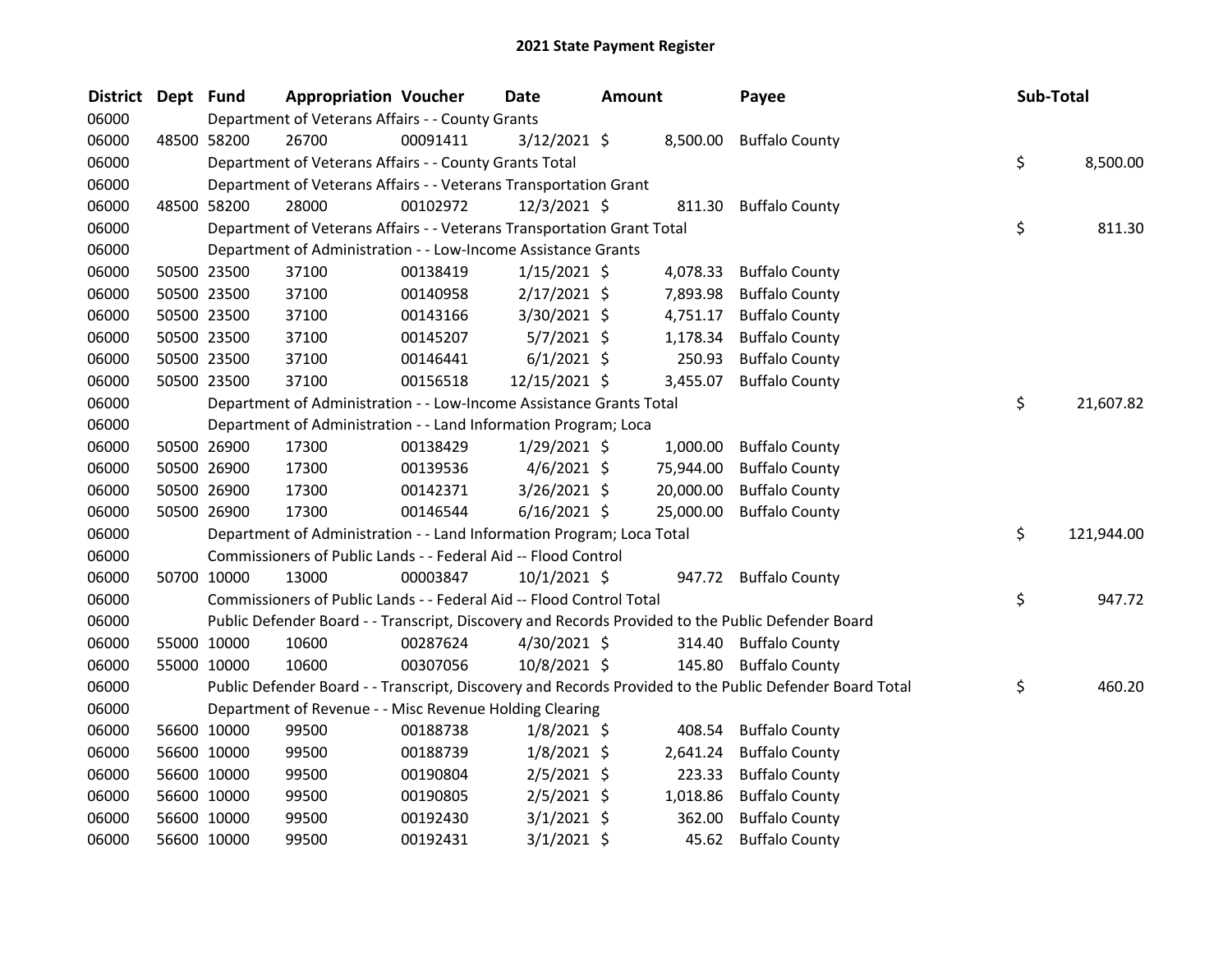| <b>District</b> | Dept Fund |             | <b>Appropriation Voucher</b>                                  |          | <b>Date</b>    | <b>Amount</b> |           | Payee                 | Sub-Total |           |
|-----------------|-----------|-------------|---------------------------------------------------------------|----------|----------------|---------------|-----------|-----------------------|-----------|-----------|
| 06000           |           | 56600 10000 | 99500                                                         | 00193383 | 3/5/2021 \$    |               | 365.06    | <b>Buffalo County</b> |           |           |
| 06000           |           | 56600 10000 | 99500                                                         | 00193384 | $3/5/2021$ \$  |               | 14,454.80 | <b>Buffalo County</b> |           |           |
| 06000           |           | 56600 10000 | 99500                                                         | 00193937 | 3/8/2021 \$    |               | 400.00    | <b>Buffalo County</b> |           |           |
| 06000           |           | 56600 10000 | 99500                                                         | 00196345 | 3/29/2021 \$   |               | 274.20    | <b>Buffalo County</b> |           |           |
| 06000           |           | 56600 10000 | 99500                                                         | 00197648 | $4/7/2021$ \$  |               | 611.80    | <b>Buffalo County</b> |           |           |
| 06000           |           | 56600 10000 | 99500                                                         | 00197649 | $4/7/2021$ \$  |               | 405.00    | <b>Buffalo County</b> |           |           |
| 06000           |           | 56600 10000 | 99500                                                         | 00197650 | $4/7/2021$ \$  |               | 17,790.91 | <b>Buffalo County</b> |           |           |
| 06000           |           | 56600 10000 | 99500                                                         | 00199042 | $4/20/2021$ \$ |               | 181.00    | <b>Buffalo County</b> |           |           |
| 06000           |           | 56600 10000 | 99500                                                         | 00201027 | $5/7/2021$ \$  |               | 83.10     | <b>Buffalo County</b> |           |           |
| 06000           |           | 56600 10000 | 99500                                                         | 00201028 | $5/7/2021$ \$  |               | 253.71    | <b>Buffalo County</b> |           |           |
| 06000           |           | 56600 10000 | 99500                                                         | 00201029 | $5/7/2021$ \$  |               | 9,944.89  | <b>Buffalo County</b> |           |           |
| 06000           |           | 56600 10000 | 99500                                                         | 00203564 | $6/1/2021$ \$  |               | 176.65    | <b>Buffalo County</b> |           |           |
| 06000           |           | 56600 10000 | 99500                                                         | 00204257 | $6/7/2021$ \$  |               | 225.29    | <b>Buffalo County</b> |           |           |
| 06000           |           | 56600 10000 | 99500                                                         | 00204258 | $6/7/2021$ \$  |               | 12,228.99 | <b>Buffalo County</b> |           |           |
| 06000           |           | 56600 10000 | 99500                                                         | 00205289 | $6/14/2021$ \$ |               | 36.75     | <b>Buffalo County</b> |           |           |
| 06000           |           | 56600 10000 | 99500                                                         | 00208841 | 7/8/2021 \$    |               | 375.70    | <b>Buffalo County</b> |           |           |
| 06000           |           | 56600 10000 | 99500                                                         | 00208842 | 7/8/2021 \$    |               | 281.78    | <b>Buffalo County</b> |           |           |
| 06000           |           | 56600 10000 | 99500                                                         | 00208843 | 7/8/2021 \$    |               | 8,042.88  | <b>Buffalo County</b> |           |           |
| 06000           |           | 56600 10000 | 99500                                                         | 00211599 | 8/6/2021 \$    |               | 240.76    | <b>Buffalo County</b> |           |           |
| 06000           |           | 56600 10000 | 99500                                                         | 00211600 | $8/6/2021$ \$  |               | 2,971.65  | <b>Buffalo County</b> |           |           |
| 06000           |           | 56600 10000 | 99500                                                         | 00214205 | $9/8/2021$ \$  |               | 200.73    | <b>Buffalo County</b> |           |           |
| 06000           |           | 56600 10000 | 99500                                                         | 00214206 | $9/8/2021$ \$  |               | 4,210.32  | <b>Buffalo County</b> |           |           |
| 06000           |           | 56600 10000 | 99500                                                         | 00216453 | 10/7/2021 \$   |               | 154.00    | <b>Buffalo County</b> |           |           |
| 06000           |           | 56600 10000 | 99500                                                         | 00216454 | $10/7/2021$ \$ |               | 183.46    | <b>Buffalo County</b> |           |           |
| 06000           |           | 56600 10000 | 99500                                                         | 00216455 | 10/7/2021 \$   |               | 4,412.10  | <b>Buffalo County</b> |           |           |
| 06000           |           | 56600 10000 | 99500                                                         | 00219048 | 11/5/2021 \$   |               | 10.00     | <b>Buffalo County</b> |           |           |
| 06000           |           | 56600 10000 | 99500                                                         | 00219049 | 11/5/2021 \$   |               | 50.00     | <b>Buffalo County</b> |           |           |
| 06000           |           | 56600 10000 | 99500                                                         | 00219050 | 11/5/2021 \$   |               | 3,237.48  | <b>Buffalo County</b> |           |           |
| 06000           |           | 56600 10000 | 99500                                                         | 00221193 | 12/7/2021 \$   |               | 3.33      | <b>Buffalo County</b> |           |           |
| 06000           |           | 56600 10000 | 99500                                                         | 00221194 | 12/7/2021 \$   |               | 50.00     | <b>Buffalo County</b> |           |           |
| 06000           |           | 56600 10000 | 99500                                                         | 00221195 | $12/7/2021$ \$ |               | 5,593.73  | <b>Buffalo County</b> |           |           |
| 06000           |           |             | Department of Revenue - - Misc Revenue Holding Clearing Total |          |                |               |           |                       | \$        | 92,149.66 |
| 06000           |           |             | Circuit Courts - - Circuit Court Costs                        |          |                |               |           |                       |           |           |
| 06000           |           | 62500 10000 | 10500                                                         | 00002082 | $1/29/2021$ \$ |               | 23,547.00 | <b>Buffalo County</b> |           |           |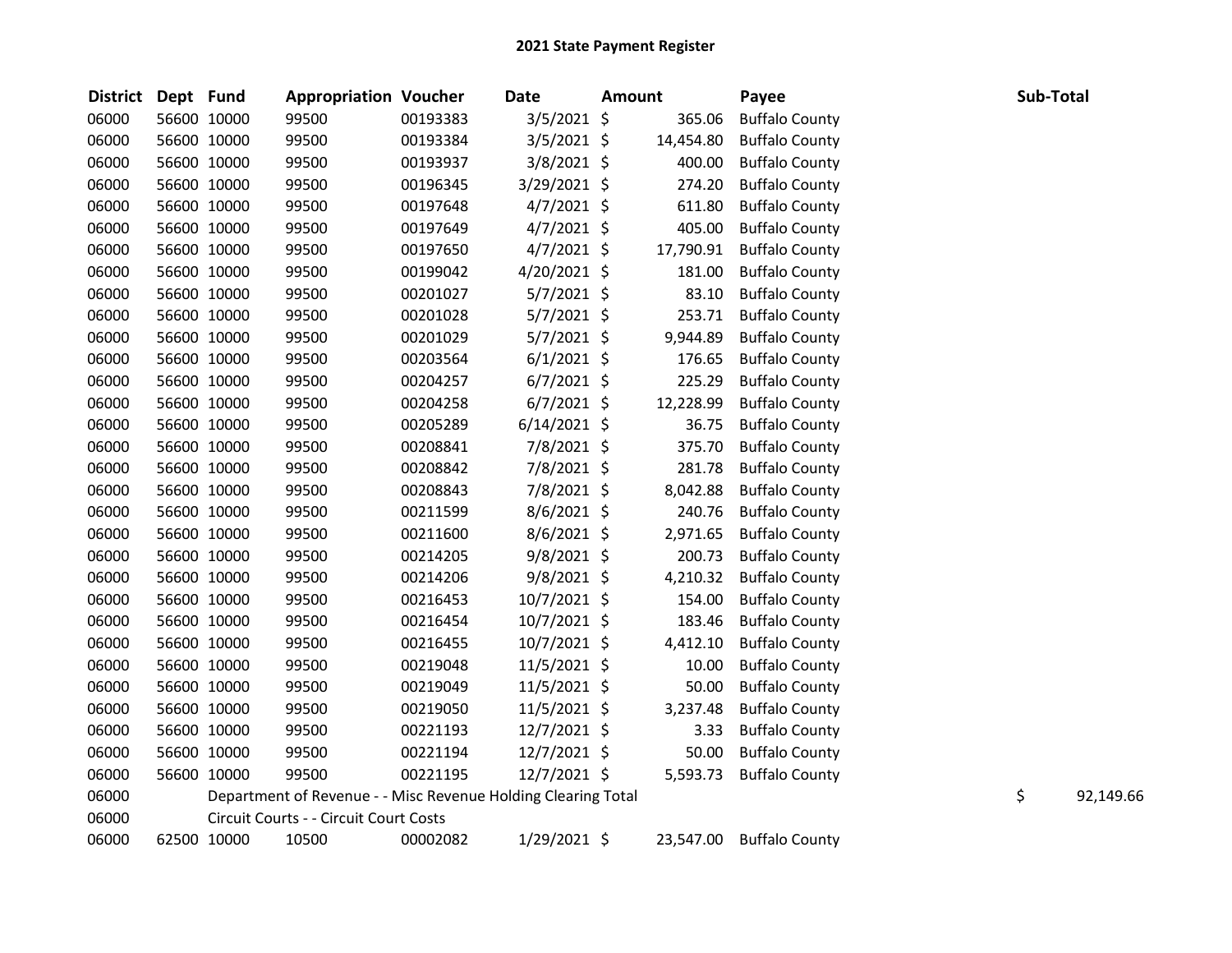| District Dept Fund |             | <b>Appropriation Voucher</b>                                          |          | Date           | Amount |            | Payee                       | Sub-Total |              |
|--------------------|-------------|-----------------------------------------------------------------------|----------|----------------|--------|------------|-----------------------------|-----------|--------------|
| 06000              | 62500 10000 | 10500                                                                 | 00002215 | 7/26/2021 \$   |        | 41,905.00  | <b>Buffalo County</b>       |           |              |
| 06000              |             | Circuit Courts - - Circuit Court Costs Total                          |          |                |        |            |                             | \$        | 65,452.00    |
| 06000              |             | Shared Revenue and Tax Relief - - County And Municipal Aid            |          |                |        |            |                             |           |              |
| 06000              | 83500 10000 | 10500                                                                 | 00080865 | 7/26/2021 \$   |        | 48,094.43  | <b>Buffalo County</b>       |           |              |
| 06000              | 83500 10000 | 10500                                                                 | 00087962 | 11/15/2021 \$  |        | 272,535.12 | <b>Buffalo County</b>       |           |              |
| 06000              |             | Shared Revenue and Tax Relief - - County And Municipal Aid Total      |          |                |        |            |                             | \$        | 320,629.55   |
| 06000              |             | Shared Revenue and Tax Relief - - Exempt Computer Aid                 |          |                |        |            |                             |           |              |
| 06000              | 83500 10000 | 10900                                                                 | 00083320 | 7/26/2021 \$   |        |            | 15,901.65 Buffalo County    |           |              |
| 06000              |             | Shared Revenue and Tax Relief - - Exempt Computer Aid Total           |          |                |        |            |                             | \$        | 15,901.65    |
| 06000              |             | Shared Revenue and Tax Relief - - Utility Aid                         |          |                |        |            |                             |           |              |
| 06000              | 83500 10000 | 11000                                                                 | 00080865 | 7/26/2021 \$   |        |            | 72,164.22 Buffalo County    |           |              |
| 06000              | 83500 10000 | 11000                                                                 | 00087962 | 11/15/2021 \$  |        | 413,849.64 | <b>Buffalo County</b>       |           |              |
| 06000              |             | Shared Revenue and Tax Relief - - Utility Aid Total                   |          |                |        |            |                             | \$        | 486,013.86   |
| 06000              |             | Shared Revenue and Tax Relief - - Personal Property Aid               |          |                |        |            |                             |           |              |
| 06000              | 83500 10000 | 11100                                                                 | 00076507 | $5/3/2021$ \$  |        |            | 24,342.59 Buffalo County    |           |              |
| 06000              |             | Shared Revenue and Tax Relief - - Personal Property Aid Total         |          |                |        |            |                             | \$        | 24,342.59    |
| 06000              |             | Shared Revenue and Tax Relief - - School Lvy Tx/First Dollar Cr       |          |                |        |            |                             |           |              |
| 06000              | 83500 10000 | 30200                                                                 | 00082634 | 7/26/2021 \$   |        |            | 2,248,290.52 Buffalo County |           |              |
| 06000              | 83500 10000 | 30200                                                                 | 00086030 | 7/26/2021 \$   |        | 539,932.30 | <b>Buffalo County</b>       |           |              |
| 06000              |             | Shared Revenue and Tax Relief - - School Lvy Tx/First Dollar Cr Total |          |                |        |            |                             | \$        | 2,788,222.82 |
| 06000              |             | Shared Revenue and Tax Relief - - County Sales Tax Reptd/Distd        |          |                |        |            |                             |           |              |
| 06000              | 83500 10000 | 43100                                                                 | 00073864 | $1/29/2021$ \$ |        | 72,379.14  | <b>Buffalo County</b>       |           |              |
| 06000              | 83500 10000 | 43100                                                                 | 00073952 | 2/26/2021 \$   |        | 73,283.80  | <b>Buffalo County</b>       |           |              |
| 06000              | 83500 10000 | 43100                                                                 | 00074665 | 3/31/2021 \$   |        | 60,198.90  | <b>Buffalo County</b>       |           |              |
| 06000              | 83500 10000 | 43100                                                                 | 00079108 | 4/30/2021 \$   |        | 63,905.25  | <b>Buffalo County</b>       |           |              |
| 06000              | 83500 10000 | 43100                                                                 | 00079912 | 5/28/2021 \$   |        | 93,645.65  | <b>Buffalo County</b>       |           |              |
| 06000              | 83500 10000 | 43100                                                                 | 00080643 | $6/30/2021$ \$ |        | 105,359.51 | <b>Buffalo County</b>       |           |              |
| 06000              | 83500 10000 | 43100                                                                 | 00086185 | 7/30/2021 \$   |        | 84,830.78  | <b>Buffalo County</b>       |           |              |
| 06000              | 83500 10000 | 43100                                                                 | 00086748 | 8/31/2021 \$   |        | 92,476.45  | <b>Buffalo County</b>       |           |              |
| 06000              | 83500 10000 | 43100                                                                 | 00087050 | 9/30/2021 \$   |        | 107,094.57 | <b>Buffalo County</b>       |           |              |
| 06000              | 83500 10000 | 43100                                                                 | 00087739 | 10/29/2021 \$  |        | 91,256.73  | <b>Buffalo County</b>       |           |              |
| 06000              | 83500 10000 | 43100                                                                 | 00089749 | 11/30/2021 \$  |        | 104,653.89 | <b>Buffalo County</b>       |           |              |
| 06000              | 83500 10000 | 43100                                                                 | 00089833 | 12/30/2021 \$  |        | 88,827.04  | <b>Buffalo County</b>       |           |              |
| 06000              |             | Shared Revenue and Tax Relief - - County Sales Tax Reptd/Distd Total  |          |                |        |            |                             | \$        | 1,037,911.71 |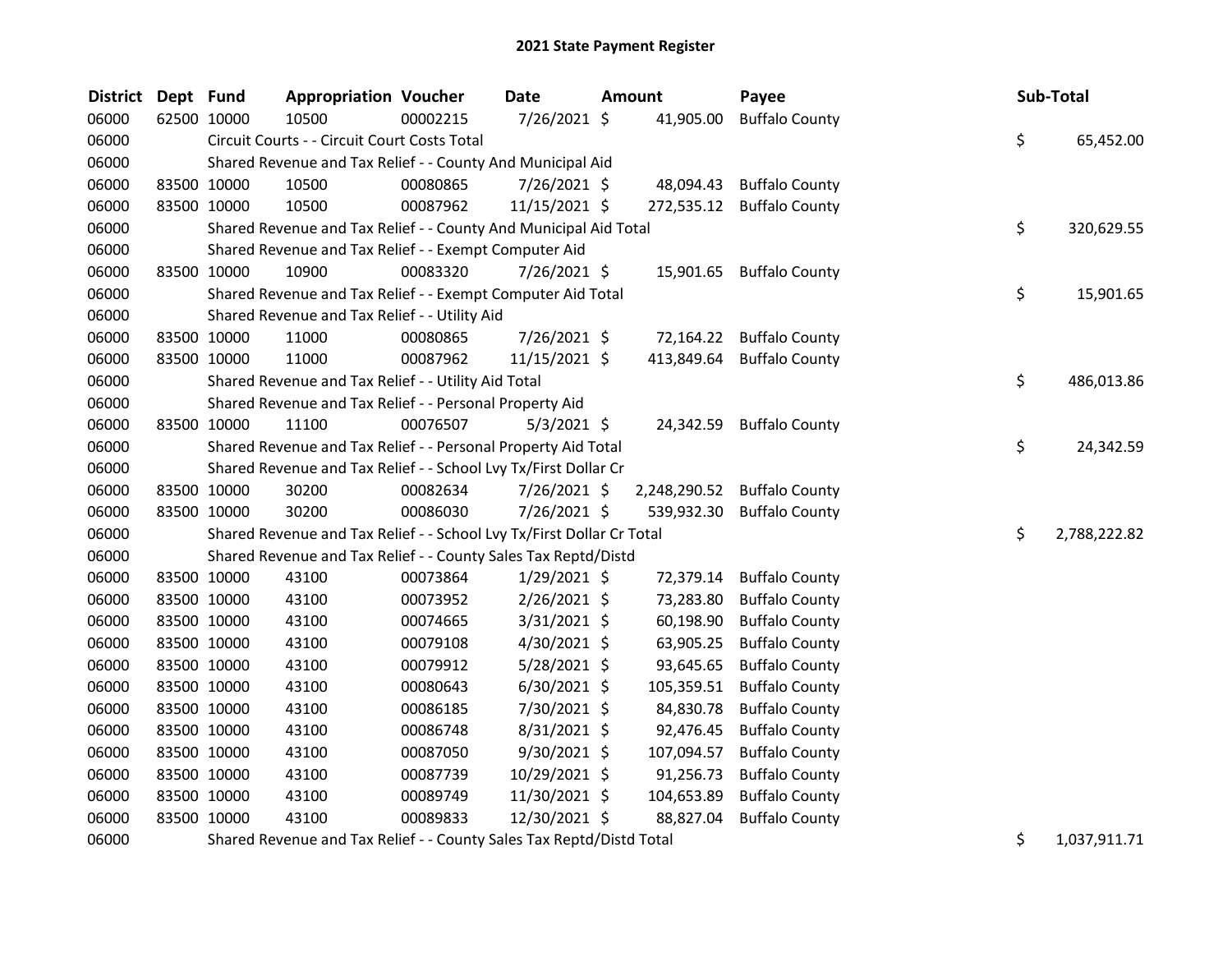| District Dept | Fund                                                      | <b>Appropriation Voucher</b>                                    |          | Date         | Amount |  | Payee                     |  | Sub-Total     |
|---------------|-----------------------------------------------------------|-----------------------------------------------------------------|----------|--------------|--------|--|---------------------------|--|---------------|
| 06000         | Shared Revenue and Tax Relief - - Lottery & Gaming Credit |                                                                 |          |              |        |  |                           |  |               |
| 06000         | 83500 52100                                               | 36300                                                           | 00074513 | 3/22/2021 \$ |        |  | 748,611.73 Buffalo County |  |               |
| 06000         |                                                           | Shared Revenue and Tax Relief - - Lottery & Gaming Credit Total |          |              |        |  |                           |  | 748,611.73    |
| 06000 Total   |                                                           |                                                                 |          |              |        |  |                           |  | 12,105,401.01 |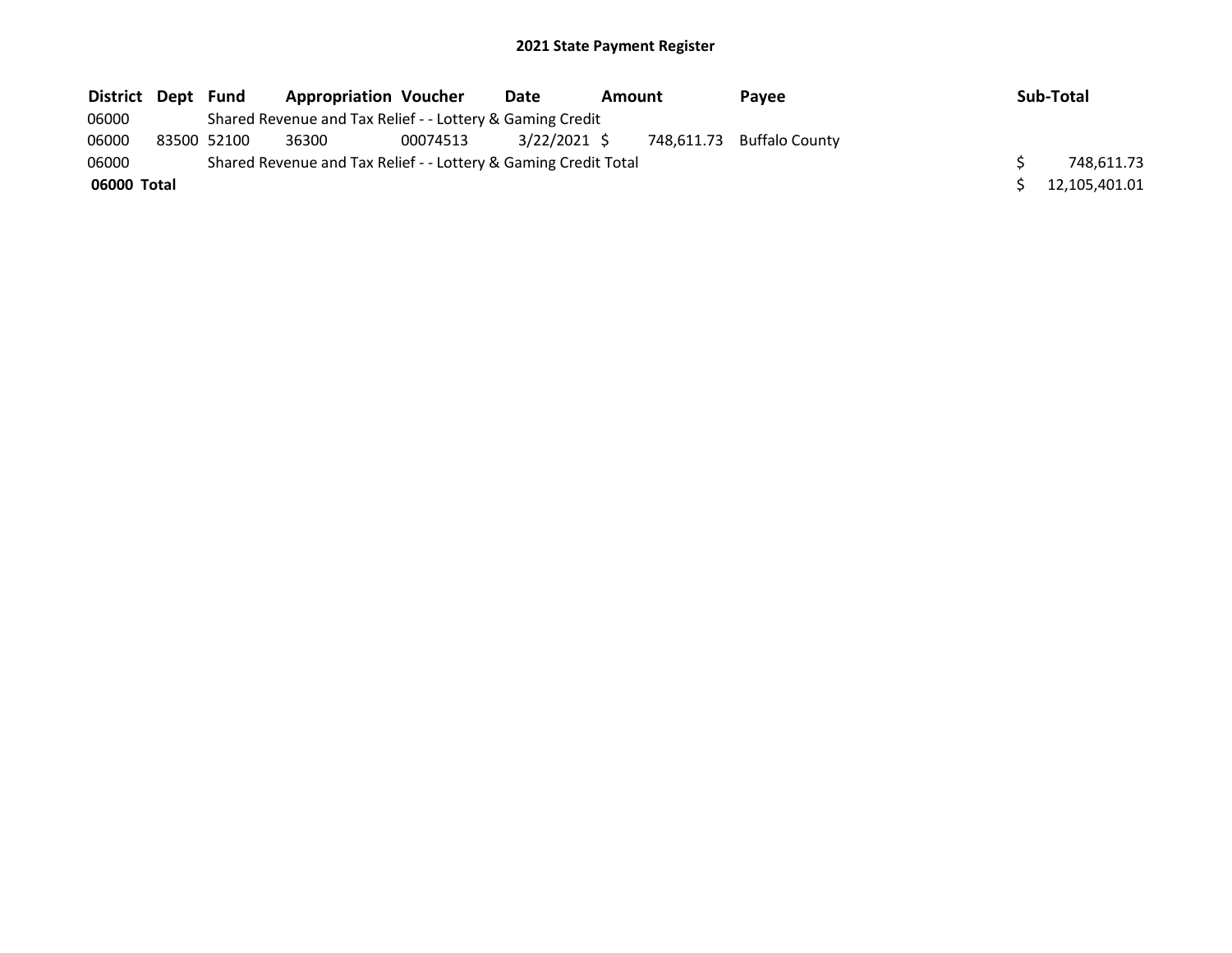| <b>District</b> | Dept Fund |             | <b>Appropriation Voucher</b>                                       |          | <b>Date</b>    | <b>Amount</b> |           | Payee                   | Sub-Total |           |
|-----------------|-----------|-------------|--------------------------------------------------------------------|----------|----------------|---------------|-----------|-------------------------|-----------|-----------|
| 06002           |           |             | Dept of Safety & Prof Services - - Fire Dues Distribution          |          |                |               |           |                         |           |           |
| 06002           |           | 16500 10000 | 22500                                                              | 00040342 | 7/16/2021 \$   |               |           | 1,286.89 Alma, Town of  |           |           |
| 06002           |           |             | Dept of Safety & Prof Services - - Fire Dues Distribution Total    |          |                |               |           |                         | \$        | 1,286.89  |
| 06002           |           |             | Dept of Natural Resources - - Aids In Lieu Of Taxes - Gener        |          |                |               |           |                         |           |           |
| 06002           |           | 37000 10000 | 50300                                                              | 00458893 | $1/26/2021$ \$ |               |           | 5.07 Alma, Town of      |           |           |
| 06002           |           |             | Dept of Natural Resources - - Aids In Lieu Of Taxes - Gener Total  |          |                |               |           |                         | \$        | 5.07      |
| 06002           |           |             | Dept of Natural Resources - - Resaids - Cnty Forst, Cl & Mfl       |          |                |               |           |                         |           |           |
| 06002           |           | 37000 21200 | 57100                                                              | 00487409 | $6/14/2021$ \$ |               |           | 2,006.71 Alma, Town of  |           |           |
| 06002           |           |             | Dept of Natural Resources - - Resaids - Cnty Forst, CI & Mfl Total |          |                |               |           |                         | \$        | 2,006.71  |
| 06002           |           |             | WI Dept of Transportation - - Trns Aids To Mnc.-Sf                 |          |                |               |           |                         |           |           |
| 06002           |           | 39500 21100 | 19100                                                              | 00631794 | $1/4/2021$ \$  |               | 11,957.40 | Alma, Town of           |           |           |
| 06002           |           | 39500 21100 | 19100                                                              | 00667401 | $4/5/2021$ \$  |               | 11,957.40 | Alma, Town of           |           |           |
| 06002           |           | 39500 21100 | 19100                                                              | 00710889 | 7/6/2021 \$    |               | 11,957.40 | Alma, Town of           |           |           |
| 06002           |           | 39500 21100 | 19100                                                              | 00751448 | 10/4/2021 \$   |               | 11,957.40 | Alma, Town of           |           |           |
| 06002           |           |             | WI Dept of Transportation - - Trns Aids To Mnc.-Sf Total           |          |                |               |           |                         | \$        | 47,829.60 |
| 06002           |           |             | Elections Commission - - General Program Ops, GPR                  |          |                |               |           |                         |           |           |
| 06002           |           | 51000 10000 | 10100                                                              | 00005079 | $1/19/2021$ \$ |               |           | 94.10 Alma, Town of     |           |           |
| 06002           |           |             | Elections Commission - - General Program Ops, GPR Total            |          |                |               |           |                         | \$        | 94.10     |
| 06002           |           |             | Department of Revenue - - Gifts And Grants                         |          |                |               |           |                         |           |           |
| 06002           |           | 56600 10000 | 12100                                                              | 00206242 | $6/25/2021$ \$ |               |           | 15,229.27 Alma, Town of |           |           |
| 06002           |           |             | Department of Revenue - - Gifts And Grants Total                   |          |                |               |           |                         | \$        | 15,229.27 |
| 06002           |           |             | Shared Revenue and Tax Relief - - County And Municipal Aid         |          |                |               |           |                         |           |           |
| 06002           |           | 83500 10000 | 10500                                                              | 00080842 | 7/26/2021 \$   |               | 3,256.53  | Alma, Town of           |           |           |
| 06002           |           | 83500 10000 | 10500                                                              | 00087939 | 11/15/2021 \$  |               | 18,453.68 | Alma, Town of           |           |           |
| 06002           |           |             | Shared Revenue and Tax Relief - - County And Municipal Aid Total   |          |                |               |           |                         | \$        | 21,710.21 |
| 06002           |           |             | Shared Revenue and Tax Relief - - Exempt Computer Aid              |          |                |               |           |                         |           |           |
| 06002           |           | 83500 10000 | 10900                                                              | 00083501 | 7/26/2021 \$   |               | 2.08      | Alma, Town of           |           |           |
| 06002           |           |             | Shared Revenue and Tax Relief - - Exempt Computer Aid Total        |          |                |               |           |                         | \$        | 2.08      |
| 06002           |           |             | Shared Revenue and Tax Relief - - Utility Aid                      |          |                |               |           |                         |           |           |
| 06002           |           | 83500 10000 | 11000                                                              | 00080842 | 7/26/2021 \$   |               |           | 1.75 Alma, Town of      |           |           |
| 06002           |           | 83500 10000 | 11000                                                              | 00087939 | 11/15/2021 \$  |               | 9.73      | Alma, Town of           |           |           |
| 06002           |           |             | Shared Revenue and Tax Relief - - Utility Aid Total                |          |                |               |           |                         | \$        | 11.48     |
| 06002           |           |             | Shared Revenue and Tax Relief - - Personal Property Aid            |          |                |               |           |                         |           |           |
| 06002           |           | 83500 10000 | 11100                                                              | 00076688 | $5/3/2021$ \$  |               |           | 57.20 Alma, Town of     |           |           |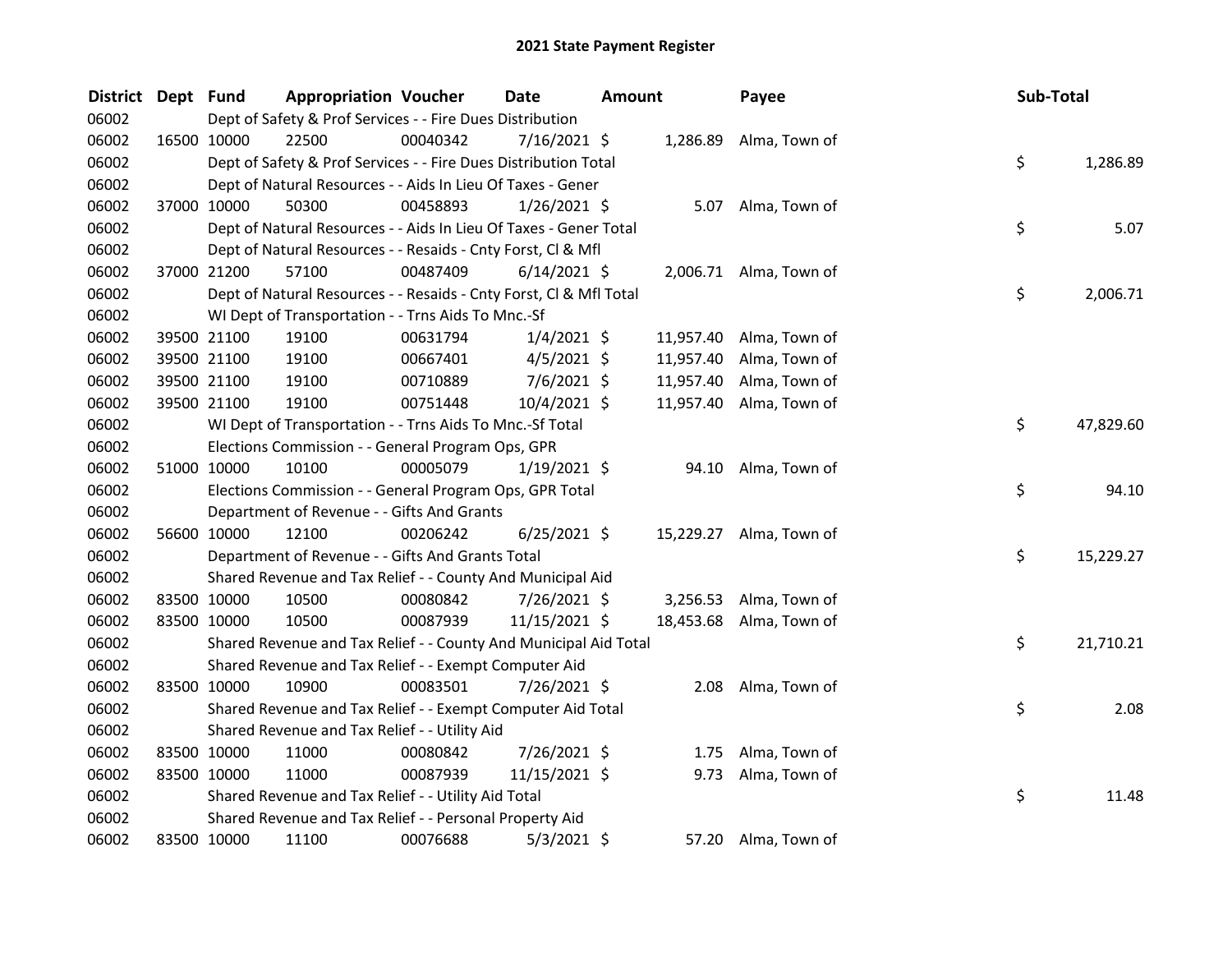| District Dept | Fund        | <b>Appropriation Voucher</b>                                    |          | Date         | <b>Amount</b> |        | <b>Pavee</b>  |  | Sub-Total |           |  |
|---------------|-------------|-----------------------------------------------------------------|----------|--------------|---------------|--------|---------------|--|-----------|-----------|--|
| 06002         |             | Shared Revenue and Tax Relief - - Personal Property Aid Total   |          |              |               |        |               |  |           | 57.20     |  |
| 06002         |             | Shared Revenue and Tax Relief - - Lottery & Gaming Credit       |          |              |               |        |               |  |           |           |  |
| 06002         | 83500 52100 | 36300                                                           | 00074056 | 3/22/2021 \$ |               | 299.87 | Alma, Town of |  |           |           |  |
| 06002         |             | Shared Revenue and Tax Relief - - Lottery & Gaming Credit Total |          |              |               |        |               |  |           | 299.87    |  |
| 06002 Total   |             |                                                                 |          |              |               |        |               |  |           | 88.532.48 |  |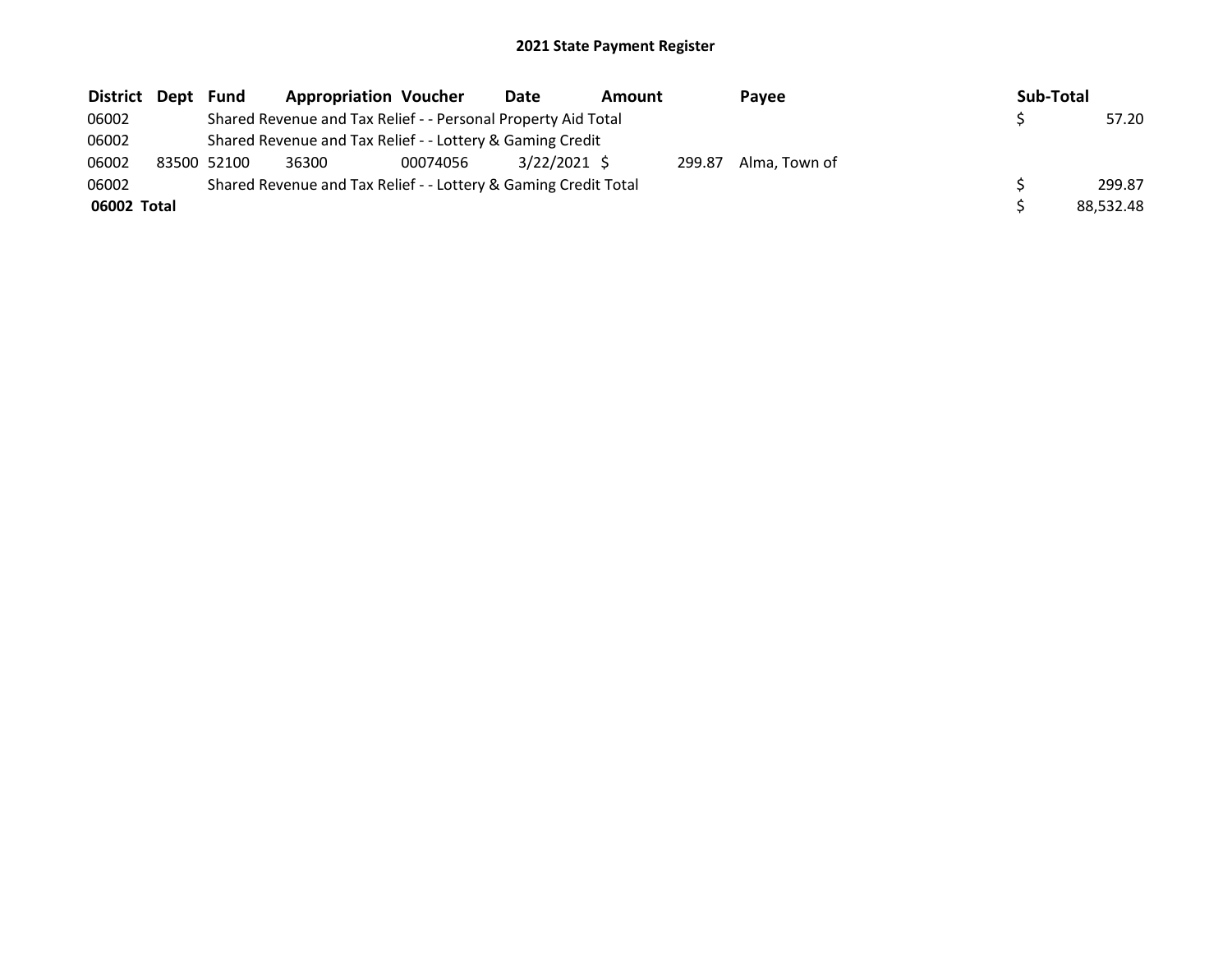| <b>District</b> | Dept Fund |             | <b>Appropriation Voucher</b>                                         |          | Date           | <b>Amount</b> |           | Payee                       | Sub-Total |           |
|-----------------|-----------|-------------|----------------------------------------------------------------------|----------|----------------|---------------|-----------|-----------------------------|-----------|-----------|
| 06004           |           |             | Dept of Safety & Prof Services - - Fire Dues Distribution            |          |                |               |           |                             |           |           |
| 06004           |           | 16500 10000 | 22500                                                                | 00040343 | 7/16/2021 \$   |               |           | 2,047.31 Town Of Belvidere  |           |           |
| 06004           |           |             | Dept of Safety & Prof Services - - Fire Dues Distribution Total      |          |                |               |           |                             | \$        | 2,047.31  |
| 06004           |           |             | Dept of Natural Resources - - Seg Earned                             |          |                |               |           |                             |           |           |
| 06004           |           | 37000 21200 | 100SE                                                                | 00473953 | $4/15/2021$ \$ |               |           | 141.41 Town Of Belvidere    |           |           |
| 06004           |           |             | Dept of Natural Resources - - Seg Earned Total                       |          |                |               |           |                             | \$        | 141.41    |
| 06004           |           |             | Dept of Natural Resources - - Gen Program Ops-State Funds            |          |                |               |           |                             |           |           |
| 06004           |           | 37000 21200 | 16100                                                                | 00479433 | $6/3/2021$ \$  |               |           | 550.00 Town Of Belvidere    |           |           |
| 06004           |           |             | Dept of Natural Resources - - Gen Program Ops-State Funds Total      |          |                |               |           |                             | \$        | 550.00    |
| 06004           |           |             | Dept of Natural Resources - - Resaids - Cnty Forst, Cl & Mfl         |          |                |               |           |                             |           |           |
| 06004           |           | 37000 21200 | 57100                                                                | 00487410 | $6/14/2021$ \$ |               |           | 898.69 Town Of Belvidere    |           |           |
| 06004           |           |             | Dept of Natural Resources - - Resaids - Cnty Forst, Cl & Mfl Total   |          |                |               |           |                             | \$        | 898.69    |
| 06004           |           |             | Dept of Natural Resources - - Aids In Lieu Of Taxes - Sum S          |          |                |               |           |                             |           |           |
| 06004           |           | 37000 21200 | 57900                                                                | 00475230 | $4/21/2021$ \$ |               |           | 1.32 Town Of Belvidere      |           |           |
| 06004           |           |             | Dept of Natural Resources - - Aids In Lieu Of Taxes - Sum S Total    |          |                |               |           |                             | \$        | 1.32      |
| 06004           |           |             | WI Dept of Transportation - - Trns Aids To Mnc.-Sf                   |          |                |               |           |                             |           |           |
| 06004           |           | 39500 21100 | 19100                                                                | 00631795 | $1/4/2021$ \$  |               |           | 20,248.74 Town Of Belvidere |           |           |
| 06004           |           | 39500 21100 | 19100                                                                | 00667402 | $4/5/2021$ \$  |               | 20,248.74 | Town Of Belvidere           |           |           |
| 06004           |           | 39500 21100 | 19100                                                                | 00710890 | $7/6/2021$ \$  |               | 20,248.74 | Town Of Belvidere           |           |           |
| 06004           |           | 39500 21100 | 19100                                                                | 00751449 | 10/4/2021 \$   |               |           | 20,248.74 Town Of Belvidere |           |           |
| 06004           |           |             | WI Dept of Transportation - - Trns Aids To Mnc.-Sf Total             |          |                |               |           |                             | \$        | 80,994.96 |
| 06004           |           |             | Department of Administration - - Hv Trans Ln Annual Impact Fee       |          |                |               |           |                             |           |           |
| 06004           |           | 50500 10000 | 17400                                                                | 00144324 | $5/3/2021$ \$  |               |           | 73,698.00 Town Of Belvidere |           |           |
| 06004           |           |             | Department of Administration - - Hv Trans Ln Annual Impact Fee Total |          |                |               |           |                             | \$        | 73,698.00 |
| 06004           |           |             | Department of Revenue - - Gifts And Grants                           |          |                |               |           |                             |           |           |
| 06004           |           | 56600 10000 | 12100                                                                | 00206243 | $6/25/2021$ \$ |               |           | 20,148.70 Town Of Belvidere |           |           |
| 06004           |           |             | Department of Revenue - - Gifts And Grants Total                     |          |                |               |           |                             | \$.       | 20,148.70 |
| 06004           |           |             | Shared Revenue and Tax Relief - - County And Municipal Aid           |          |                |               |           |                             |           |           |
| 06004           |           | 83500 10000 | 10500                                                                | 00080843 | 7/26/2021 \$   |               |           | 3,670.16 Town Of Belvidere  |           |           |
| 06004           |           | 83500 10000 | 10500                                                                | 00087940 | 11/15/2021 \$  |               |           | 20,797.59 Town Of Belvidere |           |           |
| 06004           |           |             | Shared Revenue and Tax Relief - - County And Municipal Aid Total     |          |                |               |           |                             | \$        | 24,467.75 |
| 06004           |           |             | Shared Revenue and Tax Relief - - Utility Aid                        |          |                |               |           |                             |           |           |
| 06004           |           | 83500 10000 | 11000                                                                | 00080843 | 7/26/2021 \$   |               |           | 12,418.97 Town Of Belvidere |           |           |
| 06004           |           | 83500 10000 | 11000                                                                | 00087940 | 11/15/2021 \$  |               |           | 70,124.22 Town Of Belvidere |           |           |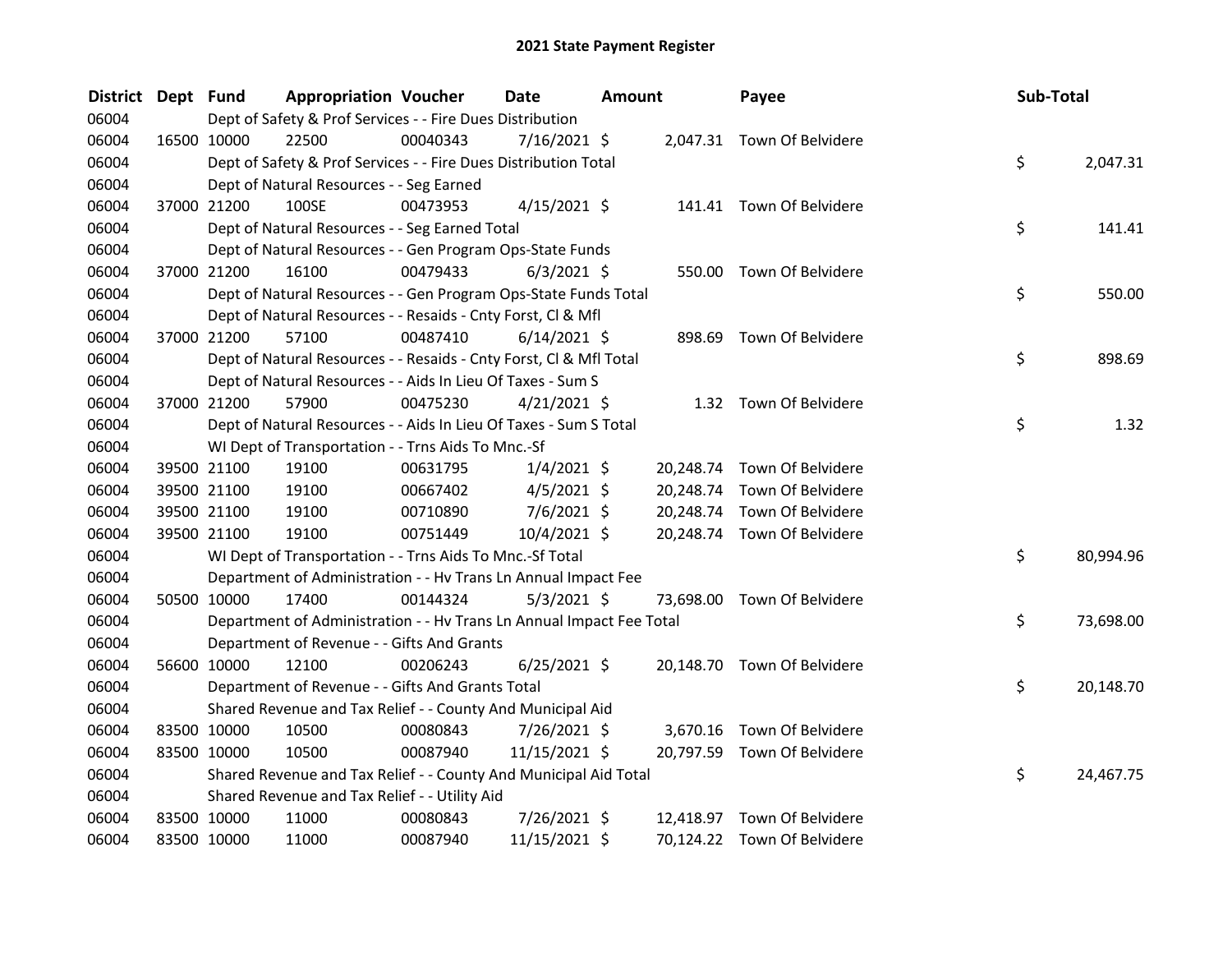| District Dept |  | Fund                                                          | <b>Appropriation Voucher</b>                            |          | Date          | <b>Amount</b> |       | Payee             |  | Sub-Total |            |
|---------------|--|---------------------------------------------------------------|---------------------------------------------------------|----------|---------------|---------------|-------|-------------------|--|-----------|------------|
| 06004         |  |                                                               | Shared Revenue and Tax Relief - - Utility Aid Total     |          |               |               |       |                   |  |           | 82,543.19  |
| 06004         |  |                                                               | Shared Revenue and Tax Relief - - Personal Property Aid |          |               |               |       |                   |  |           |            |
| 06004         |  | 83500 10000                                                   | 11100                                                   | 00076689 | $5/3/2021$ \$ |               | 23.20 | Town Of Belvidere |  |           |            |
| 06004         |  | Shared Revenue and Tax Relief - - Personal Property Aid Total |                                                         |          |               |               |       |                   |  | 23.20     |            |
| 06004 Total   |  |                                                               |                                                         |          |               |               |       |                   |  |           | 285.514.53 |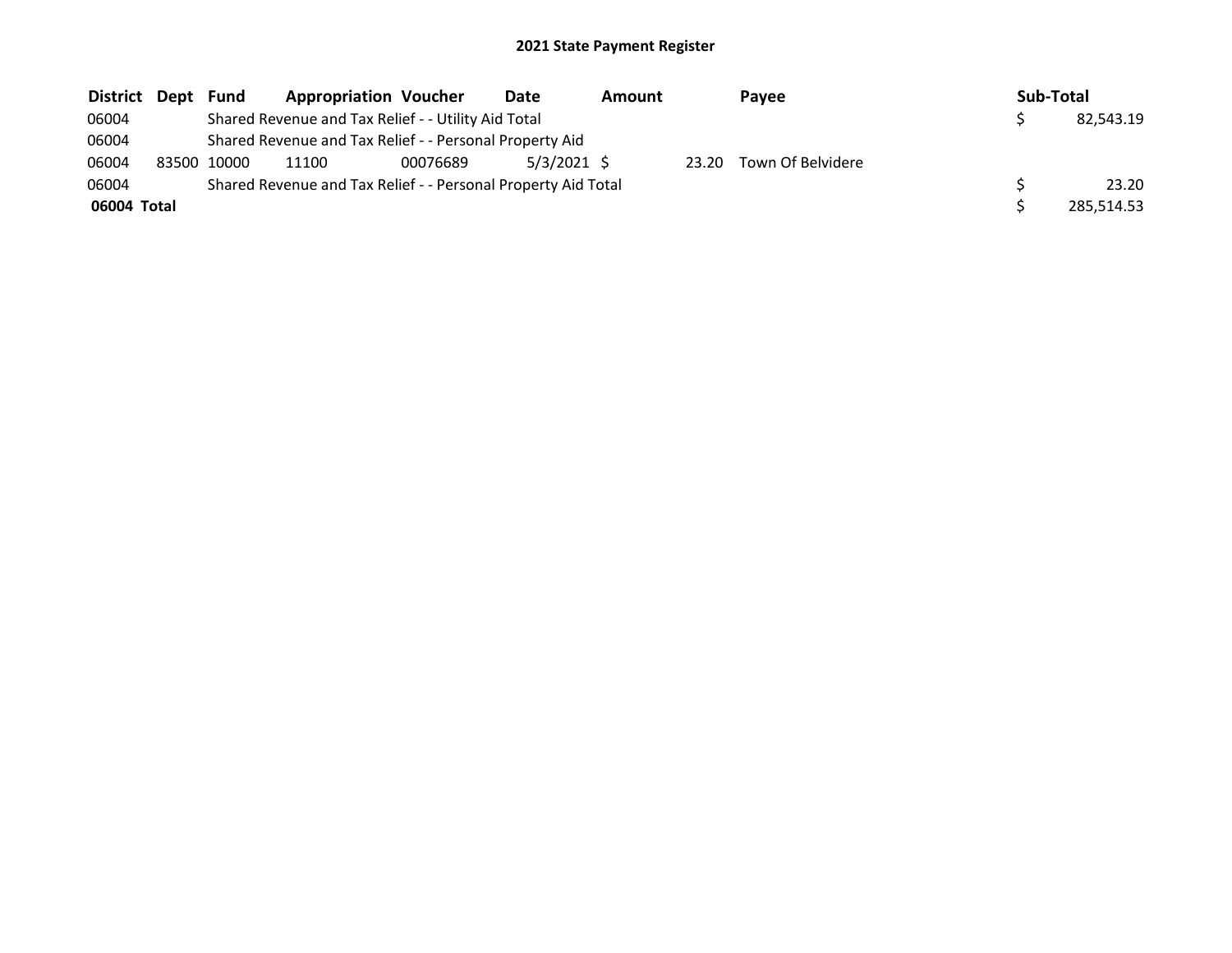| <b>District</b> | Dept Fund   |                                                                | <b>Appropriation Voucher</b>                                         |          | <b>Date</b>    | <b>Amount</b> |           | Payee                     | Sub-Total |            |
|-----------------|-------------|----------------------------------------------------------------|----------------------------------------------------------------------|----------|----------------|---------------|-----------|---------------------------|-----------|------------|
| 06006           |             |                                                                | Dept of Safety & Prof Services - - Fire Dues Distribution            |          |                |               |           |                           |           |            |
| 06006           |             | 16500 10000                                                    | 22500                                                                | 00040345 | $7/16/2021$ \$ |               |           | 2,761.37 Town Of Buffalo  |           |            |
| 06006           |             |                                                                | Dept of Safety & Prof Services - - Fire Dues Distribution Total      |          |                |               |           |                           | \$        | 2,761.37   |
| 06006           |             |                                                                | Dept of Natural Resources - - Aids In Lieu Of Taxes - Gener          |          |                |               |           |                           |           |            |
| 06006           |             | 37000 10000                                                    | 50300                                                                | 00458828 | 1/26/2021 \$   |               | 510.89    | Town Of Buffalo           |           |            |
| 06006           |             |                                                                | Dept of Natural Resources - - Aids In Lieu Of Taxes - Gener Total    |          |                |               |           |                           | \$        | 510.89     |
| 06006           |             |                                                                | Dept of Natural Resources - - Resaids - Cnty Forst, Cl & Mfl         |          |                |               |           |                           |           |            |
| 06006           |             | 37000 21200                                                    | 57100                                                                | 00487411 | $6/14/2021$ \$ |               |           | 439.66 Town Of Buffalo    |           |            |
| 06006           |             |                                                                | Dept of Natural Resources - - Resaids - Cnty Forst, Cl & Mfl Total   |          |                |               |           |                           | \$        | 439.66     |
| 06006           |             |                                                                | WI Dept of Transportation - - Trns Aids To Mnc.-Sf                   |          |                |               |           |                           |           |            |
| 06006           |             | 39500 21100                                                    | 19100                                                                | 00631796 | $1/4/2021$ \$  |               | 18,356.58 | Town Of Buffalo           |           |            |
| 06006           |             | 39500 21100                                                    | 19100                                                                | 00667403 | $4/5/2021$ \$  |               | 18,356.58 | Town Of Buffalo           |           |            |
| 06006           |             | 39500 21100                                                    | 19100                                                                | 00710891 | $7/6/2021$ \$  |               | 18,356.58 | Town Of Buffalo           |           |            |
| 06006           |             | 39500 21100                                                    | 19100                                                                | 00751450 | $10/4/2021$ \$ |               |           | 18,356.58 Town Of Buffalo |           |            |
| 06006           |             |                                                                | WI Dept of Transportation - - Trns Aids To Mnc.-Sf Total             |          |                |               |           |                           | \$        | 73,426.32  |
| 06006           |             | Department of Administration - - Hv Trans Ln Annual Impact Fee |                                                                      |          |                |               |           |                           |           |            |
| 06006           |             | 50500 10000                                                    | 17400                                                                | 00144325 | $5/3/2021$ \$  |               |           | 71,788.00 Town Of Buffalo |           |            |
| 06006           |             |                                                                | Department of Administration - - Hv Trans Ln Annual Impact Fee Total |          |                |               |           |                           | \$        | 71,788.00  |
| 06006           |             |                                                                | Department of Revenue - - Gifts And Grants                           |          |                |               |           |                           |           |            |
| 06006           |             | 56600 10000                                                    | 12100                                                                | 00206244 | $6/25/2021$ \$ |               |           | 36,162.99 Town Of Buffalo |           |            |
| 06006           |             |                                                                | Department of Revenue - - Gifts And Grants Total                     |          |                |               |           |                           | \$        | 36,162.99  |
| 06006           |             |                                                                | Shared Revenue and Tax Relief - - County And Municipal Aid           |          |                |               |           |                           |           |            |
| 06006           |             | 83500 10000                                                    | 10500                                                                | 00080844 | 7/26/2021 \$   |               |           | 5,400.81 Town Of Buffalo  |           |            |
| 06006           |             | 83500 10000                                                    | 10500                                                                | 00087941 | 11/15/2021 \$  |               |           | 30,604.57 Town Of Buffalo |           |            |
| 06006           |             |                                                                | Shared Revenue and Tax Relief - - County And Municipal Aid Total     |          |                |               |           |                           | \$        | 36,005.38  |
| 06006           |             |                                                                | Shared Revenue and Tax Relief - - Exempt Computer Aid                |          |                |               |           |                           |           |            |
| 06006           | 83500 10000 |                                                                | 10900                                                                | 00083502 | 7/26/2021 \$   |               | 202.66    | Town Of Buffalo           |           |            |
| 06006           |             |                                                                | Shared Revenue and Tax Relief - - Exempt Computer Aid Total          |          |                |               |           |                           | \$        | 202.66     |
| 06006           |             |                                                                | Shared Revenue and Tax Relief - - Personal Property Aid              |          |                |               |           |                           |           |            |
| 06006           | 83500 10000 |                                                                | 11100                                                                | 00076690 | $5/3/2021$ \$  |               |           | 424.37 Town Of Buffalo    |           |            |
| 06006           |             |                                                                | Shared Revenue and Tax Relief - - Personal Property Aid Total        |          |                |               |           |                           | \$        | 424.37     |
| 06006 Total     |             |                                                                |                                                                      |          |                |               |           |                           | \$        | 221,721.64 |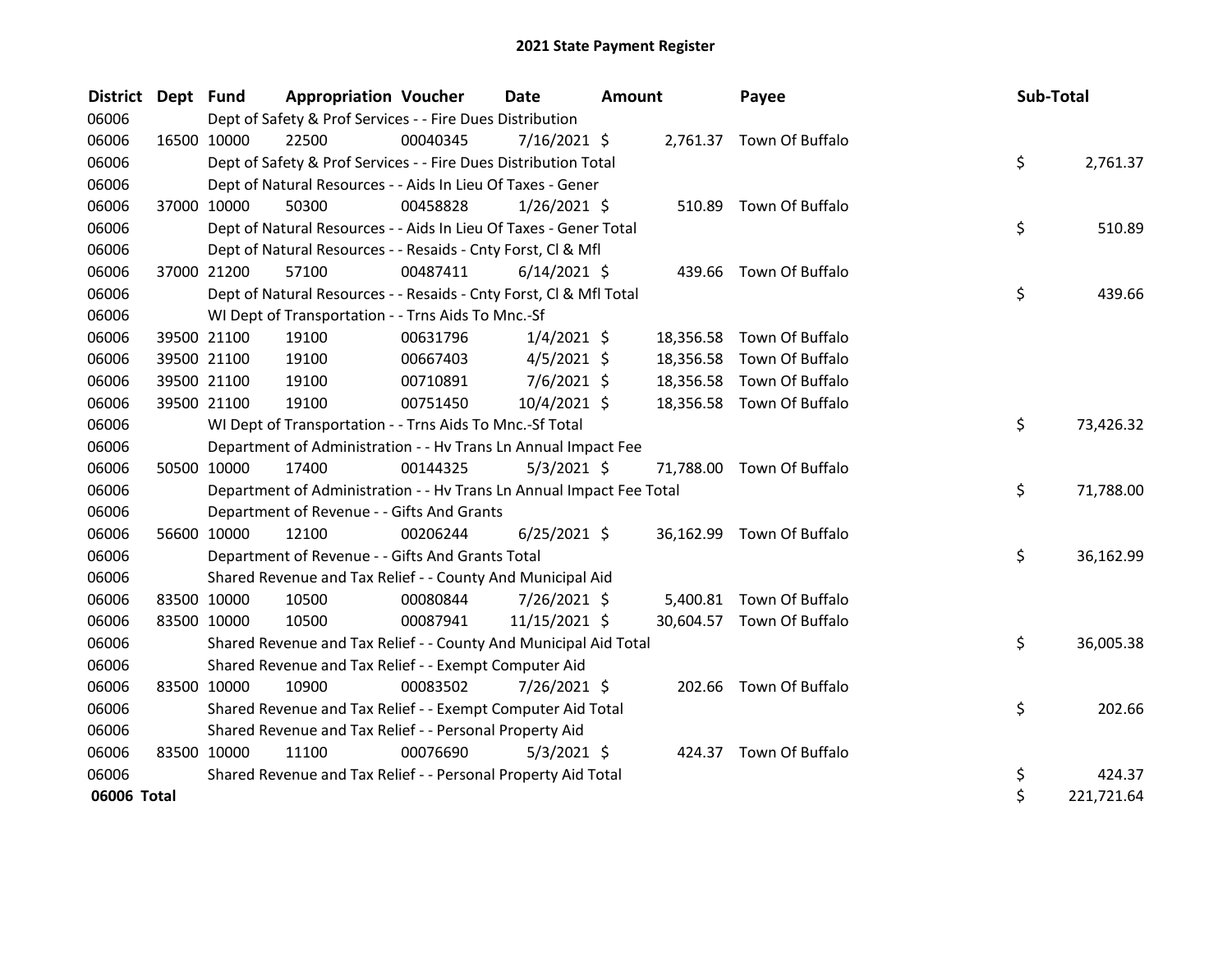| <b>District</b> | Dept Fund   |             | <b>Appropriation Voucher</b>                                       |          | Date           | <b>Amount</b> |           | Payee                    | Sub-Total |           |
|-----------------|-------------|-------------|--------------------------------------------------------------------|----------|----------------|---------------|-----------|--------------------------|-----------|-----------|
| 06008           |             |             | Dept of Safety & Prof Services - - Fire Dues Distribution          |          |                |               |           |                          |           |           |
| 06008           |             | 16500 10000 | 22500                                                              | 00040346 | 7/16/2021 \$   |               |           | 1,007.89 Town Of Canton  |           |           |
| 06008           |             |             | Dept of Safety & Prof Services - - Fire Dues Distribution Total    |          |                |               |           |                          | \$        | 1,007.89  |
| 06008           |             |             | Dept of Natural Resources - - Aids In Lieu Of Taxes - Gener        |          |                |               |           |                          |           |           |
| 06008           |             | 37000 10000 | 50300                                                              | 00458867 | $1/26/2021$ \$ |               |           | 1,732.85 Town Of Canton  |           |           |
| 06008           |             | 37000 10000 | 50300                                                              | 00475581 | $4/21/2021$ \$ |               | 114.06    | Town Of Canton           |           |           |
| 06008           |             |             | Dept of Natural Resources - - Aids In Lieu Of Taxes - Gener Total  |          |                |               |           |                          | \$        | 1,846.91  |
| 06008           |             |             | Dept of Natural Resources - - Resaids - Cnty Forst, Cl & Mfl       |          |                |               |           |                          |           |           |
| 06008           |             | 37000 21200 | 57100                                                              | 00487412 | $6/14/2021$ \$ |               |           | 1,029.89 Town Of Canton  |           |           |
| 06008           |             |             | Dept of Natural Resources - - Resaids - Cnty Forst, CI & Mfl Total |          |                |               |           |                          | \$        | 1,029.89  |
| 06008           |             |             | Dept of Natural Resources - - Aids In Lieu Of Taxes - Sum S        |          |                |               |           |                          |           |           |
| 06008           |             | 37000 21200 | 57900                                                              | 00475580 | $4/21/2021$ \$ |               |           | 469.22 Town Of Canton    |           |           |
| 06008           |             |             | Dept of Natural Resources - - Aids In Lieu Of Taxes - Sum S Total  |          |                |               |           |                          | \$        | 469.22    |
| 06008           |             |             | WI Dept of Transportation - - Trns Aids To Mnc.-Sf                 |          |                |               |           |                          |           |           |
| 06008           |             | 39500 21100 | 19100                                                              | 00631797 | $1/4/2021$ \$  |               |           | 19,335.51 Town Of Canton |           |           |
| 06008           |             | 39500 21100 | 19100                                                              | 00667404 | $4/5/2021$ \$  |               |           | 19,335.51 Town Of Canton |           |           |
| 06008           |             | 39500 21100 | 19100                                                              | 00710892 | 7/6/2021 \$    |               | 19,335.51 | Town Of Canton           |           |           |
| 06008           |             | 39500 21100 | 19100                                                              | 00751451 | 10/4/2021 \$   |               |           | 19,335.51 Town Of Canton |           |           |
| 06008           |             |             | WI Dept of Transportation - - Trns Aids To Mnc.-Sf Total           |          |                |               |           |                          | \$        | 77,342.04 |
| 06008           |             |             | WI Dept of Transportation - - Loc Rd Imp Prg St Fd                 |          |                |               |           |                          |           |           |
| 06008           |             | 39500 21100 | 27800                                                              | 00660749 | $3/2/2021$ \$  |               |           | 17,349.08 Town Of Canton |           |           |
| 06008           |             |             | WI Dept of Transportation - - Loc Rd Imp Prg St Fd Total           |          |                |               |           |                          | \$        | 17,349.08 |
| 06008           |             |             | Department of Revenue - - Gifts And Grants                         |          |                |               |           |                          |           |           |
| 06008           |             | 56600 10000 | 12100                                                              | 00206245 | $6/25/2021$ \$ |               |           | 15,595.61 Town Of Canton |           |           |
| 06008           |             |             | Department of Revenue - - Gifts And Grants Total                   |          |                |               |           |                          | \$        | 15,595.61 |
| 06008           |             |             | Shared Revenue and Tax Relief - - County And Municipal Aid         |          |                |               |           |                          |           |           |
| 06008           |             | 83500 10000 | 10500                                                              | 00080845 | 7/26/2021 \$   |               |           | 3,123.08 Town Of Canton  |           |           |
| 06008           |             | 83500 10000 | 10500                                                              | 00087942 | 11/15/2021 \$  |               | 17,697.44 | Town Of Canton           |           |           |
| 06008           |             |             | Shared Revenue and Tax Relief - - County And Municipal Aid Total   |          |                |               |           |                          | \$        | 20,820.52 |
| 06008           |             |             | Shared Revenue and Tax Relief - - Exempt Computer Aid              |          |                |               |           |                          |           |           |
| 06008           |             | 83500 10000 | 10900                                                              | 00083503 | 7/26/2021 \$   |               |           | 1.03 Town Of Canton      |           |           |
| 06008           |             |             | Shared Revenue and Tax Relief - - Exempt Computer Aid Total        |          |                |               |           |                          | \$        | 1.03      |
| 06008           |             |             | Shared Revenue and Tax Relief - - Utility Aid                      |          |                |               |           |                          |           |           |
| 06008           | 83500 10000 |             | 11000                                                              | 00080845 | 7/26/2021 \$   |               |           | 163.36 Town Of Canton    |           |           |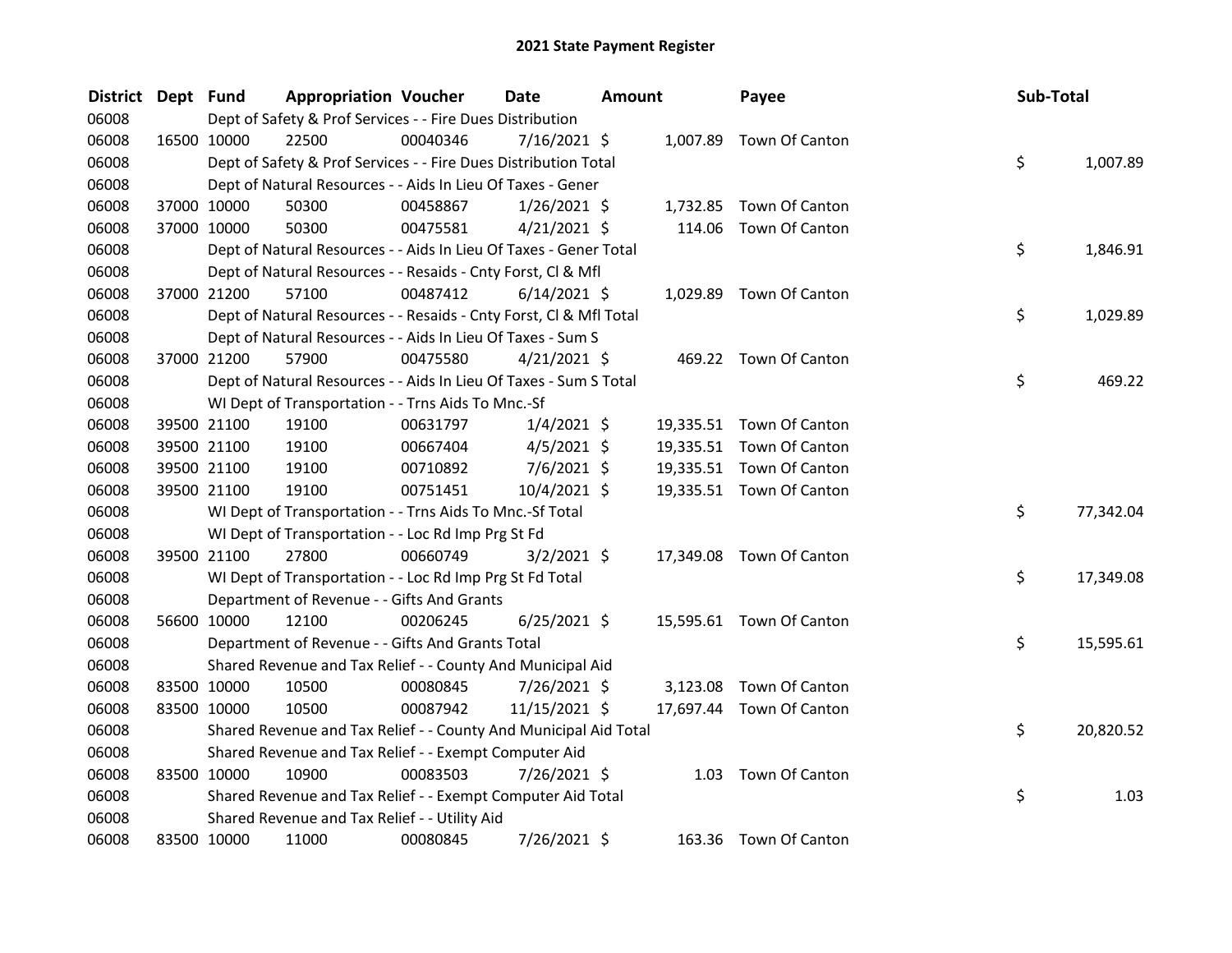| District Dept Fund |             | <b>Appropriation Voucher</b>                        |          | Date          | Amount | <b>Pavee</b>            | Sub-Total |            |
|--------------------|-------------|-----------------------------------------------------|----------|---------------|--------|-------------------------|-----------|------------|
| 06008              | 83500 10000 | 11000                                               | 00087942 | 11/15/2021 \$ |        | 1.004.46 Town Of Canton |           |            |
| 06008              |             | Shared Revenue and Tax Relief - - Utility Aid Total |          |               |        |                         |           | 1.167.82   |
| 06008 Total        |             |                                                     |          |               |        |                         |           | 136,630.01 |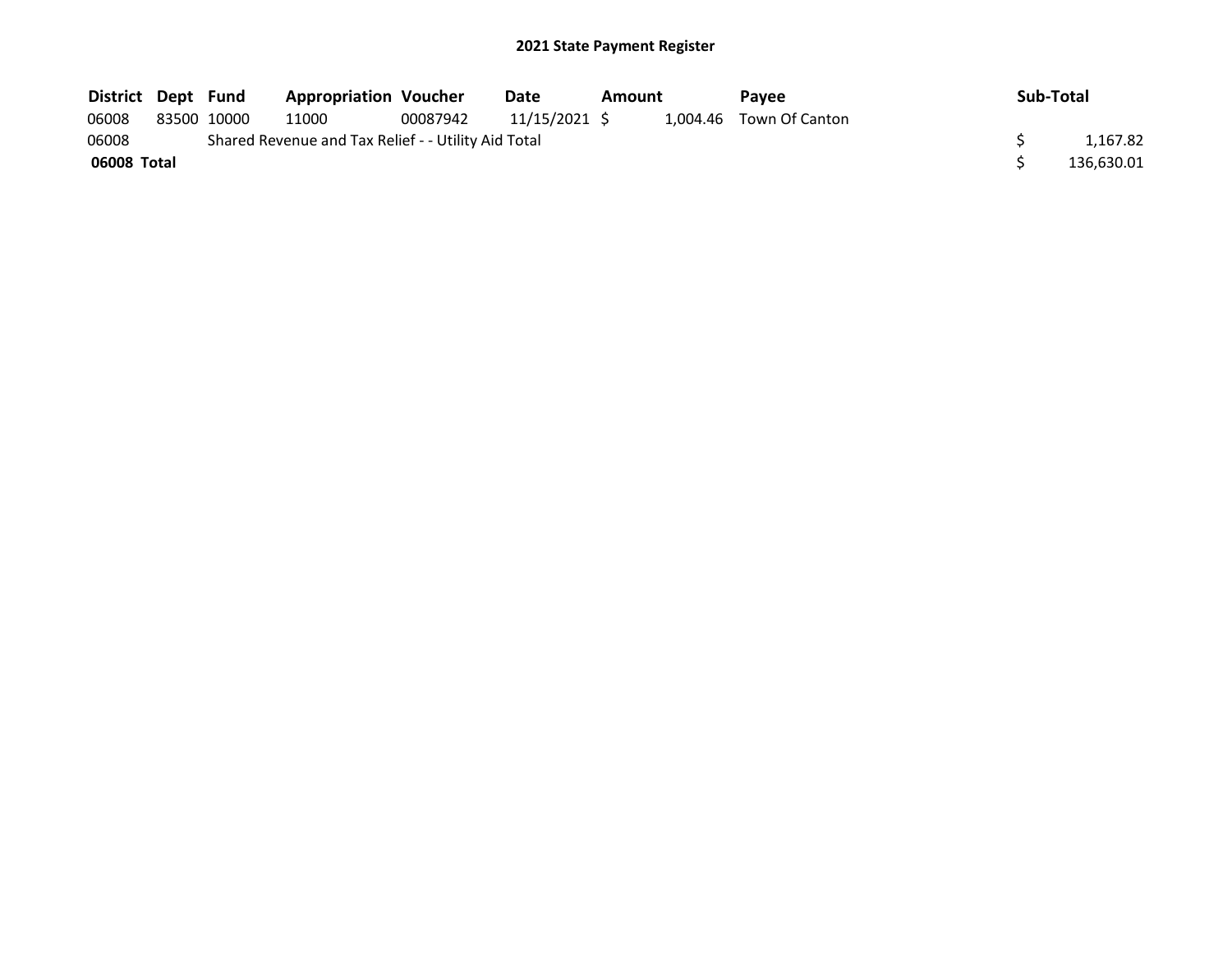| <b>District</b> | Dept Fund   |             | <b>Appropriation Voucher</b>                                           |          | Date           | <b>Amount</b> |           | Payee                    | Sub-Total |            |
|-----------------|-------------|-------------|------------------------------------------------------------------------|----------|----------------|---------------|-----------|--------------------------|-----------|------------|
| 06010           |             |             | Dept of Safety & Prof Services - - Fire Dues Distribution              |          |                |               |           |                          |           |            |
| 06010           |             | 16500 10000 | 22500                                                                  | 00040348 | 7/16/2021 \$   |               |           | 1,353.46 Town Of Cross   |           |            |
| 06010           |             |             | Dept of Safety & Prof Services - - Fire Dues Distribution Total        |          |                |               |           |                          | \$        | 1,353.46   |
| 06010           |             |             | Dept of Natural Resources - - Aids In Lieu Of Taxes - Gener            |          |                |               |           |                          |           |            |
| 06010           |             | 37000 10000 | 50300                                                                  | 00458826 | $1/26/2021$ \$ |               |           | 10,750.61 Town Of Cross  |           |            |
| 06010           |             |             | Dept of Natural Resources - - Aids In Lieu Of Taxes - Gener Total      |          |                |               |           |                          | \$        | 10,750.61  |
| 06010           |             |             | Dept of Natural Resources - - Resaids - Cnty Forst, Cl & Mfl           |          |                |               |           |                          |           |            |
| 06010           |             | 37000 21200 | 57100                                                                  | 00487413 | $6/14/2021$ \$ |               |           | 1,291.12 Town Of Cross   |           |            |
| 06010           |             |             | Dept of Natural Resources - - Resaids - Cnty Forst, CI & Mfl Total     |          |                |               |           |                          | \$        | 1,291.12   |
| 06010           |             |             | WI Dept of Transportation - - Trns Aids To Mnc.-Sf                     |          |                |               |           |                          |           |            |
| 06010           |             | 39500 21100 | 19100                                                                  | 00631798 | $1/4/2021$ \$  |               | 22,896.45 | <b>Town Of Cross</b>     |           |            |
| 06010           |             | 39500 21100 | 19100                                                                  | 00667405 | $4/5/2021$ \$  |               |           | 22,896.45 Town Of Cross  |           |            |
| 06010           |             | 39500 21100 | 19100                                                                  | 00710893 | 7/6/2021 \$    |               |           | 22,896.45 Town Of Cross  |           |            |
| 06010           |             | 39500 21100 | 19100                                                                  | 00751452 | 10/4/2021 \$   |               |           | 22,896.45 Town Of Cross  |           |            |
| 06010           |             |             | WI Dept of Transportation - - Trns Aids To Mnc.-Sf Total               |          |                |               |           |                          | \$        | 91,585.80  |
| 06010           |             |             | Department of Military Affairs - - Disaster Recovery Aid               |          |                |               |           |                          |           |            |
| 06010           |             | 46500 10000 | 30500                                                                  | 00100351 | $9/22/2021$ \$ |               |           | 16,780.53 Town Of Cross  |           |            |
| 06010           |             |             | Department of Military Affairs - - Disaster Recovery Aid Total         |          |                |               |           |                          | \$        | 16,780.53  |
| 06010           |             |             | Department of Military Affairs - - Federal Aid, Local Assistance       |          |                |               |           |                          |           |            |
| 06010           |             | 46500 10000 | 34200                                                                  | 00100351 | $9/22/2021$ \$ |               |           | 100,683.19 Town Of Cross |           |            |
| 06010           |             |             | Department of Military Affairs - - Federal Aid, Local Assistance Total |          |                |               |           |                          | \$        | 100,683.19 |
| 06010           |             |             | Department of Administration - - Hv Trans Ln Annual Impact Fee         |          |                |               |           |                          |           |            |
| 06010           |             | 50500 10000 | 17400                                                                  | 00144327 | $5/3/2021$ \$  |               |           | 33,666.00 Town Of Cross  |           |            |
| 06010           |             |             | Department of Administration - - Hv Trans Ln Annual Impact Fee Total   |          |                |               |           |                          | \$        | 33,666.00  |
| 06010           |             |             | Department of Revenue - - Gifts And Grants                             |          |                |               |           |                          |           |            |
| 06010           |             | 56600 10000 | 12100                                                                  | 00206246 | $6/25/2021$ \$ |               |           | 19,416.02 Town Of Cross  |           |            |
| 06010           |             |             | Department of Revenue - - Gifts And Grants Total                       |          |                |               |           |                          | \$        | 19,416.02  |
| 06010           |             |             | Shared Revenue and Tax Relief - - Expenditure Restraint Program        |          |                |               |           |                          |           |            |
| 06010           | 83500 10000 |             | 10100                                                                  | 00080846 | 7/26/2021 \$   |               |           | 404.24 Town Of Cross     |           |            |
| 06010           |             |             | Shared Revenue and Tax Relief - - Expenditure Restraint Program Total  |          |                |               |           |                          | \$        | 404.24     |
| 06010           |             |             | Shared Revenue and Tax Relief - - County And Municipal Aid             |          |                |               |           |                          |           |            |
| 06010           |             | 83500 10000 | 10500                                                                  | 00080846 | 7/26/2021 \$   |               |           | 2,611.62 Town Of Cross   |           |            |
| 06010           | 83500 10000 |             | 10500                                                                  | 00087943 | 11/15/2021 \$  |               | 14,829.08 | Town Of Cross            |           |            |
| 06010           |             |             | Shared Revenue and Tax Relief - - County And Municipal Aid Total       |          |                |               |           |                          | \$        | 17,440.70  |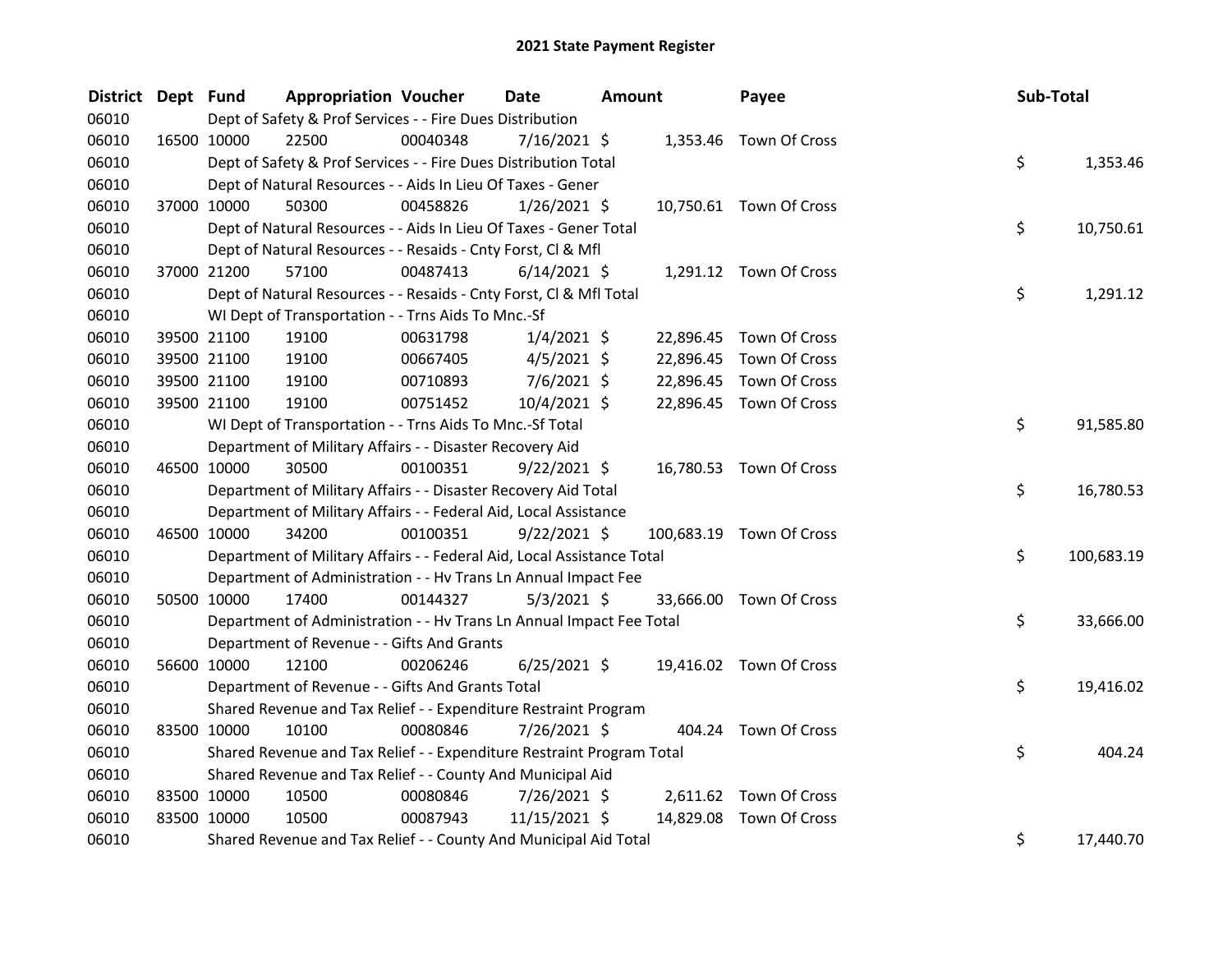| District Dept |       | Fund        | <b>Appropriation Voucher</b>                                  |          | Date           | <b>Amount</b> |       | Payee         | Sub-Total |            |
|---------------|-------|-------------|---------------------------------------------------------------|----------|----------------|---------------|-------|---------------|-----------|------------|
| 06010         |       |             | Shared Revenue and Tax Relief - - Exempt Computer Aid         |          |                |               |       |               |           |            |
| 06010         | 83500 | 10000       | 10900                                                         | 00083504 | $7/26/2021$ \$ |               | 7.27  | Town Of Cross |           |            |
| 06010         |       |             | Shared Revenue and Tax Relief - - Exempt Computer Aid Total   |          |                |               |       |               |           | 7.27       |
| 06010         |       |             | Shared Revenue and Tax Relief - - Personal Property Aid       |          |                |               |       |               |           |            |
| 06010         |       | 83500 10000 | 11100                                                         | 00076691 | $5/3/2021$ \$  |               | 16.93 | Town Of Cross |           |            |
| 06010         |       |             | Shared Revenue and Tax Relief - - Personal Property Aid Total |          |                |               |       |               |           | 16.93      |
| 06010 Total   |       |             |                                                               |          |                |               |       |               |           | 293.395.87 |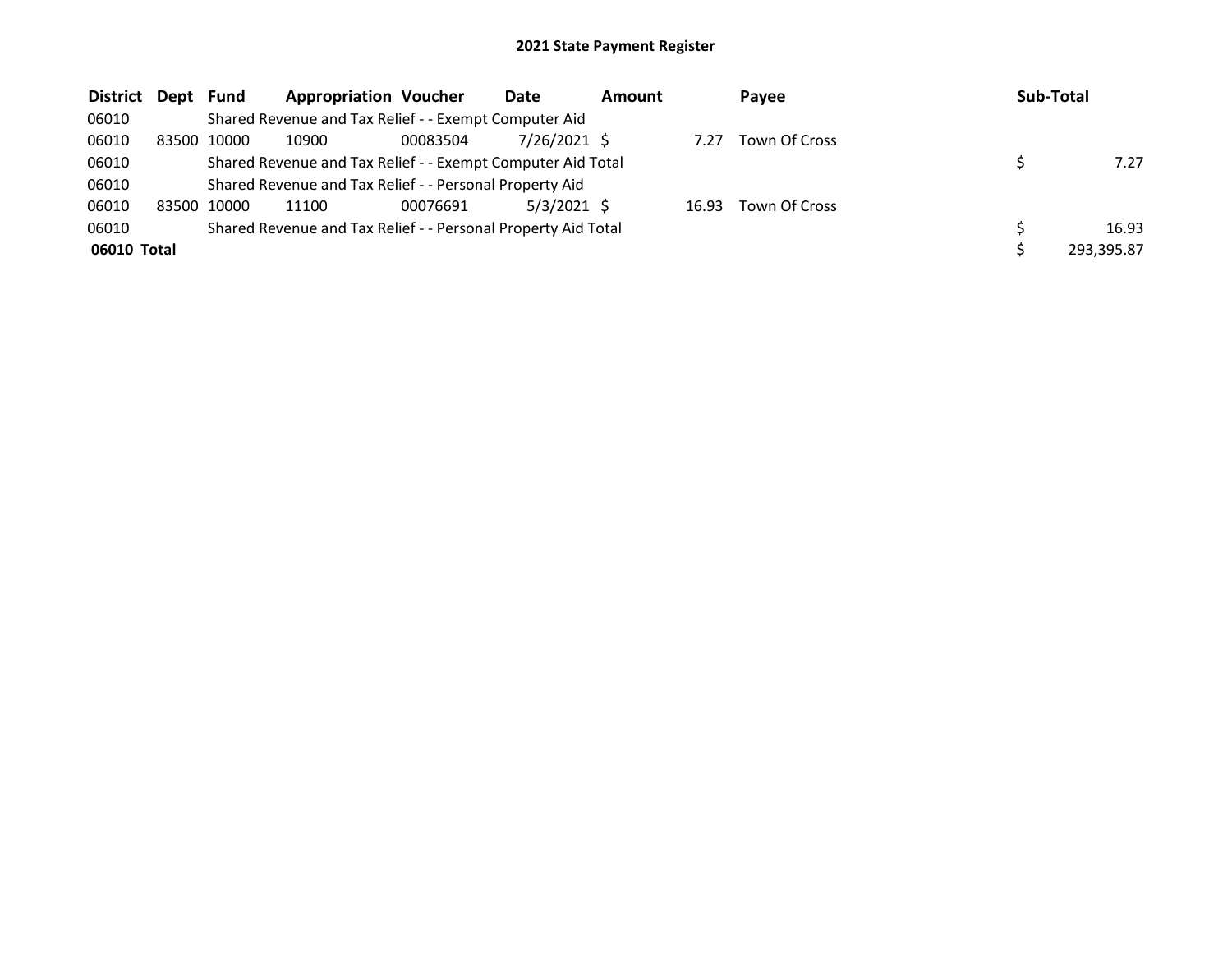| District Dept Fund |             | <b>Appropriation Voucher</b>                                         |          | <b>Date</b>    | <b>Amount</b> |           | Payee                   | Sub-Total |            |
|--------------------|-------------|----------------------------------------------------------------------|----------|----------------|---------------|-----------|-------------------------|-----------|------------|
| 06012              |             | Dept of Safety & Prof Services - - Fire Dues Distribution            |          |                |               |           |                         |           |            |
| 06012              | 16500 10000 | 22500                                                                | 00040349 | 7/16/2021 \$   |               |           | 1,252.24 Town Of Dover  |           |            |
| 06012              |             | Dept of Safety & Prof Services - - Fire Dues Distribution Total      |          |                |               |           |                         | \$        | 1,252.24   |
| 06012              |             | Dept of Natural Resources - - Seg Earned                             |          |                |               |           |                         |           |            |
| 06012              | 37000 21200 | 100SE                                                                | 00473954 | $4/15/2021$ \$ |               |           | 679.89 Town Of Dover    |           |            |
| 06012              |             | Dept of Natural Resources - - Seg Earned Total                       |          |                |               |           |                         | \$        | 679.89     |
| 06012              |             | Dept of Natural Resources - - Resaids - Cnty Forst, Cl & Mfl         |          |                |               |           |                         |           |            |
| 06012              | 37000 21200 | 57100                                                                | 00487414 | $6/14/2021$ \$ |               |           | 695.04 Town Of Dover    |           |            |
| 06012              |             | Dept of Natural Resources - - Resaids - Cnty Forst, CI & Mfl Total   |          |                |               |           |                         | \$        | 695.04     |
| 06012              |             | WI Dept of Transportation - - Trns Aids To Mnc.-Sf                   |          |                |               |           |                         |           |            |
| 06012              | 39500 21100 | 19100                                                                | 00631799 | $1/4/2021$ \$  |               | 25,402.39 | Town Of Dover           |           |            |
| 06012              | 39500 21100 | 19100                                                                | 00667406 | 4/5/2021 \$    |               | 25,402.39 | Town Of Dover           |           |            |
| 06012              | 39500 21100 | 19100                                                                | 00710894 | $7/6/2021$ \$  |               | 25,402.39 | Town Of Dover           |           |            |
| 06012              | 39500 21100 | 19100                                                                | 00751453 | 10/4/2021 \$   |               |           | 25,402.40 Town Of Dover |           |            |
| 06012              |             | WI Dept of Transportation - - Trns Aids To Mnc.-Sf Total             |          |                |               |           |                         | \$        | 101,609.57 |
| 06012              |             | WI Dept of Transportation - - Supplemental Transportation Aids       |          |                |               |           |                         |           |            |
| 06012              | 39500 21100 | 19600                                                                | 00633646 | $1/4/2021$ \$  |               |           | 17,931.10 Town Of Dover |           |            |
| 06012              |             | WI Dept of Transportation - - Supplemental Transportation Aids Total |          |                |               |           |                         | \$        | 17,931.10  |
| 06012              |             | Elections Commission - - General Program Ops, GPR                    |          |                |               |           |                         |           |            |
| 06012              | 51000 10000 | 10100                                                                | 00005099 | $1/8/2021$ \$  |               |           | 104.25 Town Of Dover    |           |            |
| 06012              |             | Elections Commission - - General Program Ops, GPR Total              |          |                |               |           |                         | \$        | 104.25     |
| 06012              |             | Department of Revenue - - Gifts And Grants                           |          |                |               |           |                         |           |            |
| 06012              | 56600 10000 | 12100                                                                | 00206247 | $6/25/2021$ \$ |               |           | 24,911.12 Town Of Dover |           |            |
| 06012              |             | Department of Revenue - - Gifts And Grants Total                     |          |                |               |           |                         | \$        | 24,911.12  |
| 06012              |             | Department of Revenue - - Misc Revenue Holding Clearing              |          |                |               |           |                         |           |            |
| 06012              | 56600 10000 | 99500                                                                | 00193381 | $3/5/2021$ \$  |               | 514.00    | Town Of Dover           |           |            |
| 06012              | 56600 10000 | 99500                                                                | 00201025 | $5/7/2021$ \$  |               | 124.98    | Town Of Dover           |           |            |
| 06012              | 56600 10000 | 99500                                                                | 00204255 | $6/7/2021$ \$  |               | 677.83    | Town Of Dover           |           |            |
| 06012              | 56600 10000 | 99500                                                                | 00214203 | $9/8/2021$ \$  |               | 560.40    | Town Of Dover           |           |            |
| 06012              | 56600 10000 | 99500                                                                | 00216451 | 10/7/2021 \$   |               | 272.83    | Town Of Dover           |           |            |
| 06012              | 56600 10000 | 99500                                                                | 00219046 | 11/5/2021 \$   |               | 0.24      | Town Of Dover           |           |            |
| 06012              |             | Department of Revenue - - Misc Revenue Holding Clearing Total        |          |                |               |           |                         | \$        | 2,150.28   |
| 06012              |             | Shared Revenue and Tax Relief - - County And Municipal Aid           |          |                |               |           |                         |           |            |
| 06012              | 83500 10000 | 10500                                                                | 00080847 | 7/26/2021 \$   |               |           | 5,421.35 Town Of Dover  |           |            |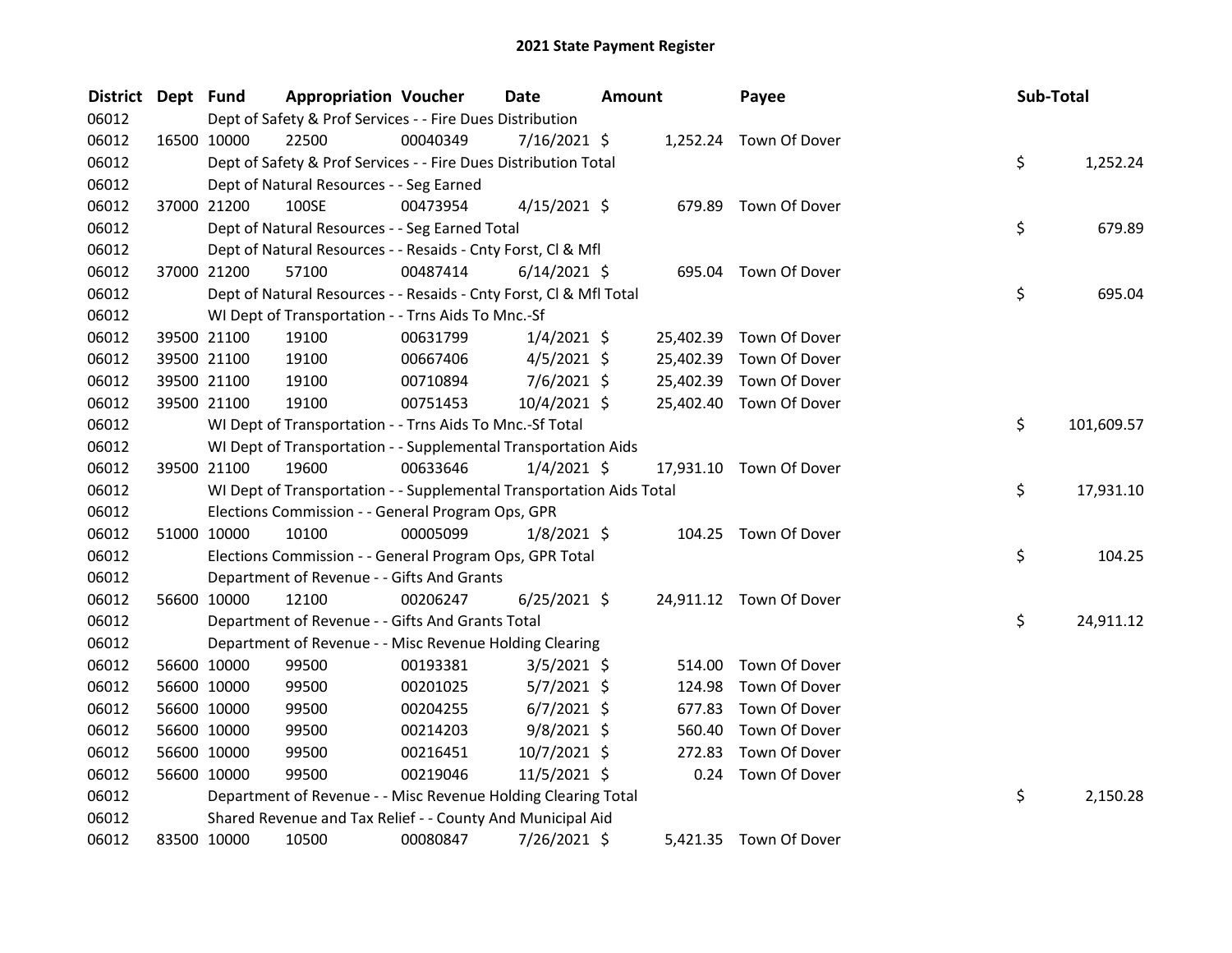| District Dept Fund |             |             | <b>Appropriation Voucher</b>                                     |          | Date            | Amount |           | Payee         | Sub-Total |            |
|--------------------|-------------|-------------|------------------------------------------------------------------|----------|-----------------|--------|-----------|---------------|-----------|------------|
| 06012              |             | 83500 10000 | 10500                                                            | 00087944 | $11/15/2021$ \$ |        | 30,720.97 | Town Of Dover |           |            |
| 06012              |             |             | Shared Revenue and Tax Relief - - County And Municipal Aid Total |          |                 |        |           |               |           | 36,142.32  |
| 06012              |             |             | Shared Revenue and Tax Relief - - Exempt Computer Aid            |          |                 |        |           |               |           |            |
| 06012              | 83500 10000 |             | 10900                                                            | 00083505 | $7/26/2021$ \$  |        | 5.19      | Town Of Dover |           |            |
| 06012              |             |             | Shared Revenue and Tax Relief - - Exempt Computer Aid Total      |          |                 |        |           |               |           | 5.19       |
| 06012              |             |             | Shared Revenue and Tax Relief - - Utility Aid                    |          |                 |        |           |               |           |            |
| 06012              |             | 83500 10000 | 11000                                                            | 00080847 | $7/26/2021$ \$  |        | 329.61    | Town Of Dover |           |            |
| 06012              |             | 83500 10000 | 11000                                                            | 00087944 | $11/15/2021$ \$ |        | 1,972.69  | Town Of Dover |           |            |
| 06012              |             |             | Shared Revenue and Tax Relief - - Utility Aid Total              |          |                 |        |           |               |           | 2,302.30   |
| 06012 Total        |             |             |                                                                  |          |                 |        |           |               |           | 187,783.30 |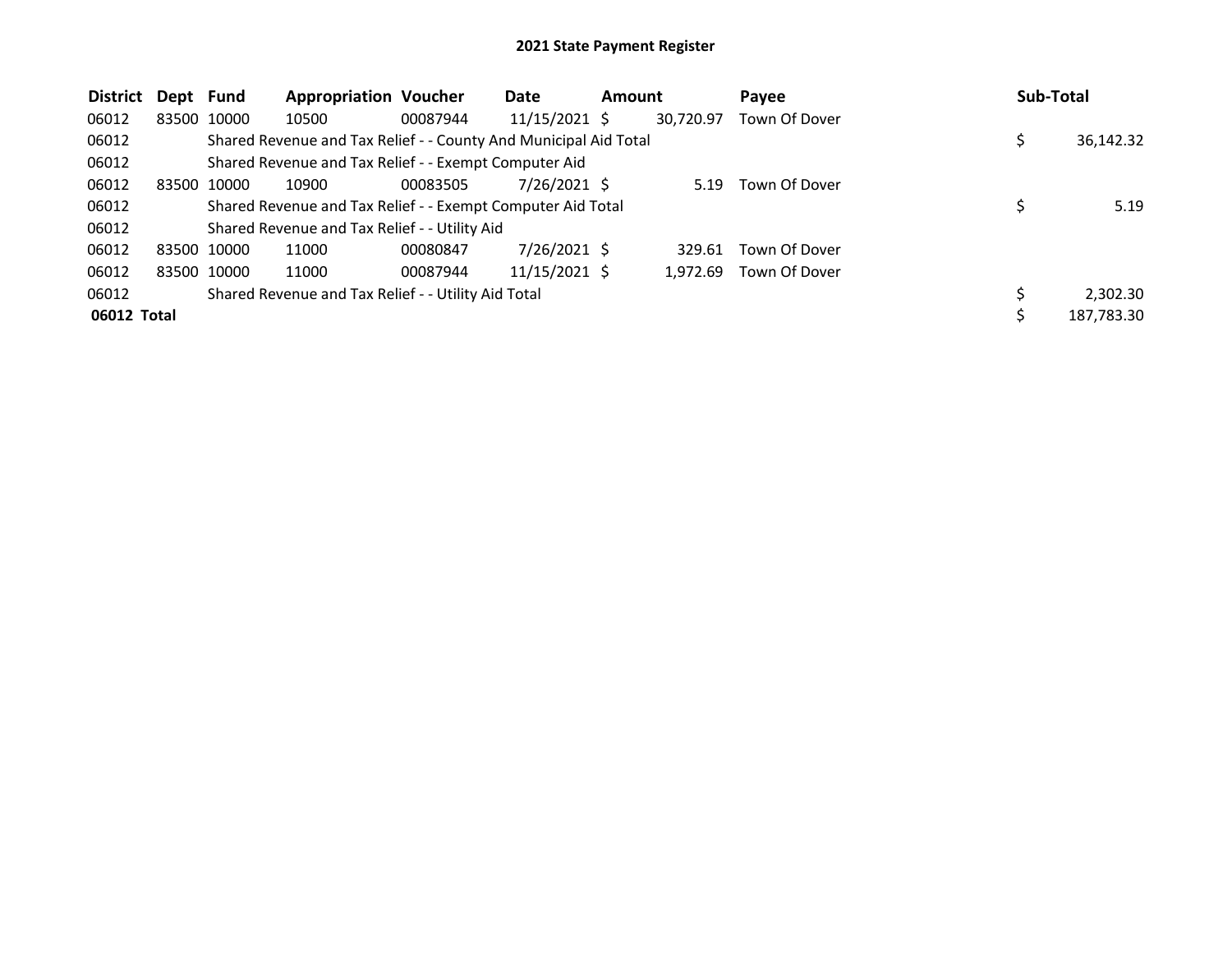| District | Dept Fund |             | <b>Appropriation Voucher</b>                                       |          | Date<br><b>Amount</b> |  | Payee     | Sub-Total                   |    |           |
|----------|-----------|-------------|--------------------------------------------------------------------|----------|-----------------------|--|-----------|-----------------------------|----|-----------|
| 06014    |           |             | Dept of Safety & Prof Services - - Fire Dues Distribution          |          |                       |  |           |                             |    |           |
| 06014    |           | 16500 10000 | 22500                                                              | 00040351 | 7/16/2021 \$          |  |           | 1,231.85 Town Of Gilmanton  |    |           |
| 06014    |           |             | Dept of Safety & Prof Services - - Fire Dues Distribution Total    |          |                       |  |           |                             | \$ | 1,231.85  |
| 06014    |           |             | Dept of Natural Resources - - Resaids - Cnty Forst, Cl & Mfl       |          |                       |  |           |                             |    |           |
| 06014    |           | 37000 21200 | 57100                                                              | 00487415 | $6/14/2021$ \$        |  |           | 659.95 Town Of Gilmanton    |    |           |
| 06014    |           |             | Dept of Natural Resources - - Resaids - Cnty Forst, Cl & Mfl Total |          |                       |  |           |                             | \$ | 659.95    |
| 06014    |           |             | WI Dept of Transportation - - Trns Aids To Mnc.-Sf                 |          |                       |  |           |                             |    |           |
| 06014    |           | 39500 21100 | 19100                                                              | 00631800 | $1/4/2021$ \$         |  | 14,894.19 | Town Of Gilmanton           |    |           |
| 06014    |           | 39500 21100 | 19100                                                              | 00667407 | $4/5/2021$ \$         |  | 14,894.19 | <b>Town Of Gilmanton</b>    |    |           |
| 06014    |           | 39500 21100 | 19100                                                              | 00710895 | 7/6/2021 \$           |  | 14,894.19 | Town Of Gilmanton           |    |           |
| 06014    |           | 39500 21100 | 19100                                                              | 00751454 | 10/4/2021 \$          |  |           | 14,894.19 Town Of Gilmanton |    |           |
| 06014    |           |             | WI Dept of Transportation - - Trns Aids To Mnc.-Sf Total           |          |                       |  |           |                             | \$ | 59,576.76 |
| 06014    |           |             | Department of Revenue - - Gifts And Grants                         |          |                       |  |           |                             |    |           |
| 06014    |           | 56600 10000 | 12100                                                              | 00206248 | $6/25/2021$ \$        |  |           | 21,875.73 Town Of Gilmanton |    |           |
| 06014    |           |             | Department of Revenue - - Gifts And Grants Total                   |          |                       |  |           |                             | \$ | 21,875.73 |
| 06014    |           |             | Department of Revenue - - Misc Revenue Holding Clearing            |          |                       |  |           |                             |    |           |
| 06014    |           | 56600 10000 | 99500                                                              | 00188737 | $1/8/2021$ \$         |  | 100.00    | Town Of Gilmanton           |    |           |
| 06014    |           | 56600 10000 | 99500                                                              | 00190803 | $2/5/2021$ \$         |  | 100.00    | Town Of Gilmanton           |    |           |
| 06014    |           | 56600 10000 | 99500                                                              | 00193382 | $3/5/2021$ \$         |  | 100.00    | Town Of Gilmanton           |    |           |
| 06014    |           | 56600 10000 | 99500                                                              | 00197647 | $4/7/2021$ \$         |  | 547.50    | Town Of Gilmanton           |    |           |
| 06014    |           | 56600 10000 | 99500                                                              | 00201026 | $5/7/2021$ \$         |  | 641.00    | Town Of Gilmanton           |    |           |
| 06014    |           | 56600 10000 | 99500                                                              | 00204256 | $6/7/2021$ \$         |  | 100.00    | Town Of Gilmanton           |    |           |
| 06014    |           | 56600 10000 | 99500                                                              | 00208840 | 7/8/2021 \$           |  | 100.00    | Town Of Gilmanton           |    |           |
| 06014    |           | 56600 10000 | 99500                                                              | 00211598 | $8/6/2021$ \$         |  | 100.00    | <b>Town Of Gilmanton</b>    |    |           |
| 06014    |           | 56600 10000 | 99500                                                              | 00214204 | $9/8/2021$ \$         |  | 100.00    | Town Of Gilmanton           |    |           |
| 06014    |           | 56600 10000 | 99500                                                              | 00216452 | 10/7/2021 \$          |  | 100.00    | Town Of Gilmanton           |    |           |
| 06014    |           | 56600 10000 | 99500                                                              | 00219047 | 11/5/2021 \$          |  | 2.50      | <b>Town Of Gilmanton</b>    |    |           |
| 06014    |           |             | Department of Revenue - - Misc Revenue Holding Clearing Total      |          |                       |  |           |                             | \$ | 1,991.00  |
| 06014    |           |             | Shared Revenue and Tax Relief - - County And Municipal Aid         |          |                       |  |           |                             |    |           |
| 06014    |           | 83500 10000 | 10500                                                              | 00080848 | 7/26/2021 \$          |  | 5,332.05  | <b>Town Of Gilmanton</b>    |    |           |
| 06014    |           | 83500 10000 | 10500                                                              | 00087945 | 11/15/2021 \$         |  |           | 30,214.97 Town Of Gilmanton |    |           |
| 06014    |           |             | Shared Revenue and Tax Relief - - County And Municipal Aid Total   |          |                       |  |           |                             | \$ | 35,547.02 |
| 06014    |           |             | Shared Revenue and Tax Relief - - Exempt Computer Aid              |          |                       |  |           |                             |    |           |
| 06014    |           | 83500 10000 | 10900                                                              | 00083506 | 7/26/2021 \$          |  | 2.08      | <b>Town Of Gilmanton</b>    |    |           |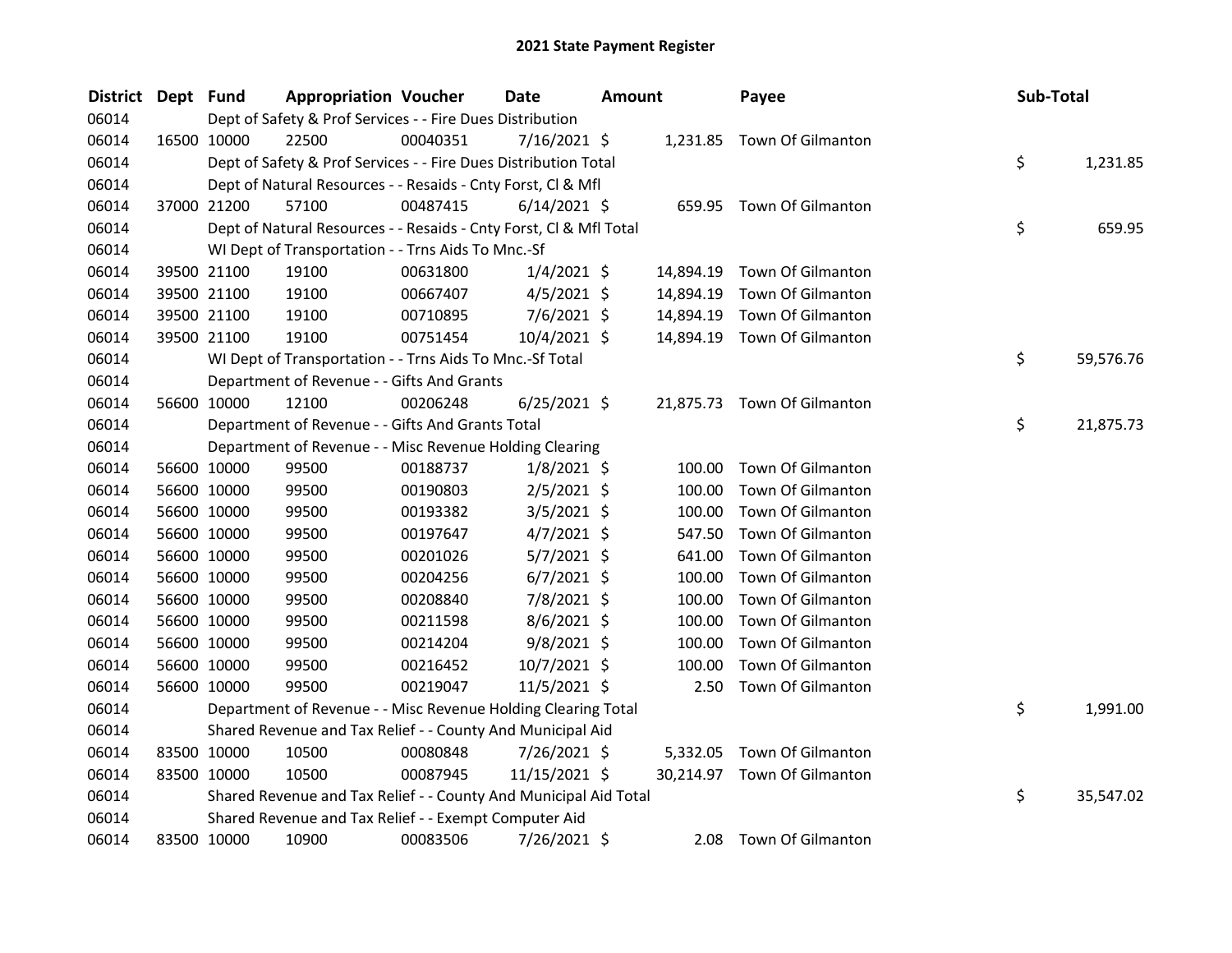| <b>District</b> | Dept  | Fund        | <b>Appropriation Voucher</b>                                  |          | Date          | <b>Amount</b> |        | Payee             | Sub-Total  |
|-----------------|-------|-------------|---------------------------------------------------------------|----------|---------------|---------------|--------|-------------------|------------|
| 06014           |       |             | Shared Revenue and Tax Relief - - Exempt Computer Aid Total   |          |               |               |        |                   | 2.08       |
| 06014           |       |             | Shared Revenue and Tax Relief - - Utility Aid                 |          |               |               |        |                   |            |
| 06014           |       | 83500 10000 | 11000                                                         | 00080848 | 7/26/2021 \$  |               | 58.25  | Town Of Gilmanton |            |
| 06014           |       | 83500 10000 | 11000                                                         | 00087945 | 11/15/2021 \$ |               | 361.57 | Town Of Gilmanton |            |
| 06014           |       |             | Shared Revenue and Tax Relief - - Utility Aid Total           |          |               | 419.82        |        |                   |            |
| 06014           |       |             | Shared Revenue and Tax Relief - - Personal Property Aid       |          |               |               |        |                   |            |
| 06014           | 83500 | 10000       | 11100                                                         | 00076692 | $5/3/2021$ \$ |               | 134.39 | Town Of Gilmanton |            |
| 06014           |       |             | Shared Revenue and Tax Relief - - Personal Property Aid Total |          |               |               |        |                   | 134.39     |
| 06014 Total     |       |             |                                                               |          |               |               |        |                   | 121,438.60 |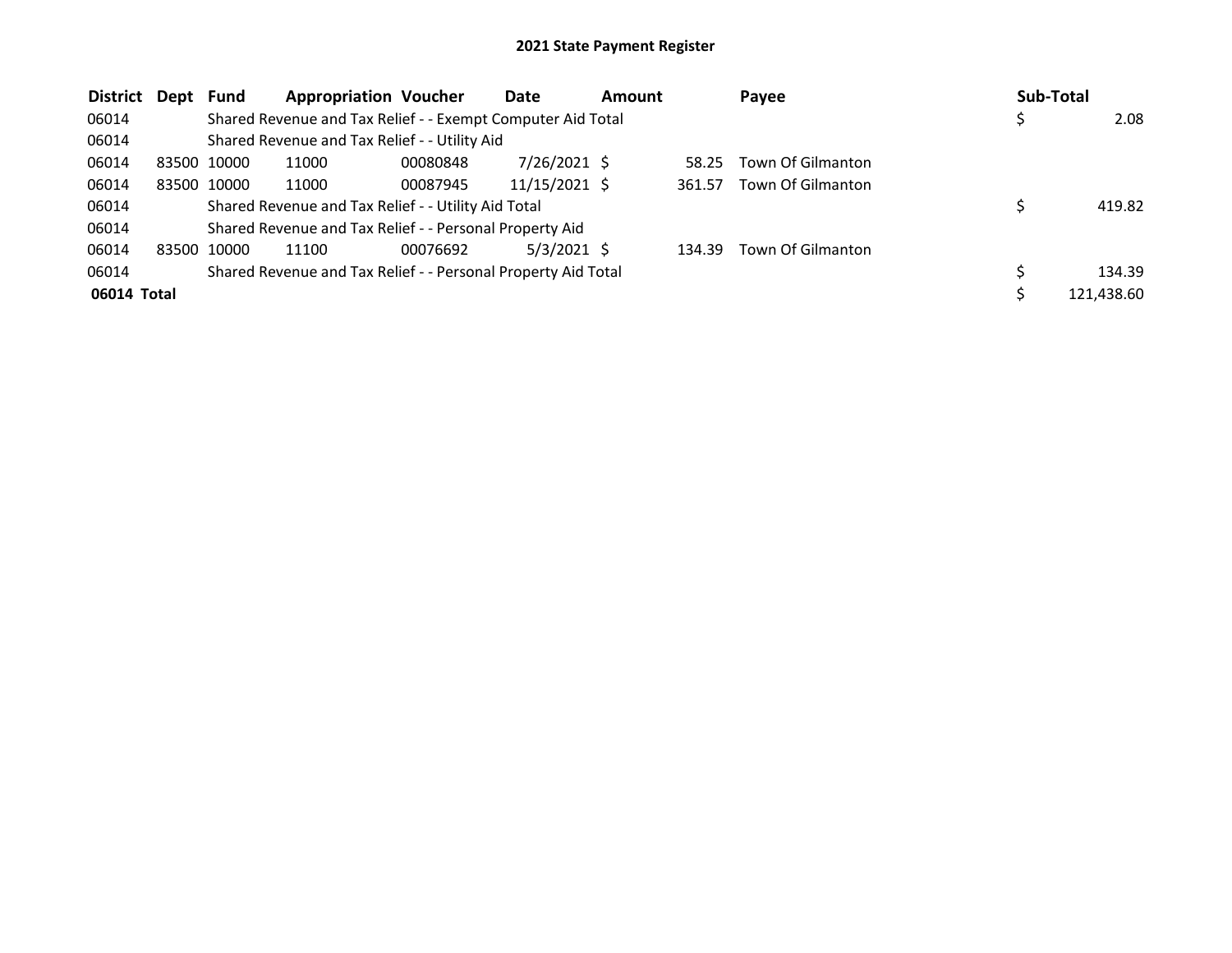| <b>District</b> | Dept Fund |             | <b>Appropriation Voucher</b>                                       |          | <b>Date</b><br><b>Amount</b> |  |           | Payee                     | Sub-Total |            |
|-----------------|-----------|-------------|--------------------------------------------------------------------|----------|------------------------------|--|-----------|---------------------------|-----------|------------|
| 06016           |           |             | Dept of Safety & Prof Services - - Fire Dues Distribution          |          |                              |  |           |                           |           |            |
| 06016           |           | 16500 10000 | 22500                                                              | 00040352 | 7/16/2021 \$                 |  |           | 1,350.38 Town Of Glencoe  |           |            |
| 06016           |           |             | Dept of Safety & Prof Services - - Fire Dues Distribution Total    |          |                              |  |           |                           | \$        | 1,350.38   |
| 06016           |           |             | Dept of Natural Resources - - Seg Earned                           |          |                              |  |           |                           |           |            |
| 06016           |           | 37000 21200 | 100SE                                                              | 00455995 | $1/12/2021$ \$               |  |           | 1,705.43 Town Of Glencoe  |           |            |
| 06016           |           |             | Dept of Natural Resources - - Seg Earned Total                     |          |                              |  |           |                           | \$        | 1,705.43   |
| 06016           |           |             | Dept of Natural Resources - - Resaids - Cnty Forst, Cl & Mfl       |          |                              |  |           |                           |           |            |
| 06016           |           | 37000 21200 | 57100                                                              | 00487416 | $6/14/2021$ \$               |  | 895.49    | Town Of Glencoe           |           |            |
| 06016           |           |             | Dept of Natural Resources - - Resaids - Cnty Forst, Cl & Mfl Total |          |                              |  |           |                           | \$        | 895.49     |
| 06016           |           |             | WI Dept of Transportation - - Trns Aids To Mnc.-Sf                 |          |                              |  |           |                           |           |            |
| 06016           |           | 39500 21100 | 19100                                                              | 00631801 | $1/4/2021$ \$                |  | 32,048.46 | Town Of Glencoe           |           |            |
| 06016           |           | 39500 21100 | 19100                                                              | 00667408 | $4/5/2021$ \$                |  | 32,048.46 | Town Of Glencoe           |           |            |
| 06016           |           | 39500 21100 | 19100                                                              | 00710896 | $7/6/2021$ \$                |  | 32,048.46 | Town Of Glencoe           |           |            |
| 06016           |           | 39500 21100 | 19100                                                              | 00751455 | 10/4/2021 \$                 |  |           | 32,048.46 Town Of Glencoe |           |            |
| 06016           |           |             | WI Dept of Transportation - - Trns Aids To Mnc.-Sf Total           |          |                              |  |           |                           | \$        | 128,193.84 |
| 06016           |           |             | Department of Revenue - - Gifts And Grants                         |          |                              |  |           |                           |           |            |
| 06016           |           | 56600 10000 | 12100                                                              | 00206249 | $6/25/2021$ \$               |  |           | 24,649.44 Town Of Glencoe |           |            |
| 06016           |           |             | Department of Revenue - - Gifts And Grants Total                   |          |                              |  |           |                           | \$        | 24,649.44  |
| 06016           |           |             | Shared Revenue and Tax Relief - - County And Municipal Aid         |          |                              |  |           |                           |           |            |
| 06016           |           | 83500 10000 | 10500                                                              | 00080849 | 7/26/2021 \$                 |  |           | 4,160.15 Town Of Glencoe  |           |            |
| 06016           |           | 83500 10000 | 10500                                                              | 00087946 | 11/15/2021 \$                |  |           | 23,574.15 Town Of Glencoe |           |            |
| 06016           |           |             | Shared Revenue and Tax Relief - - County And Municipal Aid Total   |          |                              |  |           |                           | \$        | 27,734.30  |
| 06016           |           |             | Shared Revenue and Tax Relief - - Exempt Computer Aid              |          |                              |  |           |                           |           |            |
| 06016           |           | 83500 10000 | 10900                                                              | 00083507 | 7/26/2021 \$                 |  |           | 36.37 Town Of Glencoe     |           |            |
| 06016           |           |             | Shared Revenue and Tax Relief - - Exempt Computer Aid Total        |          |                              |  |           |                           | \$        | 36.37      |
| 06016           |           |             | Shared Revenue and Tax Relief - - Utility Aid                      |          |                              |  |           |                           |           |            |
| 06016           |           | 83500 10000 | 11000                                                              | 00080849 | 7/26/2021 \$                 |  | 37.75     | Town Of Glencoe           |           |            |
| 06016           |           | 83500 10000 | 11000                                                              | 00087946 | 11/15/2021 \$                |  |           | 225.94 Town Of Glencoe    |           |            |
| 06016           |           |             | Shared Revenue and Tax Relief - - Utility Aid Total                |          |                              |  |           |                           | \$        | 263.69     |
| 06016           |           |             | Shared Revenue and Tax Relief - - Lottery & Gaming Credit          |          |                              |  |           |                           |           |            |
| 06016           |           | 83500 52100 | 36300                                                              | 00074057 | $3/22/2021$ \$               |  | 16.00     | Town Of Glencoe           |           |            |
| 06016           |           | 83500 52100 | 36300                                                              | 00074733 | $4/1/2021$ \$                |  |           | 1,631.21 Town Of Glencoe  |           |            |
| 06016           |           |             | Shared Revenue and Tax Relief - - Lottery & Gaming Credit Total    |          |                              |  |           |                           | \$        | 1,647.21   |
| 06016 Total     |           |             |                                                                    |          |                              |  |           |                           | \$        | 186,476.15 |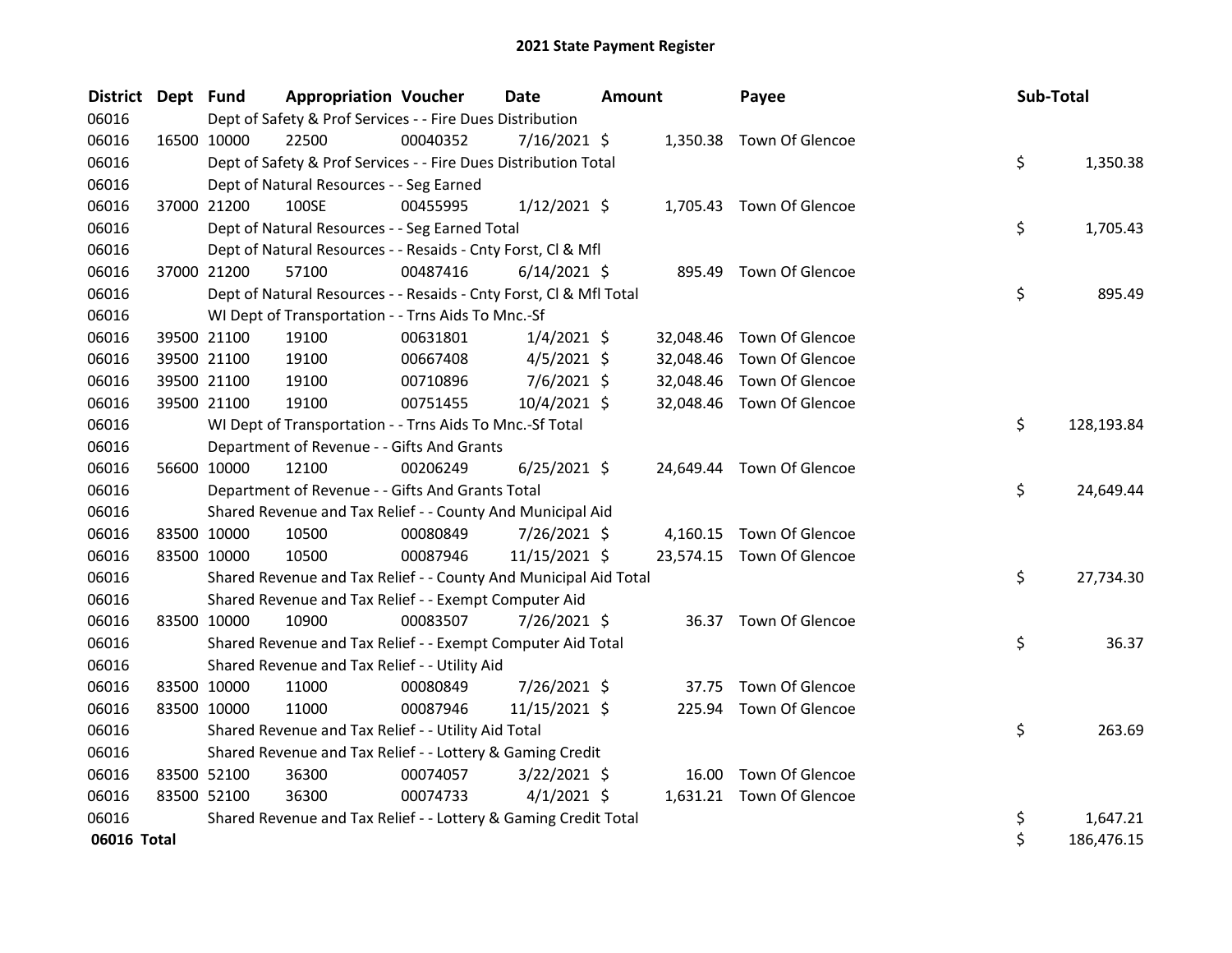| <b>District</b> | Dept Fund |             | <b>Appropriation Voucher</b>                                       |          | Date           | <b>Amount</b> |          | Payee                    | Sub-Total |                 |
|-----------------|-----------|-------------|--------------------------------------------------------------------|----------|----------------|---------------|----------|--------------------------|-----------|-----------------|
| 06018           |           |             | Dept of Safety & Prof Services - - Fire Dues Distribution          |          |                |               |          |                          |           |                 |
| 06018           |           | 16500 10000 | 22500                                                              | 00040353 | 7/16/2021 \$   |               |          | 707.24 Town Of Lincoln   |           |                 |
| 06018           |           |             | Dept of Safety & Prof Services - - Fire Dues Distribution Total    |          |                |               |          |                          |           | \$<br>707.24    |
| 06018           |           |             | Dept of Natural Resources - - Resaids - Cnty Forst, Cl & Mfl       |          |                |               |          |                          |           |                 |
| 06018           |           | 37000 21200 | 57100                                                              | 00487417 | $6/14/2021$ \$ |               |          | 1,361.14 Town Of Lincoln |           |                 |
| 06018           |           |             | Dept of Natural Resources - - Resaids - Cnty Forst, Cl & Mfl Total |          |                |               |          |                          |           | \$<br>1,361.14  |
| 06018           |           |             | WI Dept of Transportation - - Trns Aids To Mnc.-Sf                 |          |                |               |          |                          |           |                 |
| 06018           |           | 39500 21100 | 19100                                                              | 00631802 | $1/4/2021$ \$  |               |          | 7,916.85 Town Of Lincoln |           |                 |
| 06018           |           | 39500 21100 | 19100                                                              | 00667409 | $4/5/2021$ \$  |               | 7,916.85 | Town Of Lincoln          |           |                 |
| 06018           |           | 39500 21100 | 19100                                                              | 00710897 | $7/6/2021$ \$  |               | 7,916.85 | Town Of Lincoln          |           |                 |
| 06018           |           | 39500 21100 | 19100                                                              | 00751456 | 10/4/2021 \$   |               |          | 7,916.85 Town Of Lincoln |           |                 |
| 06018           |           |             | WI Dept of Transportation - - Trns Aids To Mnc.-Sf Total           |          |                |               |          |                          |           | \$<br>31,667.40 |
| 06018           |           |             | WI Dept of Transportation - - Loc Rd Imp Prg St Fd                 |          |                |               |          |                          |           |                 |
| 06018           |           | 39500 21100 | 27800                                                              | 00656091 | $2/22/2021$ \$ |               |          | 6,009.15 Town Of Lincoln |           |                 |
| 06018           |           |             | WI Dept of Transportation - - Loc Rd Imp Prg St Fd Total           |          |                |               |          |                          |           | \$<br>6,009.15  |
| 06018           |           |             | Elections Commission - - General Program Ops, GPR                  |          |                |               |          |                          |           |                 |
| 06018           |           | 51000 10000 | 10100                                                              | 00005120 | $1/8/2021$ \$  |               |          | 71.70 Town Of Lincoln    |           |                 |
| 06018           |           |             | Elections Commission - - General Program Ops, GPR Total            |          |                |               |          |                          |           | \$<br>71.70     |
| 06018           |           |             | Department of Revenue - - Gifts And Grants                         |          |                |               |          |                          |           |                 |
| 06018           |           | 56600 10000 | 12100                                                              | 00206250 | $6/25/2021$ \$ |               |          | 8,268.82 Town Of Lincoln |           |                 |
| 06018           |           |             | Department of Revenue - - Gifts And Grants Total                   |          |                |               |          |                          |           | \$<br>8,268.82  |
| 06018           |           |             | Shared Revenue and Tax Relief - - County And Municipal Aid         |          |                |               |          |                          |           |                 |
| 06018           |           | 83500 10000 | 10500                                                              | 00080850 | $7/26/2021$ \$ |               | 1,434.83 | Town Of Lincoln          |           |                 |
| 06018           |           | 83500 10000 | 10500                                                              | 00087947 | 11/15/2021 \$  |               |          | 8,130.70 Town Of Lincoln |           |                 |
| 06018           |           |             | Shared Revenue and Tax Relief - - County And Municipal Aid Total   |          |                |               |          |                          |           | \$<br>9,565.53  |
| 06018           |           |             | Shared Revenue and Tax Relief - - Exempt Computer Aid              |          |                |               |          |                          |           |                 |
| 06018           |           | 83500 10000 | 10900                                                              | 00083508 | 7/26/2021 \$   |               | 1.03     | Town Of Lincoln          |           |                 |
| 06018           |           |             | Shared Revenue and Tax Relief - - Exempt Computer Aid Total        |          |                |               |          |                          |           | \$<br>1.03      |
| 06018           |           |             | Shared Revenue and Tax Relief - - Utility Aid                      |          |                |               |          |                          |           |                 |
| 06018           |           | 83500 10000 | 11000                                                              | 00080850 | 7/26/2021 \$   |               |          | 55.61 Town Of Lincoln    |           |                 |
| 06018           |           | 83500 10000 | 11000                                                              | 00087947 | 11/15/2021 \$  |               | 332.83   | Town Of Lincoln          |           |                 |
| 06018           |           |             | Shared Revenue and Tax Relief - - Utility Aid Total                |          |                |               |          |                          |           | \$<br>388.44    |
| 06018 Total     |           |             |                                                                    |          |                |               |          |                          |           | \$<br>58,040.45 |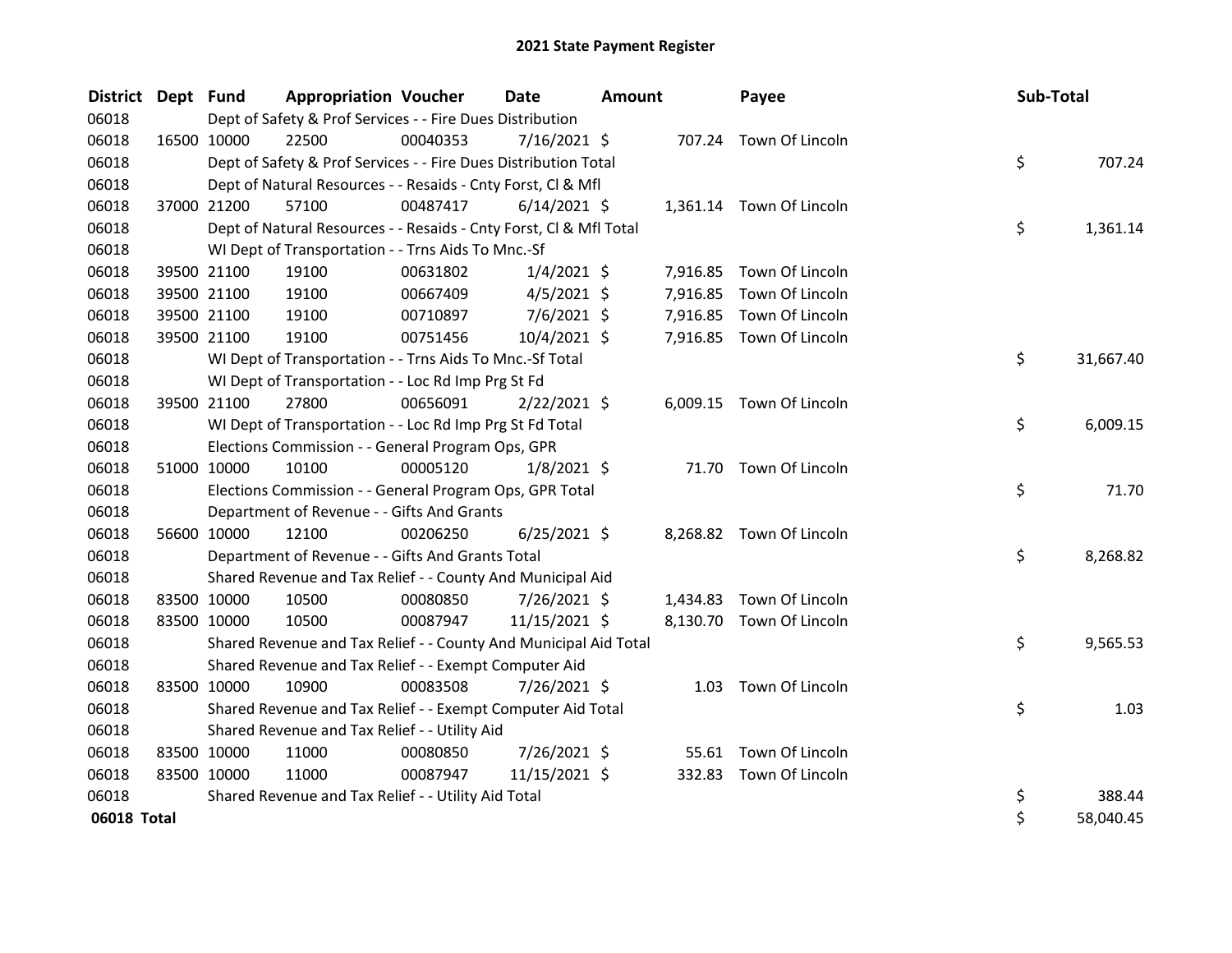| <b>District</b> | Dept Fund   |             | <b>Appropriation Voucher</b>                                       |          | <b>Date</b>    | <b>Amount</b> |           | Payee                      |  | Sub-Total |           |
|-----------------|-------------|-------------|--------------------------------------------------------------------|----------|----------------|---------------|-----------|----------------------------|--|-----------|-----------|
| 06020           |             |             | Dept of Safety & Prof Services - - Fire Dues Distribution          |          |                |               |           |                            |  |           |           |
| 06020           |             | 16500 10000 | 22500                                                              | 00040354 | 7/16/2021 \$   |               |           | 1,172.73 Town Of Maxville  |  |           |           |
| 06020           |             |             | Dept of Safety & Prof Services - - Fire Dues Distribution Total    |          |                |               |           |                            |  | \$        | 1,172.73  |
| 06020           |             |             | Dept of Natural Resources - - Aids In Lieu Of Taxes - Gener        |          |                |               |           |                            |  |           |           |
| 06020           |             | 37000 10000 | 50300                                                              | 00475540 | $4/21/2021$ \$ |               | 283.89    | Town Of Maxville           |  |           |           |
| 06020           |             |             | Dept of Natural Resources - - Aids In Lieu Of Taxes - Gener Total  |          |                |               |           |                            |  | \$        | 283.89    |
| 06020           |             |             | Dept of Natural Resources - - Resaids - Cnty Forst, Cl & Mfl       |          |                |               |           |                            |  |           |           |
| 06020           |             | 37000 21200 | 57100                                                              | 00487418 | $6/14/2021$ \$ |               |           | 850.41 Town Of Maxville    |  |           |           |
| 06020           |             |             | Dept of Natural Resources - - Resaids - Cnty Forst, Cl & Mfl Total |          |                |               |           |                            |  | \$        | 850.41    |
| 06020           |             |             | Dept of Natural Resources - - Aids In Lieu Of Taxes - Sum S        |          |                |               |           |                            |  |           |           |
| 06020           |             | 37000 21200 | 57900                                                              | 00475541 | $4/21/2021$ \$ |               |           | 2,135.90 Town Of Maxville  |  |           |           |
| 06020           |             |             | Dept of Natural Resources - - Aids In Lieu Of Taxes - Sum S Total  |          |                |               |           |                            |  | \$        | 2,135.90  |
| 06020           |             |             | WI Dept of Transportation - - Trns Aids To Mnc.-Sf                 |          |                |               |           |                            |  |           |           |
| 06020           |             | 39500 21100 | 19100                                                              | 00631803 | $1/4/2021$ \$  |               | 14,224.05 | <b>Town Of Maxville</b>    |  |           |           |
| 06020           |             | 39500 21100 | 19100                                                              | 00667410 | $4/5/2021$ \$  |               | 14,224.05 | <b>Town Of Maxville</b>    |  |           |           |
| 06020           |             | 39500 21100 | 19100                                                              | 00710898 | $7/6/2021$ \$  |               | 14,224.05 | <b>Town Of Maxville</b>    |  |           |           |
| 06020           |             | 39500 21100 | 19100                                                              | 00751457 | 10/4/2021 \$   |               | 14,224.05 | Town Of Maxville           |  |           |           |
| 06020           |             |             | WI Dept of Transportation - - Trns Aids To Mnc.-Sf Total           |          |                |               |           |                            |  | \$        | 56,896.20 |
| 06020           |             |             | Department of Revenue - - Gifts And Grants                         |          |                |               |           |                            |  |           |           |
| 06020           |             | 56600 10000 | 12100                                                              | 00206251 | $6/25/2021$ \$ |               |           | 15,804.95 Town Of Maxville |  |           |           |
| 06020           |             |             | Department of Revenue - - Gifts And Grants Total                   |          |                |               |           |                            |  | \$        | 15,804.95 |
| 06020           |             |             | Shared Revenue and Tax Relief - - County And Municipal Aid         |          |                |               |           |                            |  |           |           |
| 06020           |             | 83500 10000 | 10500                                                              | 00080851 | 7/26/2021 \$   |               |           | 1,662.41 Town Of Maxville  |  |           |           |
| 06020           |             | 83500 10000 | 10500                                                              | 00087948 | 11/15/2021 \$  |               |           | 9,420.30 Town Of Maxville  |  |           |           |
| 06020           |             |             | Shared Revenue and Tax Relief - - County And Municipal Aid Total   |          |                |               |           |                            |  | \$        | 11,082.71 |
| 06020           |             |             | Shared Revenue and Tax Relief - - Exempt Computer Aid              |          |                |               |           |                            |  |           |           |
| 06020           |             | 83500 10000 | 10900                                                              | 00083509 | 7/26/2021 \$   |               | 1.03      | <b>Town Of Maxville</b>    |  |           |           |
| 06020           |             |             | Shared Revenue and Tax Relief - - Exempt Computer Aid Total        |          |                |               |           |                            |  | \$        | 1.03      |
| 06020           |             |             | Shared Revenue and Tax Relief - - Personal Property Aid            |          |                |               |           |                            |  |           |           |
| 06020           | 83500 10000 |             | 11100                                                              | 00076693 | $5/3/2021$ \$  |               |           | 48.61 Town Of Maxville     |  |           |           |
| 06020           |             |             | Shared Revenue and Tax Relief - - Personal Property Aid Total      |          |                |               |           |                            |  | \$        | 48.61     |
| 06020 Total     |             |             |                                                                    |          |                |               |           |                            |  | \$        | 88,276.43 |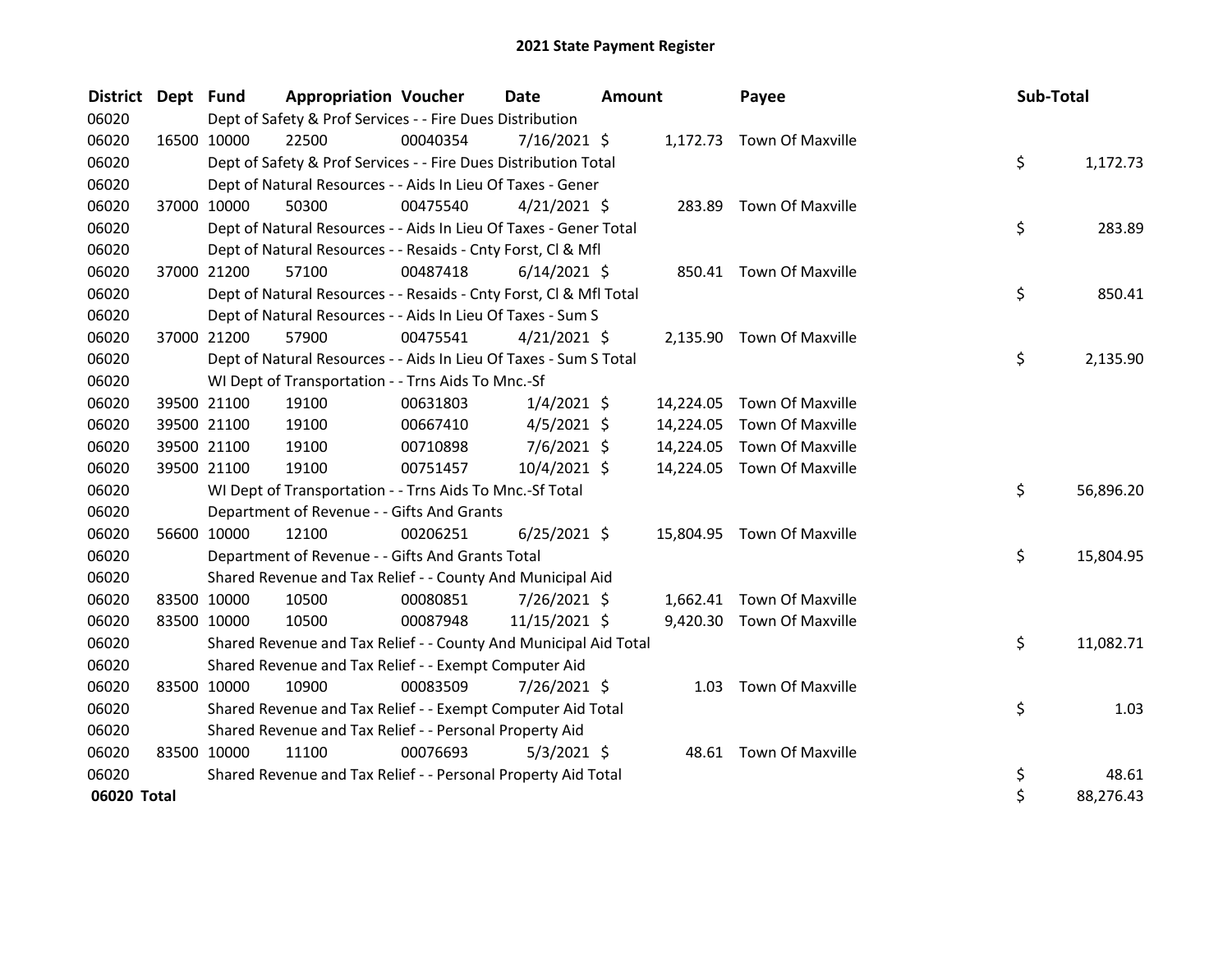| <b>District</b> | Dept Fund |             | <b>Appropriation Voucher</b>                                           |          | Date           | <b>Amount</b> |           | Payee                     | Sub-Total |           |
|-----------------|-----------|-------------|------------------------------------------------------------------------|----------|----------------|---------------|-----------|---------------------------|-----------|-----------|
| 06022           |           |             | Dept of Safety & Prof Services - - Fire Dues Distribution              |          |                |               |           |                           |           |           |
| 06022           |           | 16500 10000 | 22500                                                                  | 00040355 | 7/16/2021 \$   |               |           | 2,323.41 Milton, Town of  |           |           |
| 06022           |           |             | Dept of Safety & Prof Services - - Fire Dues Distribution Total        |          |                |               |           |                           | \$        | 2,323.41  |
| 06022           |           |             | Dept of Natural Resources - - Aids In Lieu Of Taxes - Gener            |          |                |               |           |                           |           |           |
| 06022           |           | 37000 10000 | 50300                                                                  | 00459008 | $1/26/2021$ \$ |               |           | 1,543.32 Milton, Town of  |           |           |
| 06022           |           | 37000 10000 | 50300                                                                  | 00459009 | $1/26/2021$ \$ |               | 8,863.95  | Milton, Town of           |           |           |
| 06022           |           | 37000 10000 | 50300                                                                  | 00476902 | $4/21/2021$ \$ |               | 458.04    | Milton, Town of           |           |           |
| 06022           |           | 37000 10000 | 50300                                                                  | 00476903 | $4/21/2021$ \$ |               | 1.77      | Milton, Town of           |           |           |
| 06022           |           |             | Dept of Natural Resources - - Aids In Lieu Of Taxes - Gener Total      |          |                |               |           |                           | \$        | 10,867.08 |
| 06022           |           |             | Dept of Natural Resources - - Resaids - Cnty Forst, Cl & Mfl           |          |                |               |           |                           |           |           |
| 06022           |           | 37000 21200 | 57100                                                                  | 00487419 | $6/14/2021$ \$ |               | 674.33    | Milton, Town of           |           |           |
| 06022           |           |             | Dept of Natural Resources - - Resaids - Cnty Forst, CI & Mfl Total     |          |                |               |           |                           | \$        | 674.33    |
| 06022           |           |             | Dept of Natural Resources - - Aids In Lieu Of Taxes - Sum S            |          |                |               |           |                           |           |           |
| 06022           |           | 37000 21200 | 57900                                                                  | 00476904 | $4/21/2021$ \$ |               | 1,199.59  | Milton, Town of           |           |           |
| 06022           |           | 37000 21200 | 57900                                                                  | 00476905 | $4/21/2021$ \$ |               | 124.44    | Milton, Town of           |           |           |
| 06022           |           |             | Dept of Natural Resources - - Aids In Lieu Of Taxes - Sum S Total      |          |                |               |           |                           | \$        | 1,324.03  |
| 06022           |           |             | WI Dept of Transportation - - Trns Aids To Mnc.-Sf                     |          |                |               |           |                           |           |           |
| 06022           |           | 39500 21100 | 19100                                                                  | 00631804 | $1/4/2021$ \$  |               | 17,200.26 | Milton, Town of           |           |           |
| 06022           |           | 39500 21100 | 19100                                                                  | 00667411 | $4/5/2021$ \$  |               | 17,200.26 | Milton, Town of           |           |           |
| 06022           |           | 39500 21100 | 19100                                                                  | 00710899 | 7/6/2021 \$    |               | 17,200.26 | Milton, Town of           |           |           |
| 06022           |           | 39500 21100 | 19100                                                                  | 00751458 | 10/4/2021 \$   |               | 17,200.26 | Milton, Town of           |           |           |
| 06022           |           |             | WI Dept of Transportation - - Trns Aids To Mnc.-Sf Total               |          |                |               |           |                           | \$        | 68,801.04 |
| 06022           |           |             | Department of Military Affairs - - Federal Aid, Local Assistance       |          |                |               |           |                           |           |           |
| 06022           |           | 46500 10000 | 34200                                                                  | 00100766 | 9/30/2021 \$   |               |           | 1,777.50 Milton, Town of  |           |           |
| 06022           |           |             | Department of Military Affairs - - Federal Aid, Local Assistance Total |          |                |               |           |                           | \$        | 1,777.50  |
| 06022           |           |             | Department of Administration - - Hv Trans Ln Annual Impact Fee         |          |                |               |           |                           |           |           |
| 06022           |           | 50500 10000 | 17400                                                                  | 00144330 | $5/3/2021$ \$  |               | 73,694.00 | Milton, Town of           |           |           |
| 06022           |           |             | Department of Administration - - Hv Trans Ln Annual Impact Fee Total   |          |                |               |           |                           | \$        | 73,694.00 |
| 06022           |           |             | Department of Revenue - - Gifts And Grants                             |          |                |               |           |                           |           |           |
| 06022           |           | 56600 10000 | 12100                                                                  | 00206252 | $6/25/2021$ \$ |               |           | 27,423.16 Milton, Town of |           |           |
| 06022           |           |             | Department of Revenue - - Gifts And Grants Total                       |          |                |               |           |                           | \$        | 27,423.16 |
| 06022           |           |             | Shared Revenue and Tax Relief - - County And Municipal Aid             |          |                |               |           |                           |           |           |
| 06022           |           | 83500 10000 | 10500                                                                  | 00080852 | 7/26/2021 \$   |               | 5,117.04  | Milton, Town of           |           |           |
| 06022           |           | 83500 10000 | 10500                                                                  | 00087949 | 11/15/2021 \$  |               | 28,996.56 | Milton, Town of           |           |           |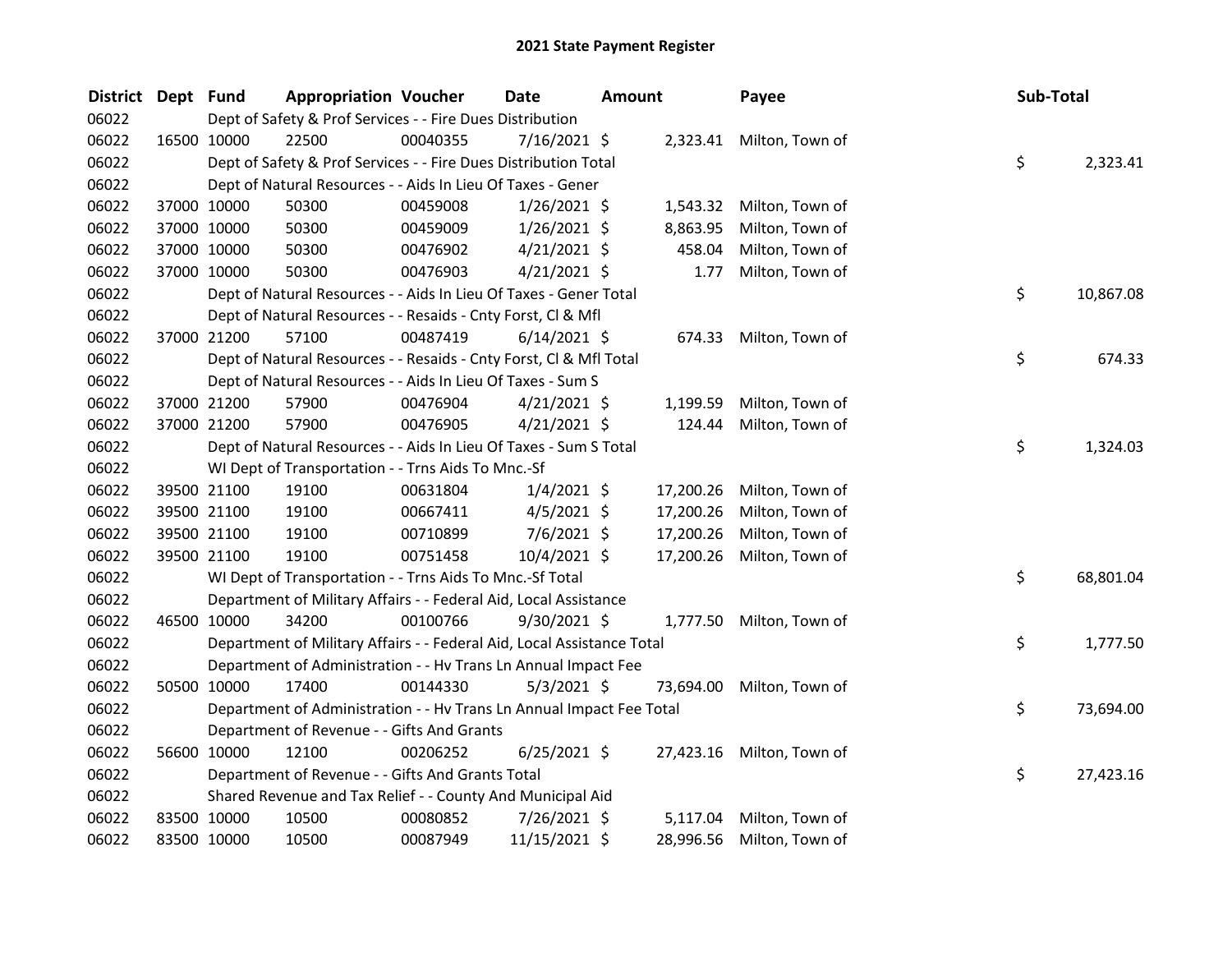| <b>District</b> | Dept Fund |             | <b>Appropriation Voucher</b>                                        |          | Date           | <b>Amount</b> |        | Payee           | Sub-Total |            |
|-----------------|-----------|-------------|---------------------------------------------------------------------|----------|----------------|---------------|--------|-----------------|-----------|------------|
| 06022           |           |             | Shared Revenue and Tax Relief - - County And Municipal Aid Total    |          |                |               |        |                 | \$        | 34,113.60  |
| 06022           |           |             | Shared Revenue and Tax Relief - - Exempt Computer Aid               |          |                |               |        |                 |           |            |
| 06022           | 83500     | 10000       | 10900                                                               | 00083510 | $7/26/2021$ \$ |               | 12.47  | Milton, Town of |           |            |
| 06022           |           |             | Shared Revenue and Tax Relief - - Exempt Computer Aid Total         |          |                |               |        |                 | \$        | 12.47      |
| 06022           |           |             | Shared Revenue and Tax Relief - - Utility Aid                       |          |                |               |        |                 |           |            |
| 06022           |           | 83500 10000 | 11000                                                               | 00080852 | $7/26/2021$ \$ |               | 58.30  | Milton, Town of |           |            |
| 06022           |           | 83500 10000 | 11000                                                               | 00087949 | 11/15/2021 \$  |               | 348.89 | Milton, Town of |           |            |
| 06022           |           |             | Shared Revenue and Tax Relief - - Utility Aid Total                 |          |                |               |        |                 | \$        | 407.19     |
| 06022           |           |             | Shared Revenue and Tax Relief - - Personal Property Aid             |          |                |               |        |                 |           |            |
| 06022           |           | 83500 10000 | 11100                                                               | 00076694 | $5/3/2021$ \$  |               | 323.18 | Milton, Town of |           |            |
| 06022           |           |             | Shared Revenue and Tax Relief - - Personal Property Aid Total       |          |                |               |        |                 | \$        | 323.18     |
| 06022           |           |             | Shared Revenue and Tax Relief - - Payments For Municipal Svcs       |          |                |               |        |                 |           |            |
| 06022           |           | 83500 10000 | 50100                                                               | 00073518 | $2/1/2021$ \$  |               | 312.41 | Milton, Town of |           |            |
| 06022           |           |             | Shared Revenue and Tax Relief - - Payments For Municipal Svcs Total |          |                |               |        |                 |           | 312.41     |
| 06022 Total     |           |             |                                                                     |          |                |               |        |                 | \$        | 222,053.40 |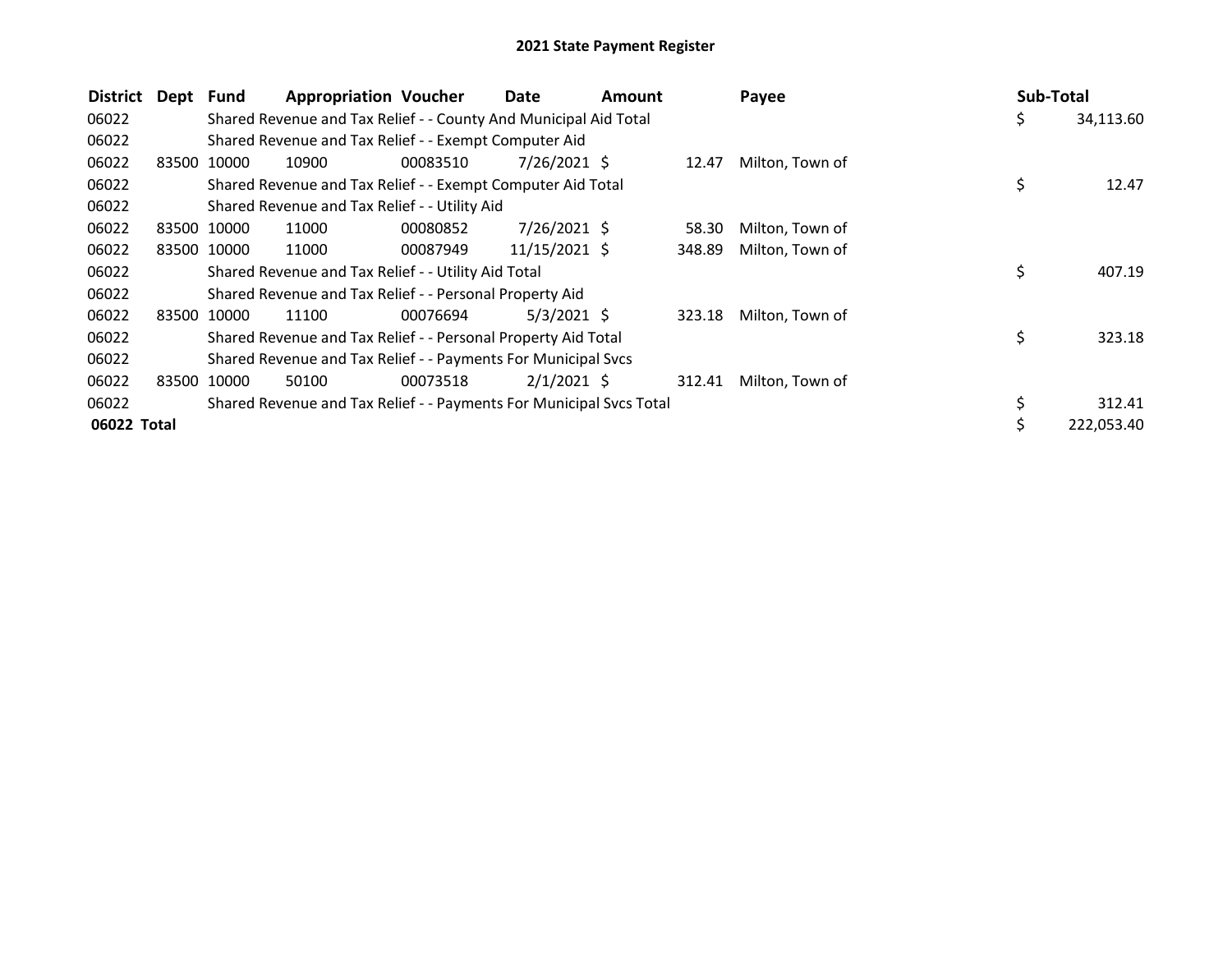| <b>District</b> | Dept Fund |                                                           | <b>Appropriation Voucher</b>                                       |          | Date           | <b>Amount</b> |           | Payee                   |  | Sub-Total |            |
|-----------------|-----------|-----------------------------------------------------------|--------------------------------------------------------------------|----------|----------------|---------------|-----------|-------------------------|--|-----------|------------|
| 06024           |           | Dept of Safety & Prof Services - - Fire Dues Distribution |                                                                    |          |                |               |           |                         |  |           |            |
| 06024           |           | 16500 10000                                               | 22500                                                              | 00040356 | $7/16/2021$ \$ |               |           | 1,025.97 Town Of Modena |  |           |            |
| 06024           |           |                                                           | Dept of Safety & Prof Services - - Fire Dues Distribution Total    |          |                |               |           |                         |  | \$        | 1,025.97   |
| 06024           |           |                                                           | Dept of Natural Resources - - Seg Earned                           |          |                |               |           |                         |  |           |            |
| 06024           |           | 37000 21200                                               | 100SE                                                              | 00473955 | $4/15/2021$ \$ |               |           | 1,242.36 Town Of Modena |  |           |            |
| 06024           |           |                                                           | Dept of Natural Resources - - Seg Earned Total                     |          |                |               |           |                         |  | \$        | 1,242.36   |
| 06024           |           |                                                           | Dept of Natural Resources - - Resaids - Cnty Forst, CI & Mfl       |          |                |               |           |                         |  |           |            |
| 06024           |           | 37000 21200                                               | 57100                                                              | 00487420 | $6/14/2021$ \$ |               |           | 1,471.15 Town Of Modena |  |           |            |
| 06024           |           |                                                           | Dept of Natural Resources - - Resaids - Cnty Forst, CI & Mfl Total |          |                |               |           |                         |  | \$        | 1,471.15   |
| 06024           |           |                                                           | WI Dept of Transportation - - Trns Aids To Mnc.-Sf                 |          |                |               |           |                         |  |           |            |
| 06024           |           | 39500 21100                                               | 19100                                                              | 00631805 | $1/4/2021$ \$  |               | 15,111.00 | Town Of Modena          |  |           |            |
| 06024           |           | 39500 21100                                               | 19100                                                              | 00667412 | $4/5/2021$ \$  |               | 15,111.00 | Town Of Modena          |  |           |            |
| 06024           |           | 39500 21100                                               | 19100                                                              | 00710900 | $7/6/2021$ \$  |               | 15,111.00 | Town Of Modena          |  |           |            |
| 06024           |           | 39500 21100                                               | 19100                                                              | 00751459 | 10/4/2021 \$   |               | 15,111.00 | Town Of Modena          |  |           |            |
| 06024           |           |                                                           | WI Dept of Transportation - - Trns Aids To Mnc.-Sf Total           |          |                |               |           |                         |  | \$        | 60,444.00  |
| 06024           |           |                                                           | Department of Revenue - - Gifts And Grants                         |          |                |               |           |                         |  |           |            |
| 06024           |           | 56600 10000                                               | 12100                                                              | 00206253 | $6/25/2021$ \$ |               | 18,474.00 | Town Of Modena          |  |           |            |
| 06024           |           |                                                           | Department of Revenue - - Gifts And Grants Total                   |          |                |               |           |                         |  | \$        | 18,474.00  |
| 06024           |           |                                                           | Shared Revenue and Tax Relief - - County And Municipal Aid         |          |                |               |           |                         |  |           |            |
| 06024           |           | 83500 10000                                               | 10500                                                              | 00080853 | 7/26/2021 \$   |               |           | 3,724.81 Town Of Modena |  |           |            |
| 06024           |           | 83500 10000                                               | 10500                                                              | 00087950 | 11/15/2021 \$  |               | 21,107.25 | Town Of Modena          |  |           |            |
| 06024           |           |                                                           | Shared Revenue and Tax Relief - - County And Municipal Aid Total   |          |                |               |           |                         |  | \$        | 24,832.06  |
| 06024           |           |                                                           | Shared Revenue and Tax Relief - - Exempt Computer Aid              |          |                |               |           |                         |  |           |            |
| 06024           |           | 83500 10000                                               | 10900                                                              | 00083511 | 7/26/2021 \$   |               |           | 2.08 Town Of Modena     |  |           |            |
| 06024           |           |                                                           | Shared Revenue and Tax Relief - - Exempt Computer Aid Total        |          |                |               |           |                         |  | \$        | 2.08       |
| 06024           |           |                                                           | Shared Revenue and Tax Relief - - Personal Property Aid            |          |                |               |           |                         |  |           |            |
| 06024           |           | 83500 10000                                               | 11100                                                              | 00076695 | $5/3/2021$ \$  |               | 134.38    | Town Of Modena          |  |           |            |
| 06024           |           |                                                           | Shared Revenue and Tax Relief - - Personal Property Aid Total      |          |                |               |           |                         |  | \$        | 134.38     |
| 06024 Total     |           |                                                           |                                                                    |          |                |               |           |                         |  | \$        | 107,626.00 |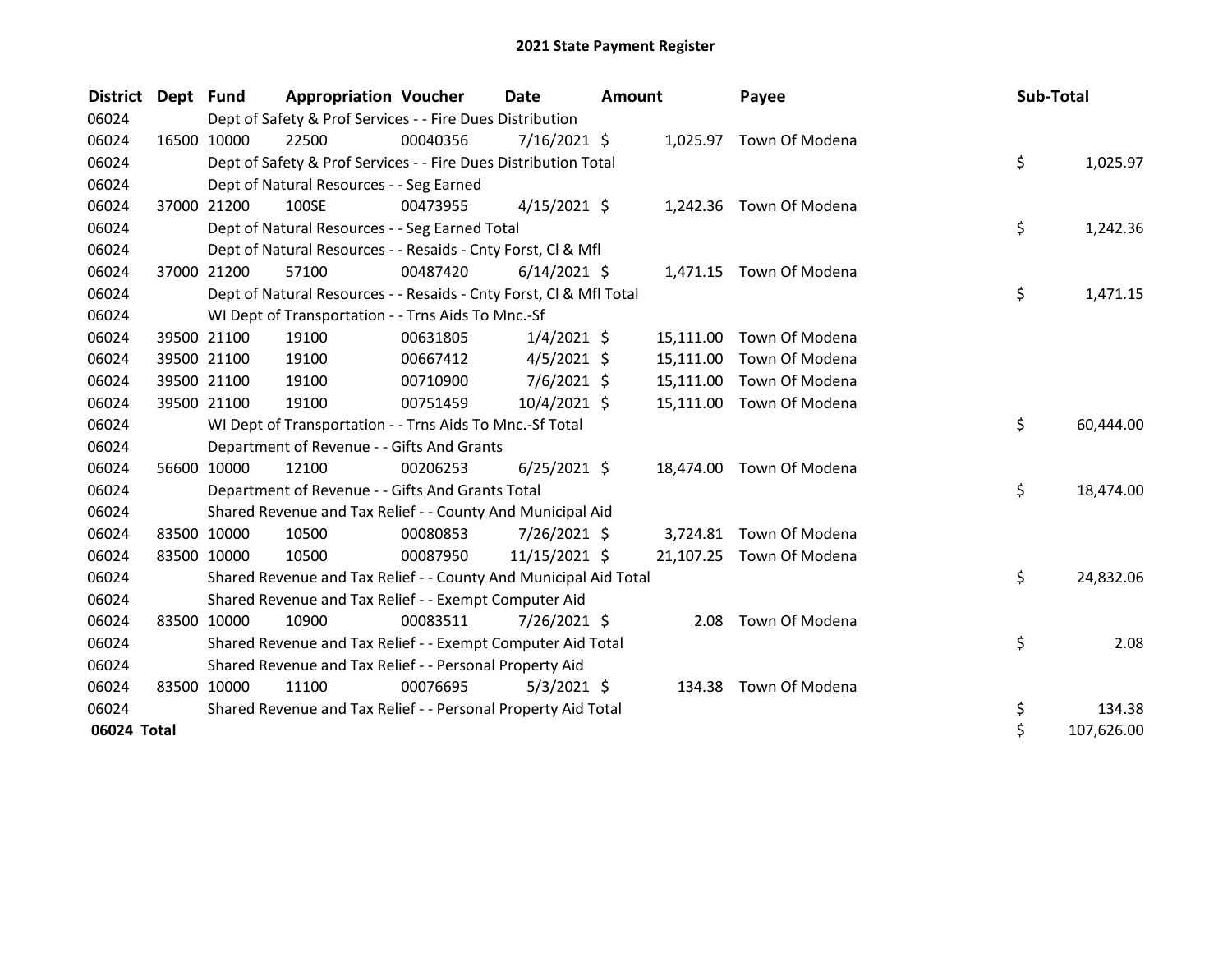| <b>District</b> | Dept Fund   |                                                           | <b>Appropriation Voucher</b>                                         |          | <b>Date</b>    | <b>Amount</b> |           | Payee                     |  | Sub-Total |            |
|-----------------|-------------|-----------------------------------------------------------|----------------------------------------------------------------------|----------|----------------|---------------|-----------|---------------------------|--|-----------|------------|
| 06026           |             | Dept of Safety & Prof Services - - Fire Dues Distribution |                                                                      |          |                |               |           |                           |  |           |            |
| 06026           |             | 16500 10000                                               | 22500                                                                | 00040358 | 7/16/2021 \$   |               |           | 1,445.89 Town Of Mondovi  |  |           |            |
| 06026           |             |                                                           | Dept of Safety & Prof Services - - Fire Dues Distribution Total      |          |                |               |           |                           |  | \$        | 1,445.89   |
| 06026           |             |                                                           | Dept of Natural Resources - - Resaids - Cnty Forst, Cl & Mfl         |          |                |               |           |                           |  |           |            |
| 06026           |             | 37000 21200                                               | 57100                                                                | 00487421 | $6/14/2021$ \$ |               | 478.44    | <b>Town Of Mondovi</b>    |  |           |            |
| 06026           |             |                                                           | Dept of Natural Resources - - Resaids - Cnty Forst, Cl & Mfl Total   |          |                |               |           |                           |  | \$        | 478.44     |
| 06026           |             |                                                           | WI Dept of Transportation - - Trns Aids To Mnc.-Sf                   |          |                |               |           |                           |  |           |            |
| 06026           |             | 39500 21100                                               | 19100                                                                | 00631806 | $1/4/2021$ \$  |               | 14,171.13 | Town Of Mondovi           |  |           |            |
| 06026           |             | 39500 21100                                               | 19100                                                                | 00667413 | $4/5/2021$ \$  |               | 14,171.13 | Town Of Mondovi           |  |           |            |
| 06026           |             | 39500 21100                                               | 19100                                                                | 00710901 | 7/6/2021 \$    |               | 14,171.13 | Town Of Mondovi           |  |           |            |
| 06026           |             | 39500 21100                                               | 19100                                                                | 00751460 | 10/4/2021 \$   |               |           | 14,171.13 Town Of Mondovi |  |           |            |
| 06026           |             |                                                           | WI Dept of Transportation - - Trns Aids To Mnc.-Sf Total             |          |                |               |           |                           |  | \$        | 56,684.52  |
| 06026           |             |                                                           | WI Dept of Transportation - - Supplemental Transportation Aids       |          |                |               |           |                           |  |           |            |
| 06026           |             | 39500 21100                                               | 19600                                                                | 00633647 | $1/4/2021$ \$  |               |           | 10,003.15 Town Of Mondovi |  |           |            |
| 06026           |             |                                                           | WI Dept of Transportation - - Supplemental Transportation Aids Total |          |                |               |           |                           |  |           |            |
| 06026           |             |                                                           | Department of Revenue - - Gifts And Grants                           |          |                |               |           |                           |  |           |            |
| 06026           |             | 56600 10000                                               | 12100                                                                | 00206254 | $6/25/2021$ \$ |               | 24,126.10 | Town Of Mondovi           |  |           |            |
| 06026           |             |                                                           | Department of Revenue - - Gifts And Grants Total                     |          |                |               |           |                           |  | \$        | 24,126.10  |
| 06026           |             |                                                           | Shared Revenue and Tax Relief - - County And Municipal Aid           |          |                |               |           |                           |  |           |            |
| 06026           | 83500 10000 |                                                           | 10500                                                                | 00080854 | 7/26/2021 \$   |               | 5,805.04  | <b>Town Of Mondovi</b>    |  |           |            |
| 06026           | 83500 10000 |                                                           | 10500                                                                | 00087951 | 11/15/2021 \$  |               |           | 32,895.21 Town Of Mondovi |  |           |            |
| 06026           |             |                                                           | Shared Revenue and Tax Relief - - County And Municipal Aid Total     |          |                |               |           |                           |  | \$        | 38,700.25  |
| 06026           |             |                                                           | Shared Revenue and Tax Relief - - Exempt Computer Aid                |          |                |               |           |                           |  |           |            |
| 06026           |             | 83500 10000                                               | 10900                                                                | 00083512 | 7/26/2021 \$   |               | 4.16      | Town Of Mondovi           |  |           |            |
| 06026           |             |                                                           | Shared Revenue and Tax Relief - - Exempt Computer Aid Total          |          |                |               |           |                           |  | \$        | 4.16       |
| 06026           |             | Shared Revenue and Tax Relief - - Utility Aid             |                                                                      |          |                |               |           |                           |  |           |            |
| 06026           | 83500 10000 |                                                           | 11000                                                                | 00080854 | 7/26/2021 \$   |               | 30.31     | Town Of Mondovi           |  |           |            |
| 06026           | 83500 10000 |                                                           | 11000                                                                | 00087951 | 11/15/2021 \$  |               | 230.48    | Town Of Mondovi           |  |           |            |
| 06026           |             |                                                           | Shared Revenue and Tax Relief - - Utility Aid Total                  |          |                |               |           |                           |  | \$        | 260.79     |
| 06026           |             |                                                           | Shared Revenue and Tax Relief - - Personal Property Aid              |          |                |               |           |                           |  |           |            |
| 06026           | 83500 10000 |                                                           | 11100                                                                | 00076696 | $5/3/2021$ \$  |               | 204.56    | Town Of Mondovi           |  |           |            |
| 06026           |             |                                                           | Shared Revenue and Tax Relief - - Personal Property Aid Total        |          |                |               |           |                           |  | \$        | 204.56     |
| 06026 Total     |             |                                                           |                                                                      |          |                |               |           |                           |  | \$        | 131,907.86 |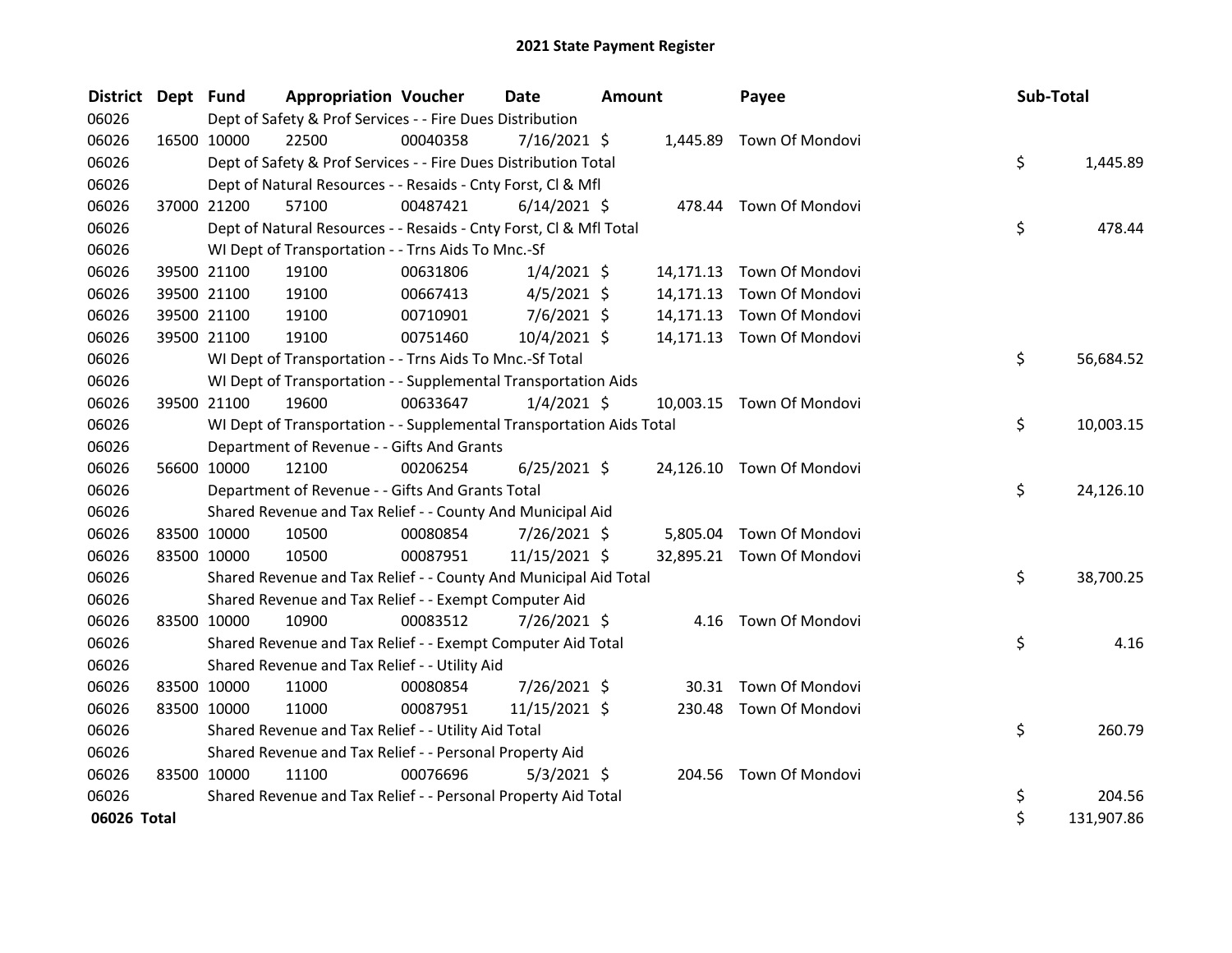| <b>District</b> | Dept Fund |             | <b>Appropriation Voucher</b>                                                |          | <b>Date</b>    | <b>Amount</b> |           | Payee                    |  | Sub-Total |            |  |  |  |
|-----------------|-----------|-------------|-----------------------------------------------------------------------------|----------|----------------|---------------|-----------|--------------------------|--|-----------|------------|--|--|--|
| 06028           |           |             | Dept of Safety & Prof Services - - Fire Dues Distribution<br>$7/16/2021$ \$ |          |                |               |           |                          |  |           |            |  |  |  |
| 06028           |           | 16500 10000 | 22500                                                                       | 00040359 |                |               | 1,181.66  | Town Of Montana          |  |           |            |  |  |  |
| 06028           |           |             | Dept of Safety & Prof Services - - Fire Dues Distribution Total             |          |                |               |           |                          |  | \$        | 1,181.66   |  |  |  |
| 06028           |           |             | Dept of Natural Resources - - Resaids - Cnty Forst, CI & Mfl                |          |                |               |           |                          |  |           |            |  |  |  |
| 06028           |           | 37000 21200 | 57100                                                                       | 00487422 | $6/14/2021$ \$ |               |           | 1,399.51 Town Of Montana |  |           |            |  |  |  |
| 06028           |           |             | Dept of Natural Resources - - Resaids - Cnty Forst, Cl & Mfl Total          |          |                |               |           |                          |  | \$        | 1,399.51   |  |  |  |
| 06028           |           |             | WI Dept of Transportation - - Trns Aids To Mnc.-Sf                          |          |                |               |           |                          |  |           |            |  |  |  |
| 06028           | 39500     | 21100       | 19100                                                                       | 00631807 | $1/4/2021$ \$  |               | 23,849.10 | Town Of Montana          |  |           |            |  |  |  |
| 06028           |           | 39500 21100 | 19100                                                                       | 00667414 | $4/5/2021$ \$  |               | 23.849.10 | Town Of Montana          |  |           |            |  |  |  |
| 06028           |           | 39500 21100 | 19100                                                                       | 00710902 | $7/6/2021$ \$  |               | 23,849.10 | Town Of Montana          |  |           |            |  |  |  |
| 06028           |           | 39500 21100 | 19100                                                                       | 00751461 | 10/4/2021 \$   |               | 23.849.10 | Town Of Montana          |  |           |            |  |  |  |
| 06028           |           |             | WI Dept of Transportation - - Trns Aids To Mnc.-Sf Total                    |          |                |               |           |                          |  | \$        | 95,396.40  |  |  |  |
| 06028           |           |             | Department of Revenue - - Gifts And Grants                                  |          |                |               |           |                          |  |           |            |  |  |  |
| 06028           |           | 56600 10000 | 12100                                                                       | 00206255 | $6/25/2021$ \$ |               | 14,601.26 | Town Of Montana          |  |           |            |  |  |  |
| 06028           |           |             | Department of Revenue - - Gifts And Grants Total                            |          |                |               |           |                          |  | \$        | 14,601.26  |  |  |  |
| 06028           |           |             | Shared Revenue and Tax Relief - - County And Municipal Aid                  |          |                |               |           |                          |  |           |            |  |  |  |
| 06028           |           | 83500 10000 | 10500                                                                       | 00080855 | $7/26/2021$ \$ |               | 1,982.02  | Town Of Montana          |  |           |            |  |  |  |
| 06028           |           | 83500 10000 | 10500                                                                       | 00087952 | 11/15/2021 \$  |               | 11,231.45 | Town Of Montana          |  |           |            |  |  |  |
| 06028           |           |             | Shared Revenue and Tax Relief - - County And Municipal Aid Total            |          |                |               |           |                          |  | \$        | 13,213.47  |  |  |  |
| 06028           |           |             | Shared Revenue and Tax Relief - - Exempt Computer Aid                       |          |                |               |           |                          |  |           |            |  |  |  |
| 06028           |           | 83500 10000 | 10900                                                                       | 00083513 | $7/26/2021$ \$ |               |           | 1.03 Town Of Montana     |  |           |            |  |  |  |
| 06028           |           |             | Shared Revenue and Tax Relief - - Exempt Computer Aid Total                 |          |                |               |           |                          |  | \$        | 1.03       |  |  |  |
| 06028 Total     |           |             |                                                                             |          |                |               |           |                          |  | \$        | 125,793.33 |  |  |  |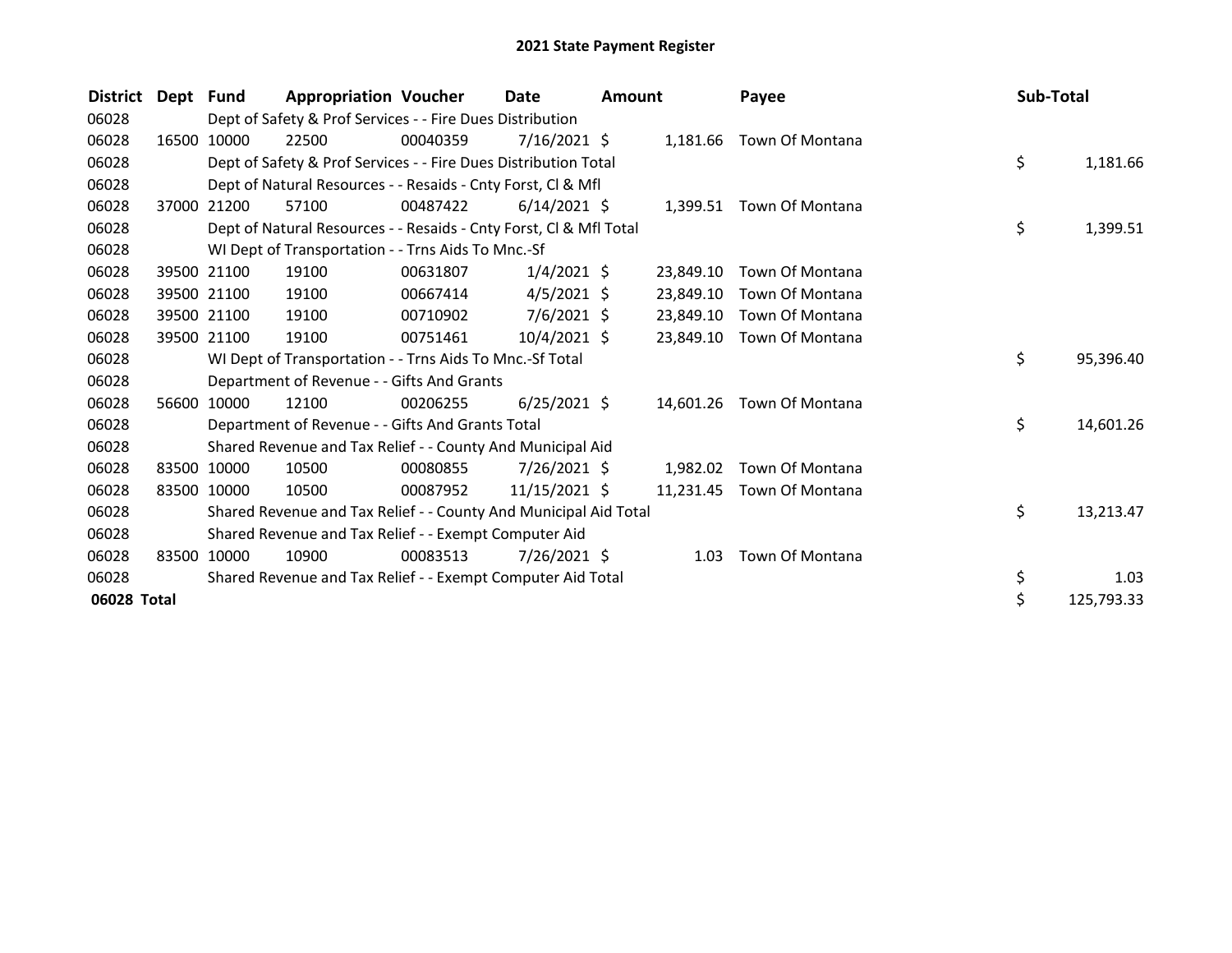| <b>District</b> | Dept Fund   |                                                                                      | <b>Appropriation Voucher</b>                                       |          | <b>Date</b>    | Amount |           | Payee                    |  | Sub-Total |            |
|-----------------|-------------|--------------------------------------------------------------------------------------|--------------------------------------------------------------------|----------|----------------|--------|-----------|--------------------------|--|-----------|------------|
| 06030           |             | Dept of Safety & Prof Services - - Fire Dues Distribution<br>2,310.74 Town Of Naples |                                                                    |          |                |        |           |                          |  |           |            |
| 06030           |             | 16500 10000                                                                          | 22500                                                              | 00040360 | 7/16/2021 \$   |        |           |                          |  |           |            |
| 06030           |             |                                                                                      | Dept of Safety & Prof Services - - Fire Dues Distribution Total    |          |                |        |           |                          |  | \$        | 2,310.74   |
| 06030           |             |                                                                                      | Dept of Natural Resources - - Aids In Lieu Of Taxes - Gener        |          |                |        |           |                          |  |           |            |
| 06030           |             | 37000 10000                                                                          | 50300                                                              | 00458951 | 1/26/2021 \$   |        | 1,117.65  | <b>Town Of Naples</b>    |  |           |            |
| 06030           |             | 37000 10000                                                                          | 50300                                                              | 00476352 | $4/21/2021$ \$ |        | 23.09     | <b>Town Of Naples</b>    |  |           |            |
| 06030           |             |                                                                                      | Dept of Natural Resources - - Aids In Lieu Of Taxes - Gener Total  |          |                |        |           |                          |  | \$        | 1,140.74   |
| 06030           |             |                                                                                      | Dept of Natural Resources - - Resaids - Cnty Forst, Cl & Mfl       |          |                |        |           |                          |  |           |            |
| 06030           |             | 37000 21200                                                                          | 57100                                                              | 00487423 | $6/14/2021$ \$ |        | 428.03    | <b>Town Of Naples</b>    |  |           |            |
| 06030           |             |                                                                                      | Dept of Natural Resources - - Resaids - Cnty Forst, Cl & Mfl Total |          |                |        |           |                          |  | \$        | 428.03     |
| 06030           |             |                                                                                      | WI Dept of Transportation - - Trns Aids To Mnc.-Sf                 |          |                |        |           |                          |  |           |            |
| 06030           |             | 39500 21100                                                                          | 19100                                                              | 00631808 | $1/4/2021$ \$  |        | 23,323.50 | Town Of Naples           |  |           |            |
| 06030           |             | 39500 21100                                                                          | 19100                                                              | 00667415 | $4/5/2021$ \$  |        | 23,323.50 | <b>Town Of Naples</b>    |  |           |            |
| 06030           |             | 39500 21100                                                                          | 19100                                                              | 00710903 | $7/6/2021$ \$  |        | 23,323.50 | <b>Town Of Naples</b>    |  |           |            |
| 06030           |             | 39500 21100                                                                          | 19100                                                              | 00751462 | 10/4/2021 \$   |        |           | 23,323.50 Town Of Naples |  |           |            |
| 06030           |             |                                                                                      | WI Dept of Transportation - - Trns Aids To Mnc.-Sf Total           |          |                |        |           |                          |  | \$        | 93,294.00  |
| 06030           |             |                                                                                      | Department of Revenue - - Gifts And Grants                         |          |                |        |           |                          |  |           |            |
| 06030           |             | 56600 10000                                                                          | 12100                                                              | 00206256 | $6/25/2021$ \$ |        |           | 35,168.63 Town Of Naples |  |           |            |
| 06030           |             |                                                                                      | Department of Revenue - - Gifts And Grants Total                   |          |                |        |           |                          |  | \$        | 35,168.63  |
| 06030           |             |                                                                                      | Shared Revenue and Tax Relief - - County And Municipal Aid         |          |                |        |           |                          |  |           |            |
| 06030           |             | 83500 10000                                                                          | 10500                                                              | 00080856 | 7/26/2021 \$   |        | 4,637.96  | Town Of Naples           |  |           |            |
| 06030           |             | 83500 10000                                                                          | 10500                                                              | 00087953 | 11/15/2021 \$  |        |           | 26,281.78 Town Of Naples |  |           |            |
| 06030           |             |                                                                                      | Shared Revenue and Tax Relief - - County And Municipal Aid Total   |          |                |        |           |                          |  | \$        | 30,919.74  |
| 06030           |             |                                                                                      | Shared Revenue and Tax Relief - - Exempt Computer Aid              |          |                |        |           |                          |  |           |            |
| 06030           | 83500 10000 |                                                                                      | 10900                                                              | 00083514 | 7/26/2021 \$   |        |           | 3.11 Town Of Naples      |  |           |            |
| 06030           |             |                                                                                      | Shared Revenue and Tax Relief - - Exempt Computer Aid Total        |          |                |        |           |                          |  | \$        | 3.11       |
| 06030           |             |                                                                                      | Shared Revenue and Tax Relief - - Utility Aid                      |          |                |        |           |                          |  |           |            |
| 06030           |             | 83500 10000                                                                          | 11000                                                              | 00080856 | 7/26/2021 \$   |        | 165.99    | Town Of Naples           |  |           |            |
| 06030           |             | 83500 10000                                                                          | 11000                                                              | 00087953 | 11/15/2021 \$  |        | 1,152.35  | <b>Town Of Naples</b>    |  |           |            |
| 06030           |             |                                                                                      | Shared Revenue and Tax Relief - - Utility Aid Total                |          |                |        |           |                          |  | \$        | 1,318.34   |
| 06030           |             |                                                                                      | Shared Revenue and Tax Relief - - Personal Property Aid            |          |                |        |           |                          |  |           |            |
| 06030           |             | 83500 10000                                                                          | 11100                                                              | 00076697 | $5/3/2021$ \$  |        | 29.67     | <b>Town Of Naples</b>    |  |           |            |
| 06030           |             |                                                                                      | Shared Revenue and Tax Relief - - Personal Property Aid Total      |          |                |        |           |                          |  | \$        | 29.67      |
| 06030 Total     |             |                                                                                      |                                                                    |          |                |        |           |                          |  | \$        | 164,613.00 |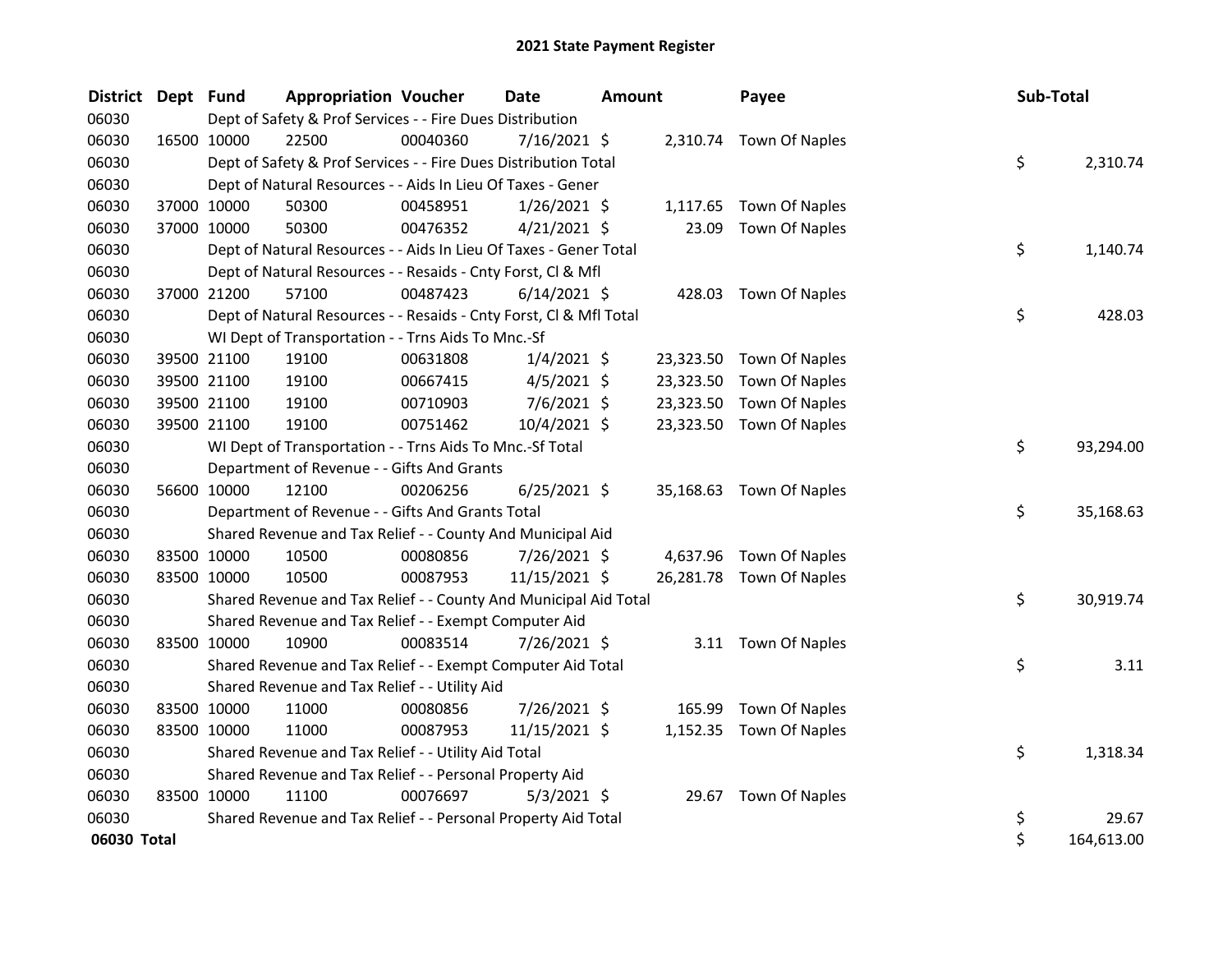| <b>District</b> | Dept Fund   |             | <b>Appropriation Voucher</b>                                       |          | <b>Date</b>    | <b>Amount</b> |           | Payee                    | Sub-Total |           |
|-----------------|-------------|-------------|--------------------------------------------------------------------|----------|----------------|---------------|-----------|--------------------------|-----------|-----------|
| 06032           |             |             | Dept of Safety & Prof Services - - Fire Dues Distribution          |          |                |               |           |                          |           |           |
| 06032           |             | 16500 10000 | 22500                                                              | 00040361 | $7/16/2021$ \$ |               |           | 2,469.78 Town Of Nelson  |           |           |
| 06032           |             |             | Dept of Safety & Prof Services - - Fire Dues Distribution Total    |          |                |               |           |                          | \$        | 2,469.78  |
| 06032           |             |             | Dept of Natural Resources - - Aids In Lieu Of Taxes - Gener        |          |                |               |           |                          |           |           |
| 06032           |             | 37000 10000 | 50300                                                              | 00458952 | $1/26/2021$ \$ |               | 9,376.08  | Town Of Nelson           |           |           |
| 06032           |             | 37000 10000 | 50300                                                              | 00476354 | $4/21/2021$ \$ |               |           | 174.75 Town Of Nelson    |           |           |
| 06032           |             |             | Dept of Natural Resources - - Aids In Lieu Of Taxes - Gener Total  |          |                |               |           |                          | \$        | 9,550.83  |
| 06032           |             |             | Dept of Natural Resources - - Seg Earned                           |          |                |               |           |                          |           |           |
| 06032           |             | 37000 21200 | 100SE                                                              | 00455996 | $1/12/2021$ \$ |               |           | 895.65 Town Of Nelson    |           |           |
| 06032           |             |             | Dept of Natural Resources - - Seg Earned Total                     |          |                |               |           |                          | \$        | 895.65    |
| 06032           |             |             | Dept of Natural Resources - - Resaids - Cnty Forst, Cl & Mfl       |          |                |               |           |                          |           |           |
| 06032           |             | 37000 21200 | 57100                                                              | 00487424 | $6/14/2021$ \$ |               |           | 2,079.66 Town Of Nelson  |           |           |
| 06032           |             |             | Dept of Natural Resources - - Resaids - Cnty Forst, Cl & Mfl Total |          |                |               |           |                          | \$        | 2,079.66  |
| 06032           |             |             | Dept of Natural Resources - - Aids In Lieu Of Taxes - Sum S        |          |                |               |           |                          |           |           |
| 06032           |             | 37000 21200 | 57900                                                              | 00476353 | $4/21/2021$ \$ |               |           | 5,569.83 Town Of Nelson  |           |           |
| 06032           |             |             | Dept of Natural Resources - - Aids In Lieu Of Taxes - Sum S Total  |          |                |               |           |                          | \$        | 5,569.83  |
| 06032           |             |             | WI Dept of Transportation - - Trns Aids To Mnc.-Sf                 |          |                |               |           |                          |           |           |
| 06032           |             | 39500 21100 | 19100                                                              | 00631809 | $1/4/2021$ \$  |               |           | 23,487.75 Town Of Nelson |           |           |
| 06032           |             | 39500 21100 | 19100                                                              | 00667416 | $4/5/2021$ \$  |               | 23,487.75 | Town Of Nelson           |           |           |
| 06032           |             | 39500 21100 | 19100                                                              | 00710904 | $7/6/2021$ \$  |               | 23,487.75 | Town Of Nelson           |           |           |
| 06032           |             | 39500 21100 | 19100                                                              | 00751463 | 10/4/2021 \$   |               |           | 23,487.75 Town Of Nelson |           |           |
| 06032           |             |             | WI Dept of Transportation - - Trns Aids To Mnc.-Sf Total           |          |                |               |           |                          | \$        | 93,951.00 |
| 06032           |             |             | Department of Revenue - - Gifts And Grants                         |          |                |               |           |                          |           |           |
| 06032           |             | 56600 10000 | 12100                                                              | 00206257 | $6/25/2021$ \$ |               |           | 29,202.53 Town Of Nelson |           |           |
| 06032           |             |             | Department of Revenue - - Gifts And Grants Total                   |          |                |               |           |                          | \$        | 29,202.53 |
| 06032           |             |             | Shared Revenue and Tax Relief - - County And Municipal Aid         |          |                |               |           |                          |           |           |
| 06032           |             | 83500 10000 | 10500                                                              | 00080857 | 7/26/2021 \$   |               | 4,736.96  | Town Of Nelson           |           |           |
| 06032           | 83500 10000 |             | 10500                                                              | 00087954 | 11/15/2021 \$  |               | 26,842.74 | Town Of Nelson           |           |           |
| 06032           |             |             | Shared Revenue and Tax Relief - - County And Municipal Aid Total   |          |                |               |           |                          | \$        | 31,579.70 |
| 06032           |             |             | Shared Revenue and Tax Relief - - Exempt Computer Aid              |          |                |               |           |                          |           |           |
| 06032           | 83500 10000 |             | 10900                                                              | 00083515 | 7/26/2021 \$   |               |           | 14.55 Town Of Nelson     |           |           |
| 06032           |             |             | Shared Revenue and Tax Relief - - Exempt Computer Aid Total        |          |                |               |           |                          | \$        | 14.55     |
| 06032           |             |             | Shared Revenue and Tax Relief - - Utility Aid                      |          |                |               |           |                          |           |           |
| 06032           | 83500 10000 |             | 11000                                                              | 00080857 | 7/26/2021 \$   |               |           | 220.30 Town Of Nelson    |           |           |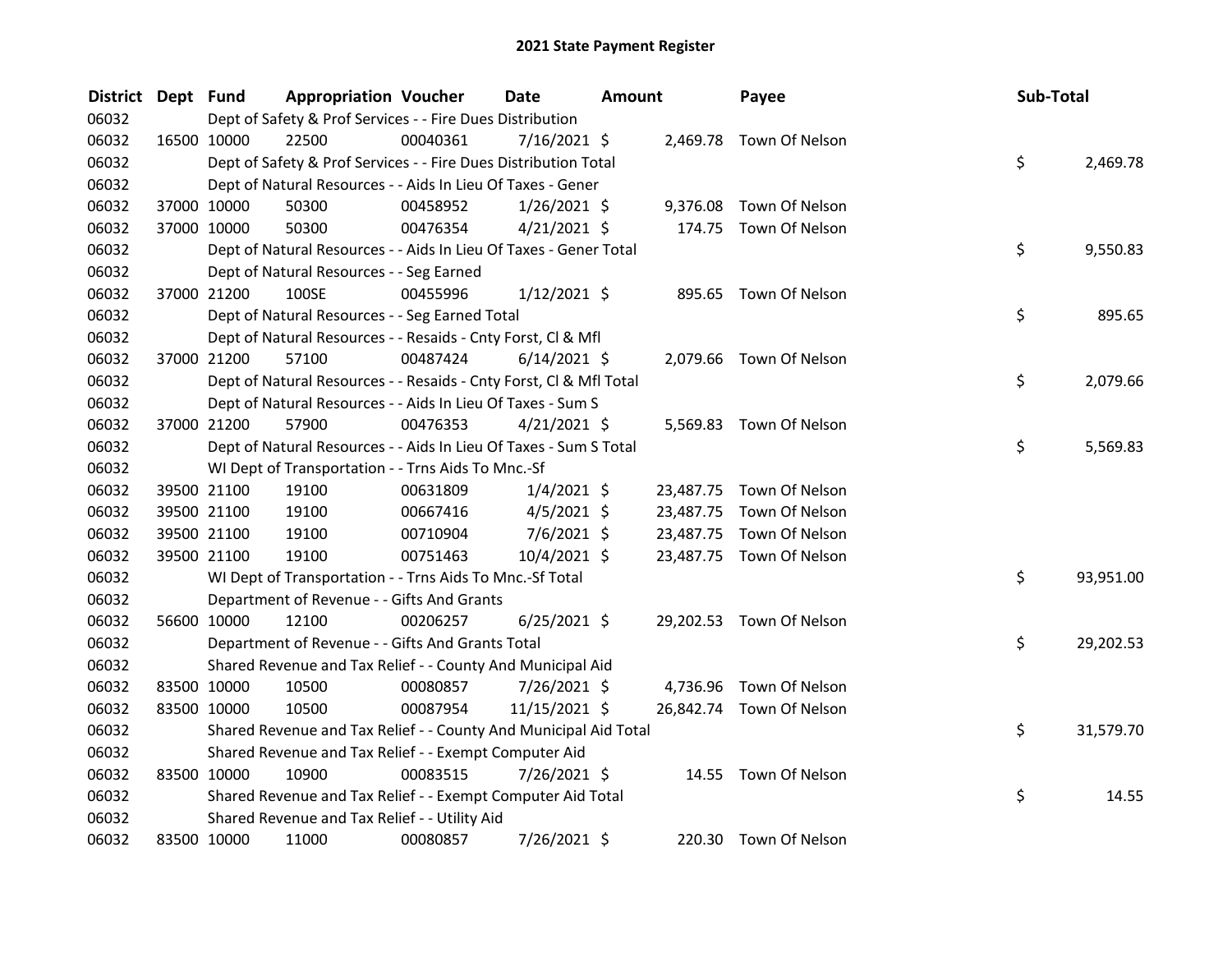| District Dept Fund |       |             | <b>Appropriation Voucher</b>                                        |          | Date          | <b>Amount</b> |          | Payee          |    | Sub-Total  |
|--------------------|-------|-------------|---------------------------------------------------------------------|----------|---------------|---------------|----------|----------------|----|------------|
| 06032              |       | 83500 10000 | 11000                                                               | 00087954 | 11/15/2021 \$ |               | 1,318.49 | Town Of Nelson |    |            |
| 06032              |       |             | Shared Revenue and Tax Relief - - Utility Aid Total                 |          |               |               |          |                |    | 1,538.79   |
| 06032              |       |             | Shared Revenue and Tax Relief - - Personal Property Aid             |          |               |               |          |                |    |            |
| 06032              |       | 83500 10000 | 11100                                                               | 00076698 | $5/3/2021$ \$ |               | 152.59   | Town Of Nelson |    |            |
| 06032              |       |             | Shared Revenue and Tax Relief - - Personal Property Aid Total       |          |               |               |          |                |    | 152.59     |
| 06032              |       |             | Shared Revenue and Tax Relief - - Payments For Municipal Svcs       |          |               |               |          |                |    |            |
| 06032              | 83500 | 10000       | 50100                                                               | 00073519 | $2/1/2021$ \$ |               | 65.84    | Town Of Nelson |    |            |
| 06032              |       |             | Shared Revenue and Tax Relief - - Payments For Municipal Svcs Total |          |               |               |          |                | Ŝ. | 65.84      |
| 06032 Total        |       |             |                                                                     |          |               |               |          |                |    | 177.070.75 |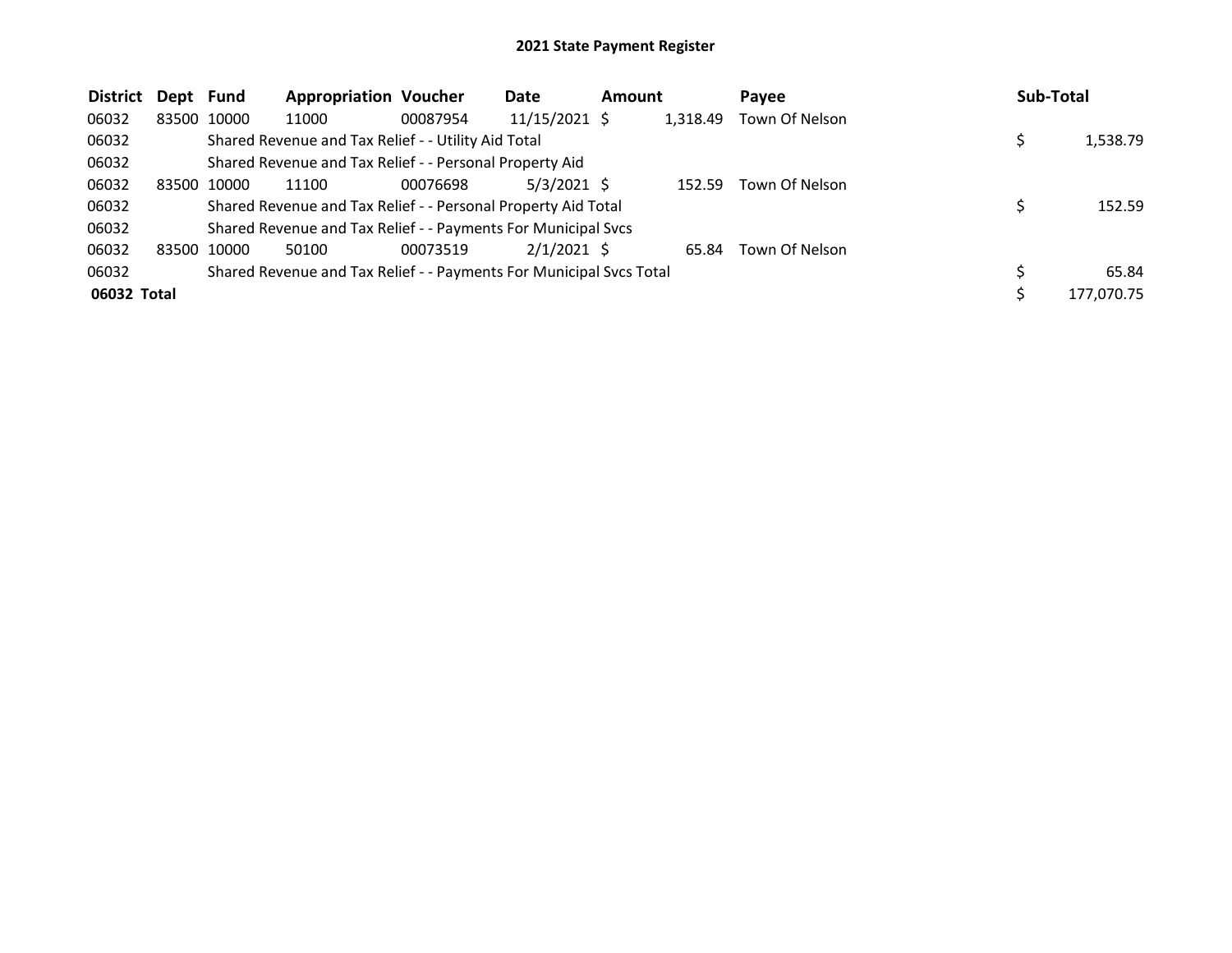| <b>District</b> | Dept Fund |             | <b>Appropriation Voucher</b>                                           |          | <b>Date</b>    | <b>Amount</b> | Payee                        | Sub-Total |            |
|-----------------|-----------|-------------|------------------------------------------------------------------------|----------|----------------|---------------|------------------------------|-----------|------------|
| 06034           |           |             | Dept of Safety & Prof Services - - Fire Dues Distribution              |          |                |               |                              |           |            |
| 06034           |           | 16500 10000 | 22500                                                                  | 00040363 | 7/16/2021 \$   |               | 1,842.46 Waumandee, Town of  |           |            |
| 06034           |           |             | Dept of Safety & Prof Services - - Fire Dues Distribution Total        |          |                |               |                              | \$        | 1,842.46   |
| 06034           |           |             | Dept of Natural Resources - - Resaids - Cnty Forst, Cl & Mfl           |          |                |               |                              |           |            |
| 06034           |           | 37000 21200 | 57100                                                                  | 00487425 | $6/14/2021$ \$ |               | 1,295.38 Waumandee, Town of  |           |            |
| 06034           |           |             | Dept of Natural Resources - - Resaids - Cnty Forst, CI & Mfl Total     |          |                |               |                              | \$        | 1,295.38   |
| 06034           |           |             | Dept of Natural Resources - - Fin Asst For Responsible Units           |          |                |               |                              |           |            |
| 06034           |           | 37000 27400 | 67000                                                                  | 00482996 | $5/21/2021$ \$ |               | 2,483.75 Waumandee, Town of  |           |            |
| 06034           |           |             | Dept of Natural Resources - - Fin Asst For Responsible Units Total     |          |                |               |                              | \$        | 2,483.75   |
| 06034           |           |             | WI Dept of Transportation - - Trns Aids To Mnc.-Sf                     |          |                |               |                              |           |            |
| 06034           |           | 39500 21100 | 19100                                                                  | 00631810 | $1/4/2021$ \$  |               | 27,482.31 Waumandee, Town of |           |            |
| 06034           |           | 39500 21100 | 19100                                                                  | 00667417 | 4/5/2021 \$    |               | 27,482.31 Waumandee, Town of |           |            |
| 06034           |           | 39500 21100 | 19100                                                                  | 00710905 | $7/6/2021$ \$  |               | 27,482.31 Waumandee, Town of |           |            |
| 06034           |           | 39500 21100 | 19100                                                                  | 00751464 | 10/4/2021 \$   |               | 27,482.31 Waumandee, Town of |           |            |
| 06034           |           |             | WI Dept of Transportation - - Trns Aids To Mnc.-Sf Total               |          |                |               |                              | \$        | 109,929.24 |
| 06034           |           |             | Department of Military Affairs - - Disaster Recovery Aid               |          |                |               |                              |           |            |
| 06034           |           | 46500 10000 | 30500                                                                  | 00101054 | $10/7/2021$ \$ |               | 1,342.24 Waumandee, Town of  |           |            |
| 06034           |           |             | Department of Military Affairs - - Disaster Recovery Aid Total         |          |                |               |                              | \$        | 1,342.24   |
| 06034           |           |             | Department of Military Affairs - - Federal Aid, Local Assistance       |          |                |               |                              |           |            |
| 06034           |           | 46500 10000 | 34200                                                                  | 00101054 | 10/7/2021 \$   |               | 8,053.45 Waumandee, Town of  |           |            |
| 06034           |           |             | Department of Military Affairs - - Federal Aid, Local Assistance Total |          |                |               |                              | \$        | 8,053.45   |
| 06034           |           |             | Department of Revenue - - Gifts And Grants                             |          |                |               |                              |           |            |
| 06034           |           | 56600 10000 | 12100                                                                  | 00206258 | $6/25/2021$ \$ |               | 24,597.11 Waumandee, Town of |           |            |
| 06034           |           |             | Department of Revenue - - Gifts And Grants Total                       |          |                |               |                              | \$        | 24,597.11  |
| 06034           |           |             | Shared Revenue and Tax Relief - - County And Municipal Aid             |          |                |               |                              |           |            |
| 06034           |           | 83500 10000 | 10500                                                                  | 00080858 | 7/26/2021 \$   |               | 3,645.32 Waumandee, Town of  |           |            |
| 06034           |           | 83500 10000 | 10500                                                                  | 00087955 | 11/15/2021 \$  |               | 20,656.81 Waumandee, Town of |           |            |
| 06034           |           |             | Shared Revenue and Tax Relief - - County And Municipal Aid Total       |          |                |               |                              | \$        | 24,302.13  |
| 06034           |           |             | Shared Revenue and Tax Relief - - Exempt Computer Aid                  |          |                |               |                              |           |            |
| 06034           |           | 83500 10000 | 10900                                                                  | 00083516 | 7/26/2021 \$   |               | 87.29 Waumandee, Town of     |           |            |
| 06034           |           |             | Shared Revenue and Tax Relief - - Exempt Computer Aid Total            |          |                |               |                              | \$        | 87.29      |
| 06034           |           |             | Shared Revenue and Tax Relief - - Utility Aid                          |          |                |               |                              |           |            |
| 06034           |           | 83500 10000 | 11000                                                                  | 00080858 | 7/26/2021 \$   |               | 268.02 Waumandee, Town of    |           |            |
| 06034           |           | 83500 10000 | 11000                                                                  | 00087955 | 11/15/2021 \$  |               | 1,425.17 Waumandee, Town of  |           |            |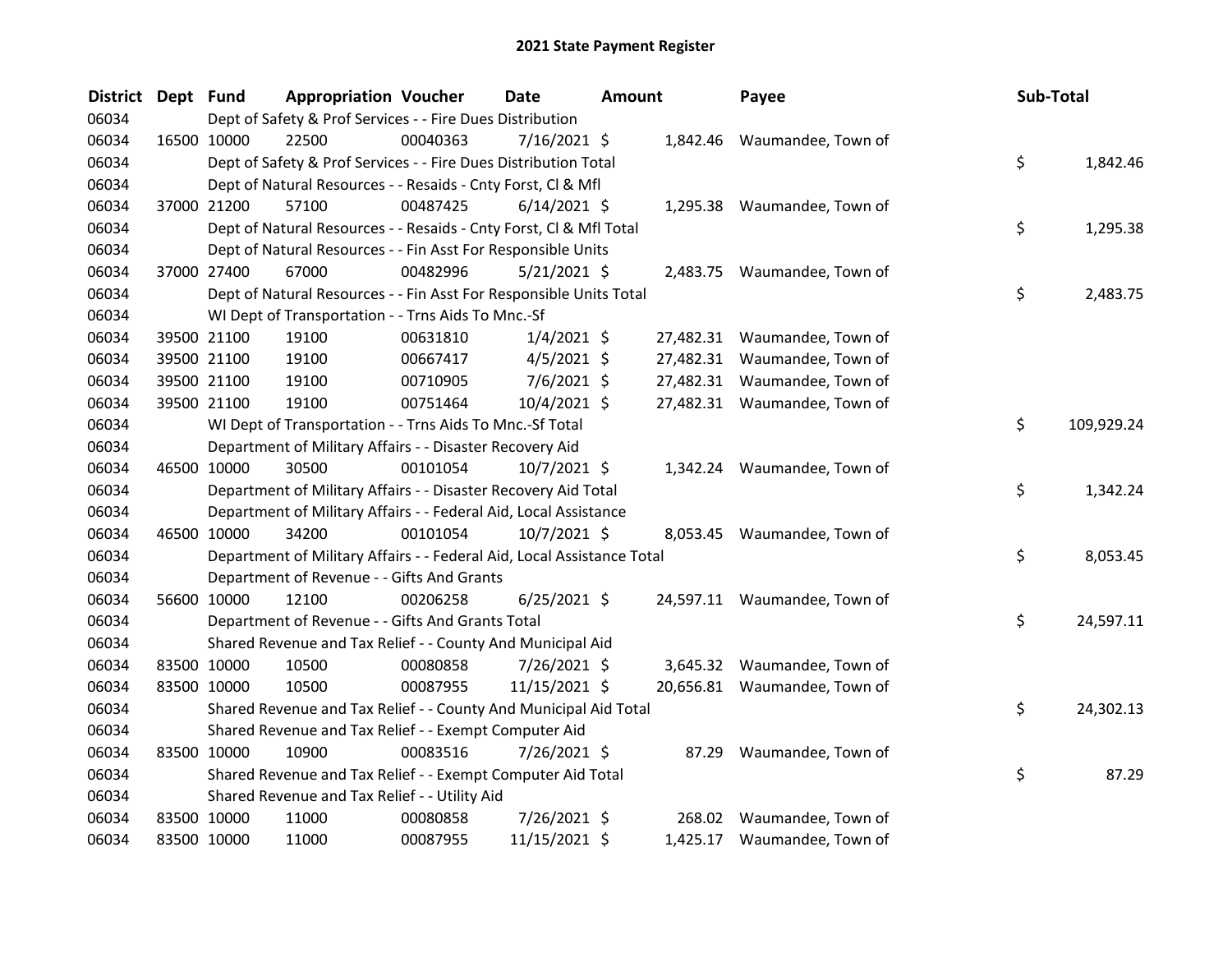| District Dept | Fund        | <b>Appropriation Voucher</b>                                  |          | Date          | Amount |          | Payee              | Sub-Total |            |
|---------------|-------------|---------------------------------------------------------------|----------|---------------|--------|----------|--------------------|-----------|------------|
| 06034         |             | Shared Revenue and Tax Relief - - Utility Aid Total           |          |               |        |          |                    |           | 1,693.19   |
| 06034         |             | Shared Revenue and Tax Relief - - Personal Property Aid       |          |               |        |          |                    |           |            |
| 06034         | 83500 10000 | 11100                                                         | 00076699 | $5/3/2021$ \$ |        | 1.234.80 | Waumandee, Town of |           |            |
| 06034         |             | Shared Revenue and Tax Relief - - Personal Property Aid Total |          |               |        |          |                    |           | 1.234.80   |
| 06034 Total   |             |                                                               |          |               |        |          |                    |           | 176.861.04 |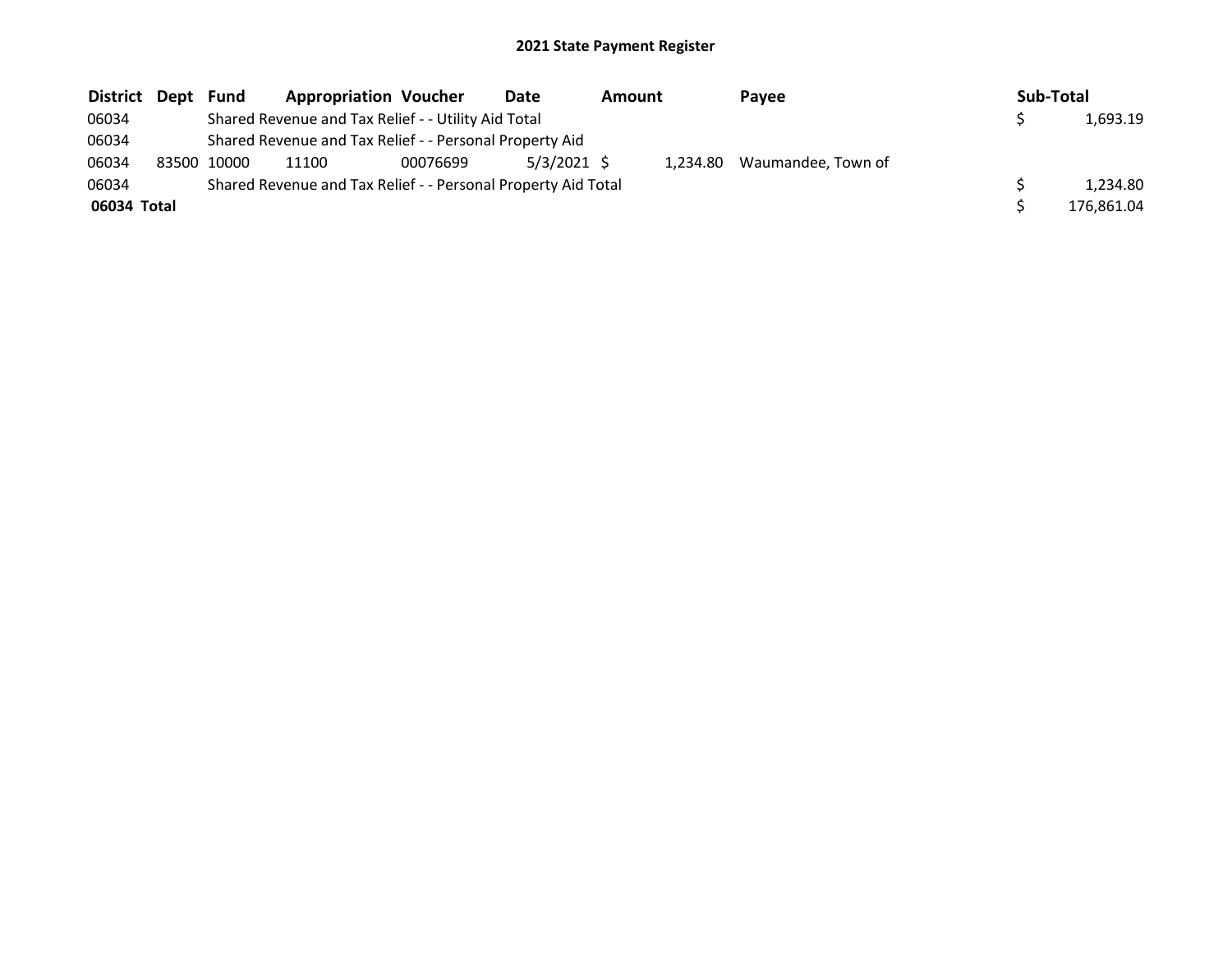| District Dept Fund |             |             | <b>Appropriation Voucher</b>                                         |          | Date           | <b>Amount</b> |          | Payee                         | Sub-Total |            |
|--------------------|-------------|-------------|----------------------------------------------------------------------|----------|----------------|---------------|----------|-------------------------------|-----------|------------|
| 06111              |             |             | Dept of Safety & Prof Services - - Fire Dues Distribution            |          |                |               |          |                               |           |            |
| 06111              |             | 16500 10000 | 22500                                                                | 00040347 | 7/16/2021 \$   |               |          | 1,186.59 Village Of Cochrane  |           |            |
| 06111              |             |             | Dept of Safety & Prof Services - - Fire Dues Distribution Total      |          |                |               |          |                               | \$        | 1,186.59   |
| 06111              |             |             | WI Dept of Transportation - - Trns Aids To Mnc.-Sf                   |          |                |               |          |                               |           |            |
| 06111              |             | 39500 21100 | 19100                                                                | 00631811 | $1/4/2021$ \$  |               |          | 3,590.42 Village Of Cochrane  |           |            |
| 06111              |             | 39500 21100 | 19100                                                                | 00667418 | $4/5/2021$ \$  |               | 3,590.42 | Village Of Cochrane           |           |            |
| 06111              |             | 39500 21100 | 19100                                                                | 00710906 | $7/6/2021$ \$  |               | 3,590.42 | Village Of Cochrane           |           |            |
| 06111              |             | 39500 21100 | 19100                                                                | 00751465 | 10/4/2021 \$   |               |          | 3,590.45 Village Of Cochrane  |           |            |
| 06111              |             |             | WI Dept of Transportation - - Trns Aids To Mnc.-Sf Total             |          |                |               |          |                               | \$        | 14,361.71  |
| 06111              |             |             | Department of Administration - - Hv Trans Ln Annual Impact Fee       |          |                |               |          |                               |           |            |
| 06111              |             | 50500 10000 | 17400                                                                | 00144333 | $5/3/2021$ \$  |               |          | 6,431.00 Village Of Cochrane  |           |            |
| 06111              |             |             | Department of Administration - - Hv Trans Ln Annual Impact Fee Total |          |                |               |          |                               | \$        | 6,431.00   |
| 06111              |             |             | Department of Revenue - - Gifts And Grants                           |          |                |               |          |                               |           |            |
| 06111              |             | 56600 10000 | 12100                                                                | 00206259 | $6/25/2021$ \$ |               |          | 21,509.39 Village Of Cochrane |           |            |
| 06111              |             |             | Department of Revenue - - Gifts And Grants Total                     |          |                |               |          |                               | \$        | 21,509.39  |
| 06111              |             |             | Department of Revenue - - Misc Revenue Holding Clearing              |          |                |               |          |                               |           |            |
| 06111              |             | 56600 10000 | 99500                                                                | 00192429 | $3/1/2021$ \$  |               | 681.00   | Village Of Cochrane           |           |            |
| 06111              |             | 56600 10000 | 99500                                                                | 00193936 | 3/8/2021 \$    |               |          | 103.43 Village Of Cochrane    |           |            |
| 06111              |             |             | Department of Revenue - - Misc Revenue Holding Clearing Total        |          |                |               |          |                               | \$        | 784.43     |
| 06111              |             |             | Shared Revenue and Tax Relief - - County And Municipal Aid           |          |                |               |          |                               |           |            |
| 06111              |             | 83500 10000 | 10500                                                                | 00080859 | 7/26/2021 \$   |               |          | 12,244.58 Village Of Cochrane |           |            |
| 06111              |             | 83500 10000 | 10500                                                                | 00087956 | 11/15/2021 \$  |               |          | 69,385.98 Village Of Cochrane |           |            |
| 06111              |             |             | Shared Revenue and Tax Relief - - County And Municipal Aid Total     |          |                |               |          |                               | \$        | 81,630.56  |
| 06111              |             |             | Shared Revenue and Tax Relief - - Exempt Computer Aid                |          |                |               |          |                               |           |            |
| 06111              | 83500 10000 |             | 10900                                                                | 00083517 | 7/26/2021 \$   |               |          | 270.20 Village Of Cochrane    |           |            |
| 06111              |             |             | Shared Revenue and Tax Relief - - Exempt Computer Aid Total          |          |                |               |          |                               | \$        | 270.20     |
| 06111              |             |             | Shared Revenue and Tax Relief - - Utility Aid                        |          |                |               |          |                               |           |            |
| 06111              |             | 83500 10000 | 11000                                                                | 00080859 | 7/26/2021 \$   |               | 336.27   | Village Of Cochrane           |           |            |
| 06111              |             | 83500 10000 | 11000                                                                | 00087956 | 11/15/2021 \$  |               |          | 7,860.32 Village Of Cochrane  |           |            |
| 06111              |             |             | Shared Revenue and Tax Relief - - Utility Aid Total                  |          |                |               |          |                               | \$        | 8,196.59   |
| 06111              |             |             | Shared Revenue and Tax Relief - - Personal Property Aid              |          |                |               |          |                               |           |            |
| 06111              |             | 83500 10000 | 11100                                                                | 00076700 | $5/3/2021$ \$  |               |          | 287.72 Village Of Cochrane    |           |            |
| 06111              |             |             | Shared Revenue and Tax Relief - - Personal Property Aid Total        |          |                |               |          |                               | \$        | 287.72     |
| 06111 Total        |             |             |                                                                      |          |                |               |          |                               | \$        | 134,658.19 |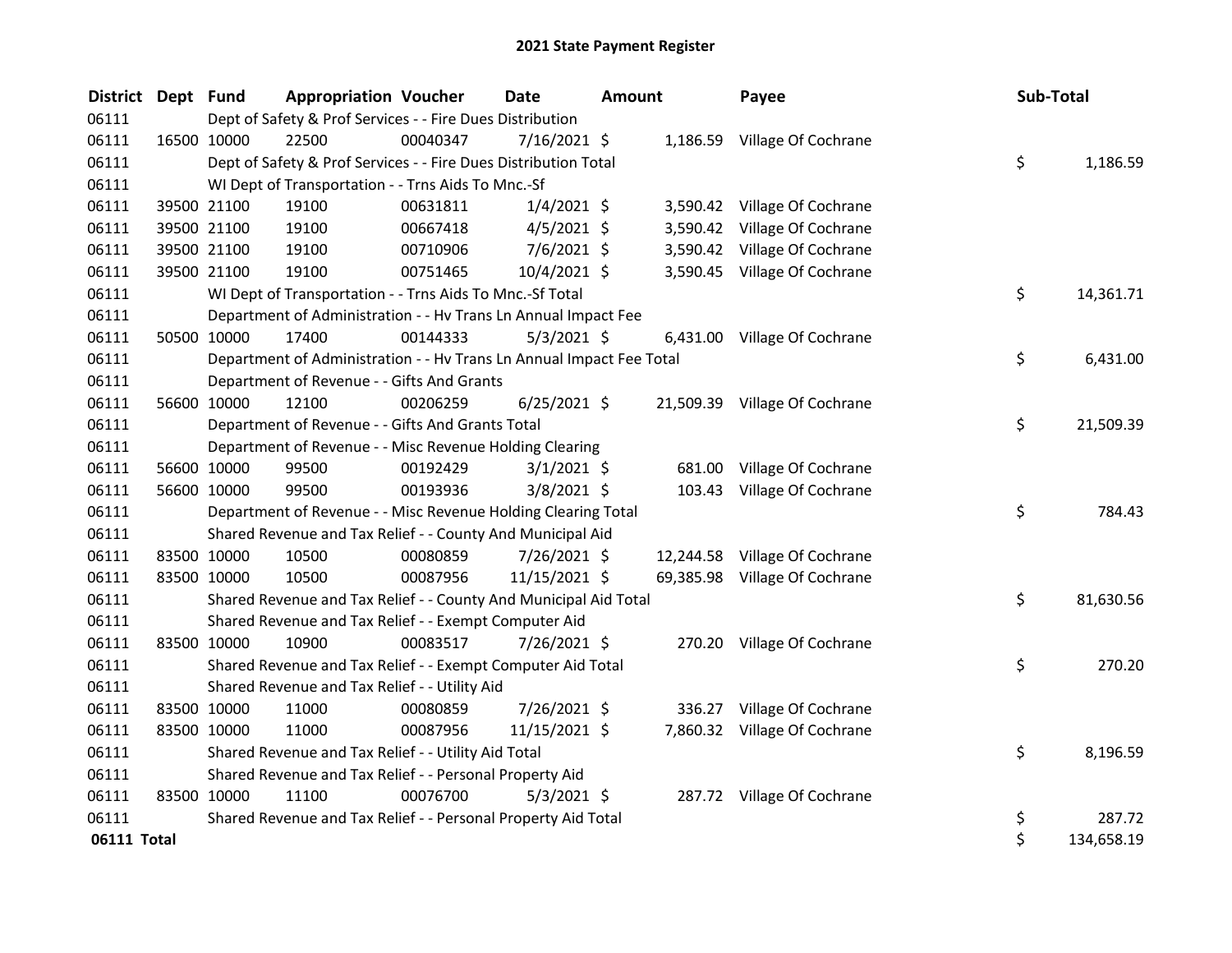| <b>District</b> | Dept Fund |             | <b>Appropriation Voucher</b>                                       |          | <b>Date</b>    | Amount |          | Payee                       | <b>Sub-Total</b> |            |
|-----------------|-----------|-------------|--------------------------------------------------------------------|----------|----------------|--------|----------|-----------------------------|------------------|------------|
| 06154           |           |             | Dept of Safety & Prof Services - - Fire Dues Distribution          |          |                |        |          |                             |                  |            |
| 06154           |           | 16500 10000 | 22500                                                              | 00040362 | 7/16/2021 \$   |        |          | 904.52 Village Of Nelson    |                  |            |
| 06154           |           |             | Dept of Safety & Prof Services - - Fire Dues Distribution Total    |          |                |        |          |                             | \$               | 904.52     |
| 06154           |           |             | Dept of Natural Resources - - Aids In Lieu Of Taxes - Gener        |          |                |        |          |                             |                  |            |
| 06154           |           | 37000 10000 | 50300                                                              | 00458878 | $1/26/2021$ \$ |        |          | 1,215.88 Village Of Nelson  |                  |            |
| 06154           |           |             | Dept of Natural Resources - - Aids In Lieu Of Taxes - Gener Total  |          |                |        |          |                             | \$               | 1,215.88   |
| 06154           |           |             | Dept of Natural Resources - - Resaids - Cnty Forst, Cl & Mfl       |          |                |        |          |                             |                  |            |
| 06154           |           | 37000 21200 | 57100                                                              | 00487426 | $6/14/2021$ \$ |        |          | 17.30 Village Of Nelson     |                  |            |
| 06154           |           |             | Dept of Natural Resources - - Resaids - Cnty Forst, CI & Mfl Total |          |                |        |          |                             | \$               | 17.30      |
| 06154           |           |             | WI Dept of Transportation - - Trns Aids To Mnc.-Sf                 |          |                |        |          |                             |                  |            |
| 06154           |           | 39500 21100 | 19100                                                              | 00631812 | $1/4/2021$ \$  |        |          | 3,743.34 Village Of Nelson  |                  |            |
| 06154           |           | 39500 21100 | 19100                                                              | 00667419 | $4/5/2021$ \$  |        | 3,743.34 | Village Of Nelson           |                  |            |
| 06154           |           | 39500 21100 | 19100                                                              | 00710907 | $7/6/2021$ \$  |        | 3,743.34 | Village Of Nelson           |                  |            |
| 06154           |           | 39500 21100 | 19100                                                              | 00751466 | 10/4/2021 \$   |        |          | 3,743.35 Village Of Nelson  |                  |            |
| 06154           |           |             | WI Dept of Transportation - - Trns Aids To Mnc.-Sf Total           |          |                |        |          |                             | \$               | 14,973.37  |
| 06154           |           |             | Department of Revenue - - Gifts And Grants                         |          |                |        |          |                             |                  |            |
| 06154           |           | 56600 10000 | 12100                                                              | 00206260 | $6/25/2021$ \$ |        |          | 18,002.99 Village Of Nelson |                  |            |
| 06154           |           |             | Department of Revenue - - Gifts And Grants Total                   |          |                |        |          |                             | \$               | 18,002.99  |
| 06154           |           |             | Shared Revenue and Tax Relief - - County And Municipal Aid         |          |                |        |          |                             |                  |            |
| 06154           |           | 83500 10000 | 10500                                                              | 00080860 | 7/26/2021 \$   |        |          | 14,481.77 Village Of Nelson |                  |            |
| 06154           |           | 83500 10000 | 10500                                                              | 00087957 | 11/15/2021 \$  |        |          | 82,063.39 Village Of Nelson |                  |            |
| 06154           |           |             | Shared Revenue and Tax Relief - - County And Municipal Aid Total   |          |                |        |          |                             | \$               | 96,545.16  |
| 06154           |           |             | Shared Revenue and Tax Relief - - Utility Aid                      |          |                |        |          |                             |                  |            |
| 06154           |           | 83500 10000 | 11000                                                              | 00080860 | 7/26/2021 \$   |        |          | 1,966.47 Village Of Nelson  |                  |            |
| 06154           |           | 83500 10000 | 11000                                                              | 00087957 | 11/15/2021 \$  |        |          | 11,240.82 Village Of Nelson |                  |            |
| 06154           |           |             | Shared Revenue and Tax Relief - - Utility Aid Total                |          |                |        |          |                             | \$               | 13,207.29  |
| 06154           |           |             | Shared Revenue and Tax Relief - - Personal Property Aid            |          |                |        |          |                             |                  |            |
| 06154           |           | 83500 10000 | 11100                                                              | 00076701 | $5/3/2021$ \$  |        |          | 202.96 Village Of Nelson    |                  |            |
| 06154           |           |             | Shared Revenue and Tax Relief - - Personal Property Aid Total      |          |                |        |          |                             | \$               | 202.96     |
| 06154 Total     |           |             |                                                                    |          |                |        |          |                             | \$               | 145,069.47 |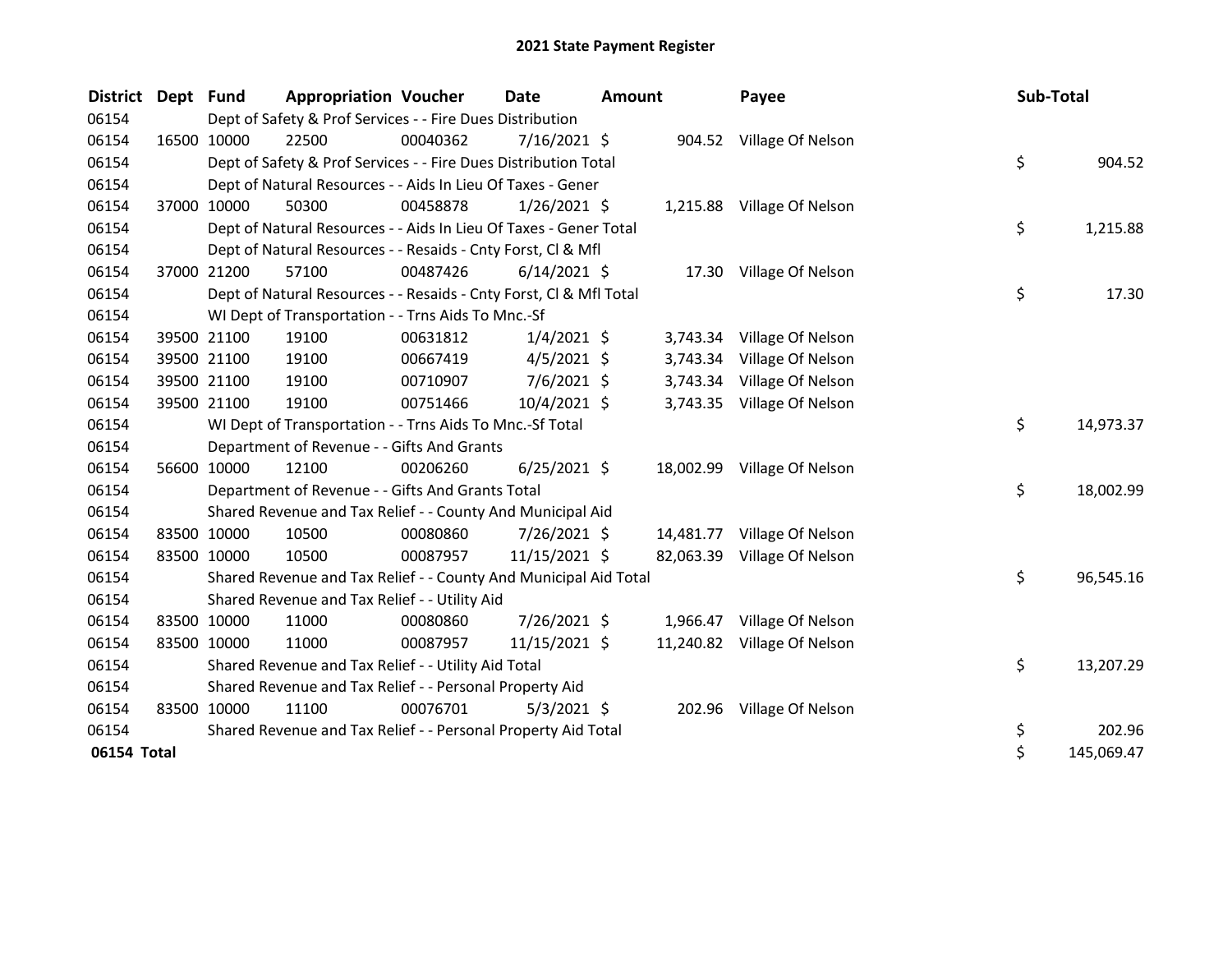| <b>District</b> | Dept Fund   |             | <b>Appropriation Voucher</b>                                         |          | Date           | <b>Amount</b> |           | Payee                  | Sub-Total |           |
|-----------------|-------------|-------------|----------------------------------------------------------------------|----------|----------------|---------------|-----------|------------------------|-----------|-----------|
| 06201           |             |             | Dept of Safety & Prof Services - - Fire Dues Distribution            |          |                |               |           |                        |           |           |
| 06201           |             | 16500 10000 | 22500                                                                | 00040341 | 7/16/2021 \$   |               |           | 2,629.18 City Of Alma  |           |           |
| 06201           |             |             | Dept of Safety & Prof Services - - Fire Dues Distribution Total      |          |                |               |           |                        | \$        | 2,629.18  |
| 06201           |             |             | Dept of Natural Resources - - Resaids - Fire Suppress Grant          |          |                |               |           |                        |           |           |
| 06201           |             | 37000 21200 | 54500                                                                | 00485809 | $6/9/2021$ \$  |               |           | 2,968.28 City Of Alma  |           |           |
| 06201           |             |             | Dept of Natural Resources - - Resaids - Fire Suppress Grant Total    |          |                |               |           |                        | \$        | 2,968.28  |
| 06201           |             |             | Dept of Natural Resources - - Resaids - Cnty Forst, Cl & Mfl         |          |                |               |           |                        |           |           |
| 06201           |             | 37000 21200 | 57100                                                                | 00487427 | $6/14/2021$ \$ |               |           | 125.70 City Of Alma    |           |           |
| 06201           |             |             | Dept of Natural Resources - - Resaids - Cnty Forst, CI & Mfl Total   |          |                |               |           |                        | \$        | 125.70    |
| 06201           |             |             | WI Dept of Transportation - - Trns Aids To Mnc.-Sf                   |          |                |               |           |                        |           |           |
| 06201           |             | 39500 21100 | 19100                                                                | 00631813 | $1/4/2021$ \$  |               | 14,563.24 | City Of Alma           |           |           |
| 06201           |             | 39500 21100 | 19100                                                                | 00667420 | $4/5/2021$ \$  |               | 14,563.24 | City Of Alma           |           |           |
| 06201           |             | 39500 21100 | 19100                                                                | 00710908 | 7/6/2021 \$    |               | 14,563.24 | City Of Alma           |           |           |
| 06201           |             | 39500 21100 | 19100                                                                | 00751467 | 10/4/2021 \$   |               | 14,563.27 | City Of Alma           |           |           |
| 06201           |             |             | WI Dept of Transportation - - Trns Aids To Mnc.-Sf Total             |          |                |               |           |                        | \$        | 58,252.99 |
| 06201           |             |             | WI Dept of Transportation - - Loc Rd Imp Prg St Fd                   |          |                |               |           |                        |           |           |
| 06201           |             | 39500 21100 | 27800                                                                | 00660748 | $3/2/2021$ \$  |               |           | 7,220.11 City Of Alma  |           |           |
| 06201           |             |             | WI Dept of Transportation - - Loc Rd Imp Prg St Fd Total             |          |                |               |           |                        | \$        | 7,220.11  |
| 06201           |             |             | Department of Justice - - Officer training reimbursement             |          |                |               |           |                        |           |           |
| 06201           | 45500 10000 |             | 21400                                                                | 00104681 | 11/10/2021 \$  |               |           | 160.00 City Of Alma    |           |           |
| 06201           |             |             | Department of Justice - - Officer training reimbursement Total       |          |                |               |           |                        | \$        | 160.00    |
| 06201           |             |             | Department of Military Affairs - - Disaster Recovery Aid             |          |                |               |           |                        |           |           |
| 06201           |             | 46500 10000 | 30500                                                                | 00097264 | 7/13/2021 \$   |               |           | 431.57 City Of Alma    |           |           |
| 06201           |             |             | Department of Military Affairs - - Disaster Recovery Aid Total       |          |                |               |           |                        | \$        | 431.57    |
| 06201           |             |             | Department of Administration - - Hv Trans Ln Annual Impact Fee       |          |                |               |           |                        |           |           |
| 06201           |             | 50500 10000 | 17400                                                                | 00144321 | $5/3/2021$ \$  |               |           | 20,116.00 City Of Alma |           |           |
| 06201           |             |             | Department of Administration - - Hv Trans Ln Annual Impact Fee Total |          |                |               |           |                        | \$        | 20,116.00 |
| 06201           |             |             | Department of Revenue - - Gifts And Grants                           |          |                |               |           |                        |           |           |
| 06201           |             | 56600 10000 | 12100                                                                | 00206261 | $6/25/2021$ \$ |               |           | 37,628.35 City Of Alma |           |           |
| 06201           |             |             | Department of Revenue - - Gifts And Grants Total                     |          |                |               |           |                        | \$        | 37,628.35 |
| 06201           |             |             | Department of Revenue - - Misc Revenue Holding Clearing              |          |                |               |           |                        |           |           |
| 06201           |             | 56600 10000 | 99500                                                                | 00192428 | $3/1/2021$ \$  |               | 831.50    | City Of Alma           |           |           |
| 06201           |             | 56600 10000 | 99500                                                                | 00193935 | $3/8/2021$ \$  |               | 75.30     | City Of Alma           |           |           |
| 06201           |             | 56600 10000 | 99500                                                                | 00195646 | 3/22/2021 \$   |               | 153.03    | City Of Alma           |           |           |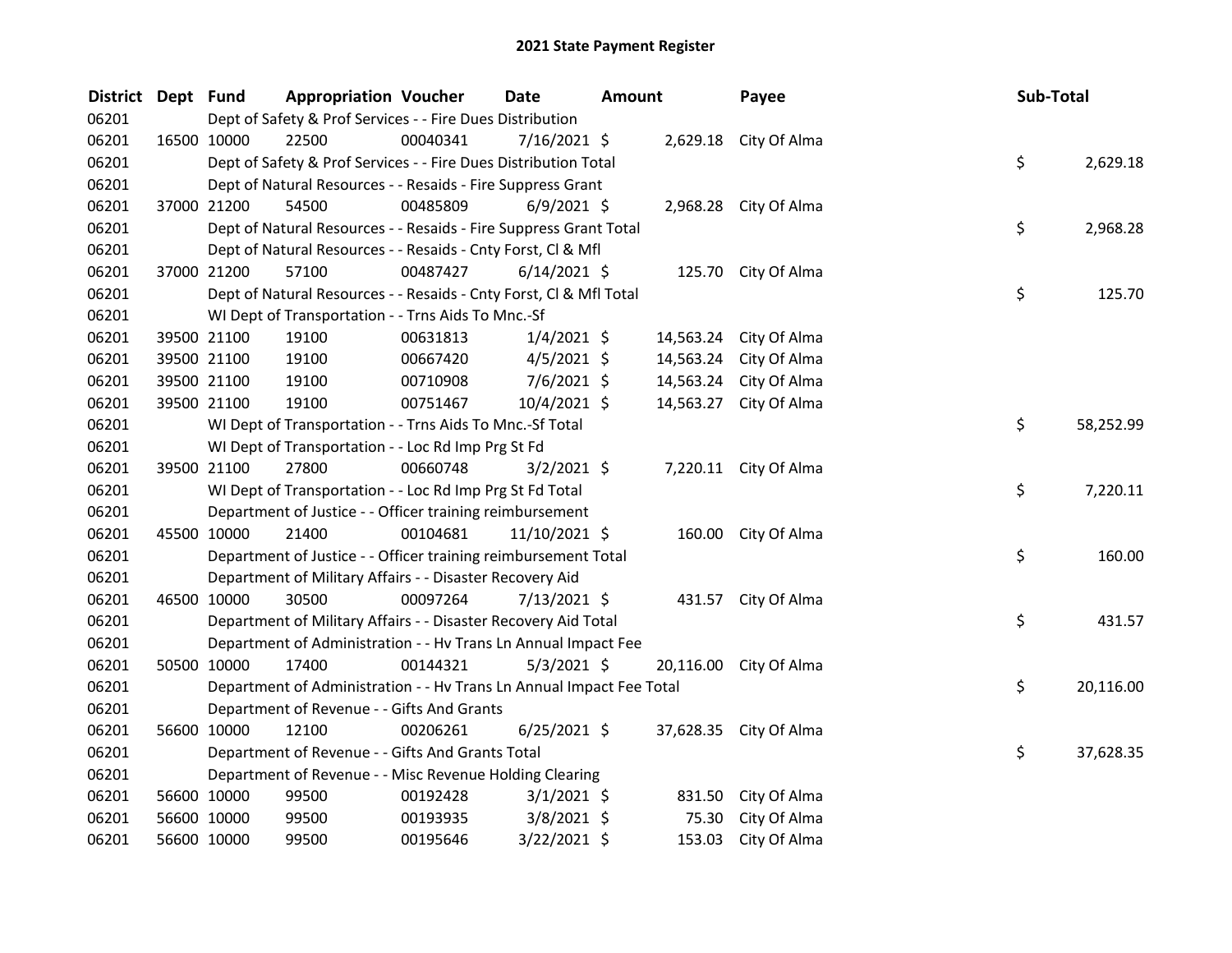| <b>District</b> | Dept Fund |             | <b>Appropriation Voucher</b>                                     |          | Date           | <b>Amount</b> |            | Payee        | Sub-Total |            |
|-----------------|-----------|-------------|------------------------------------------------------------------|----------|----------------|---------------|------------|--------------|-----------|------------|
| 06201           |           | 56600 10000 | 99500                                                            | 00196344 | 3/29/2021 \$   |               | 1,495.00   | City Of Alma |           |            |
| 06201           |           | 56600 10000 | 99500                                                            | 00200319 | $5/3/2021$ \$  |               | 118.00     | City Of Alma |           |            |
| 06201           |           | 56600 10000 | 99500                                                            | 00202138 | $5/17/2021$ \$ |               | 278.00     | City Of Alma |           |            |
| 06201           |           | 56600 10000 | 99500                                                            | 00210129 | 7/19/2021 \$   |               | 773.59     | City Of Alma |           |            |
| 06201           |           | 56600 10000 | 99500                                                            | 00213524 | 8/30/2021 \$   |               | 82.00      | City Of Alma |           |            |
| 06201           |           |             | Department of Revenue - - Misc Revenue Holding Clearing Total    |          |                |               |            |              | \$        | 3,806.42   |
| 06201           |           |             | Shared Revenue and Tax Relief - - County And Municipal Aid       |          |                |               |            |              |           |            |
| 06201           |           | 83500 10000 | 10500                                                            | 00080861 | $7/26/2021$ \$ |               | 17,427.97  | City Of Alma |           |            |
| 06201           |           | 83500 10000 | 10500                                                            | 00087958 | 11/15/2021 \$  |               | 98,758.51  | City Of Alma |           |            |
| 06201           |           |             | Shared Revenue and Tax Relief - - County And Municipal Aid Total |          |                |               |            |              | \$        | 116,186.48 |
| 06201           |           |             | Shared Revenue and Tax Relief - - Exempt Computer Aid            |          |                |               |            |              |           |            |
| 06201           |           | 83500 10000 | 10900                                                            | 00083518 | $7/26/2021$ \$ |               | 92.50      | City Of Alma |           |            |
| 06201           |           | 83500 10000 | 10900                                                            | 00085672 | 7/26/2021 \$   |               | 46.78      | City Of Alma |           |            |
| 06201           |           |             | Shared Revenue and Tax Relief - - Exempt Computer Aid Total      |          |                |               |            |              | \$        | 139.28     |
| 06201           |           |             | Shared Revenue and Tax Relief - - Utility Aid                    |          |                |               |            |              |           |            |
| 06201           |           | 83500 10000 | 11000                                                            | 00080861 | 7/26/2021 \$   |               | 49,342.50  | City Of Alma |           |            |
| 06201           |           | 83500 10000 | 11000                                                            | 00087958 | 11/15/2021 \$  |               | 280,882.50 | City Of Alma |           |            |
| 06201           |           |             | Shared Revenue and Tax Relief - - Utility Aid Total              |          |                |               |            |              | \$        | 330,225.00 |
| 06201           |           |             | Shared Revenue and Tax Relief - - Personal Property Aid          |          |                |               |            |              |           |            |
| 06201           |           | 83500 10000 | 11100                                                            | 00076702 | $5/3/2021$ \$  |               | 1,942.40   | City Of Alma |           |            |
| 06201           |           | 83500 10000 | 11100                                                            | 00078768 | $5/3/2021$ \$  |               | 669.81     | City Of Alma |           |            |
| 06201           |           |             | Shared Revenue and Tax Relief - - Personal Property Aid Total    |          |                |               |            |              | \$        | 2,612.21   |
| 06201           |           |             | Shared Revenue and Tax Relief - - Lottery & Gaming Credit        |          |                |               |            |              |           |            |
| 06201           |           | 83500 52100 | 36300                                                            | 00074058 | $3/19/2021$ \$ |               | 601.81     | City Of Alma |           |            |
| 06201           |           |             | Shared Revenue and Tax Relief - - Lottery & Gaming Credit Total  |          |                |               |            |              | \$        | 601.81     |
| 06201 Total     |           |             |                                                                  |          |                |               |            |              | \$        | 583,103.38 |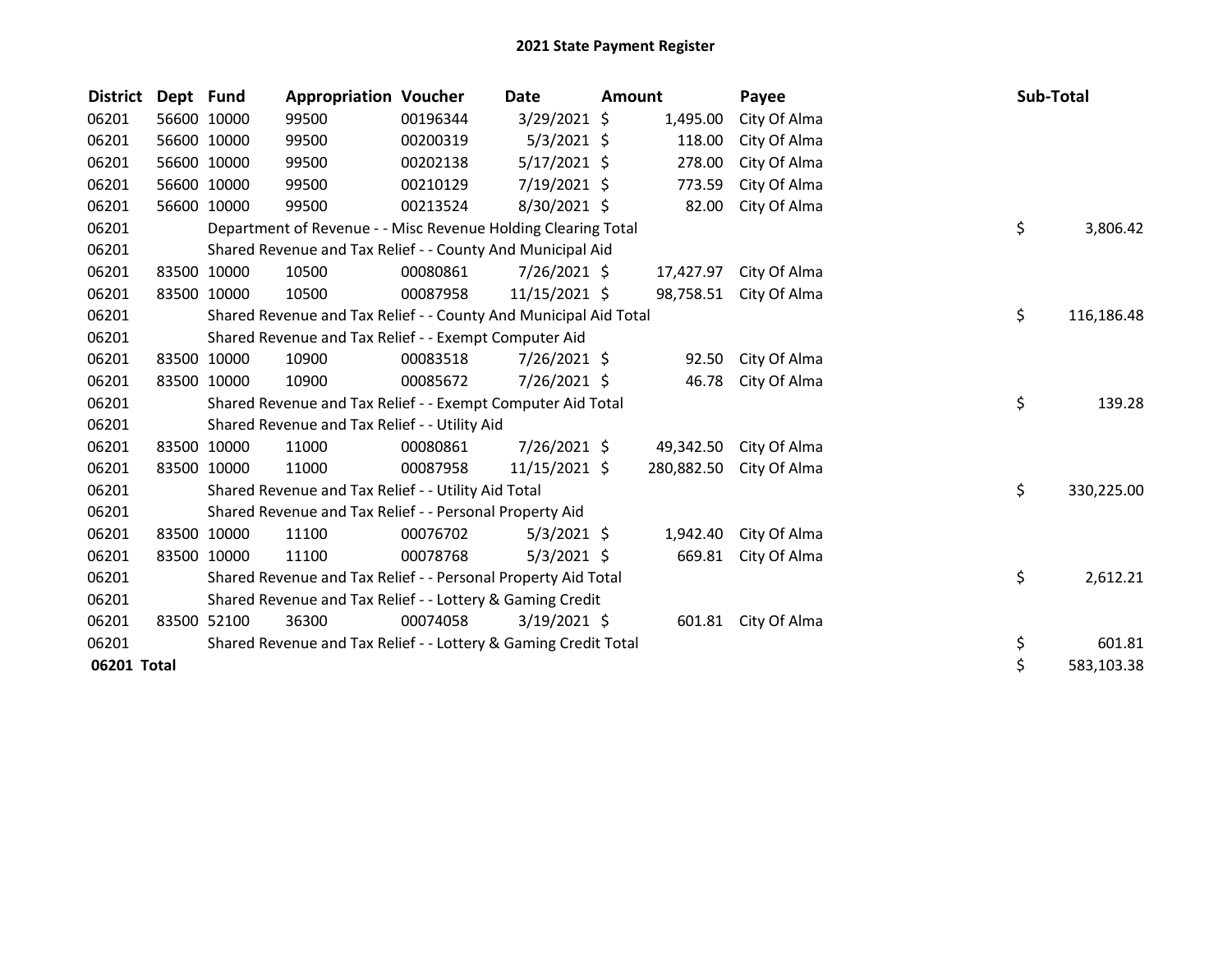| <b>District</b> | Dept Fund |             | <b>Appropriation Voucher</b> |                                                                      | <b>Date</b>    | <b>Amount</b> |           | Payee                          | Sub-Total |           |
|-----------------|-----------|-------------|------------------------------|----------------------------------------------------------------------|----------------|---------------|-----------|--------------------------------|-----------|-----------|
| 06206           |           |             |                              | Dept of Safety & Prof Services - - Fire Dues Distribution            |                |               |           |                                |           |           |
| 06206           |           | 16500 10000 | 22500                        | 00040344                                                             | 7/16/2021 \$   |               |           | 3,468.06 City Of Buffalo City  |           |           |
| 06206           |           |             |                              | Dept of Safety & Prof Services - - Fire Dues Distribution Total      |                |               |           |                                | \$        | 3,468.06  |
| 06206           |           |             |                              | Dept of Natural Resources - - Rec & Resource Aids, Fed               |                |               |           |                                |           |           |
| 06206           |           | 37000 21200 | 58300                        | 00459427                                                             | $1/27/2021$ \$ |               |           | 800.00 City Of Buffalo City    |           |           |
| 06206           |           |             |                              | Dept of Natural Resources - - Rec & Resource Aids, Fed Total         |                |               |           |                                | \$        | 800.00    |
| 06206           |           |             |                              | WI Dept of Transportation - - Trns Aids To Mnc.-Sf                   |                |               |           |                                |           |           |
| 06206           |           | 39500 21100 | 19100                        | 00631814                                                             | $1/4/2021$ \$  |               | 11,957.40 | City Of Buffalo City           |           |           |
| 06206           |           | 39500 21100 | 19100                        | 00667421                                                             | $4/5/2021$ \$  |               | 11,957.40 | City Of Buffalo City           |           |           |
| 06206           |           | 39500 21100 | 19100                        | 00710909                                                             | $7/6/2021$ \$  |               | 11,957.40 | City Of Buffalo City           |           |           |
| 06206           |           | 39500 21100 | 19100                        | 00751468                                                             | 10/4/2021 \$   |               |           | 11,957.40 City Of Buffalo City |           |           |
| 06206           |           |             |                              | WI Dept of Transportation - - Trns Aids To Mnc.-Sf Total             |                |               |           |                                | \$        | 47,829.60 |
| 06206           |           |             |                              | Department of Administration - - Hv Trans Ln Annual Impact Fee       |                |               |           |                                |           |           |
| 06206           |           | 50500 10000 | 17400                        | 00144322                                                             | $5/3/2021$ \$  |               |           | 2,950.00 City Of Buffalo City  |           |           |
| 06206           |           |             |                              | Department of Administration - - Hv Trans Ln Annual Impact Fee Total |                |               |           |                                | \$        | 2,950.00  |
| 06206           |           |             |                              | Department of Revenue - - Gifts And Grants                           |                |               |           |                                |           |           |
| 06206           |           | 56600 10000 | 12100                        | 00206262                                                             | $6/25/2021$ \$ |               |           | 49,926.90 City Of Buffalo City |           |           |
| 06206           |           |             |                              | Department of Revenue - - Gifts And Grants Total                     |                |               |           |                                | \$        | 49,926.90 |
| 06206           |           |             |                              | Shared Revenue and Tax Relief - - County And Municipal Aid           |                |               |           |                                |           |           |
| 06206           |           | 83500 10000 | 10500                        | 00080862                                                             | $7/26/2021$ \$ |               |           | 9,459.00 City Of Buffalo City  |           |           |
| 06206           |           | 83500 10000 | 10500                        | 00087959                                                             | 11/15/2021 \$  |               |           | 53,601.03 City Of Buffalo City |           |           |
| 06206           |           |             |                              | Shared Revenue and Tax Relief - - County And Municipal Aid Total     |                |               |           |                                | \$.       | 63,060.03 |
| 06206           |           |             |                              | Shared Revenue and Tax Relief - - Exempt Computer Aid                |                |               |           |                                |           |           |
| 06206           |           | 83500 10000 | 10900                        | 00083519                                                             | 7/26/2021 \$   |               | 2.08      | City Of Buffalo City           |           |           |
| 06206           |           |             |                              | Shared Revenue and Tax Relief - - Exempt Computer Aid Total          |                |               |           |                                | \$        | 2.08      |
| 06206           |           |             |                              | Shared Revenue and Tax Relief - - Utility Aid                        |                |               |           |                                |           |           |
| 06206           |           | 83500 10000 | 11000                        | 00080862                                                             | 7/26/2021 \$   |               | 69.69     | City Of Buffalo City           |           |           |
| 06206           |           | 83500 10000 | 11000                        | 00087959                                                             | 11/15/2021 \$  |               |           | 693.19 City Of Buffalo City    |           |           |
| 06206           |           |             |                              | Shared Revenue and Tax Relief - - Utility Aid Total                  |                |               |           |                                | \$        | 762.88    |
| 06206           |           |             |                              | Shared Revenue and Tax Relief - - Personal Property Aid              |                |               |           |                                |           |           |
| 06206           |           | 83500 10000 | 11100                        | 00076703                                                             | $5/3/2021$ \$  |               |           | 155.50 City Of Buffalo City    |           |           |
| 06206           |           |             |                              | Shared Revenue and Tax Relief - - Personal Property Aid Total        |                |               |           |                                | \$        | 155.50    |
| 06206           |           |             |                              | Shared Revenue and Tax Relief - - Lottery & Gaming Credit            |                |               |           |                                |           |           |
| 06206           |           | 83500 52100 | 36300                        | 00074059                                                             | 3/22/2021 \$   |               |           | 3,096.25 City Of Buffalo City  |           |           |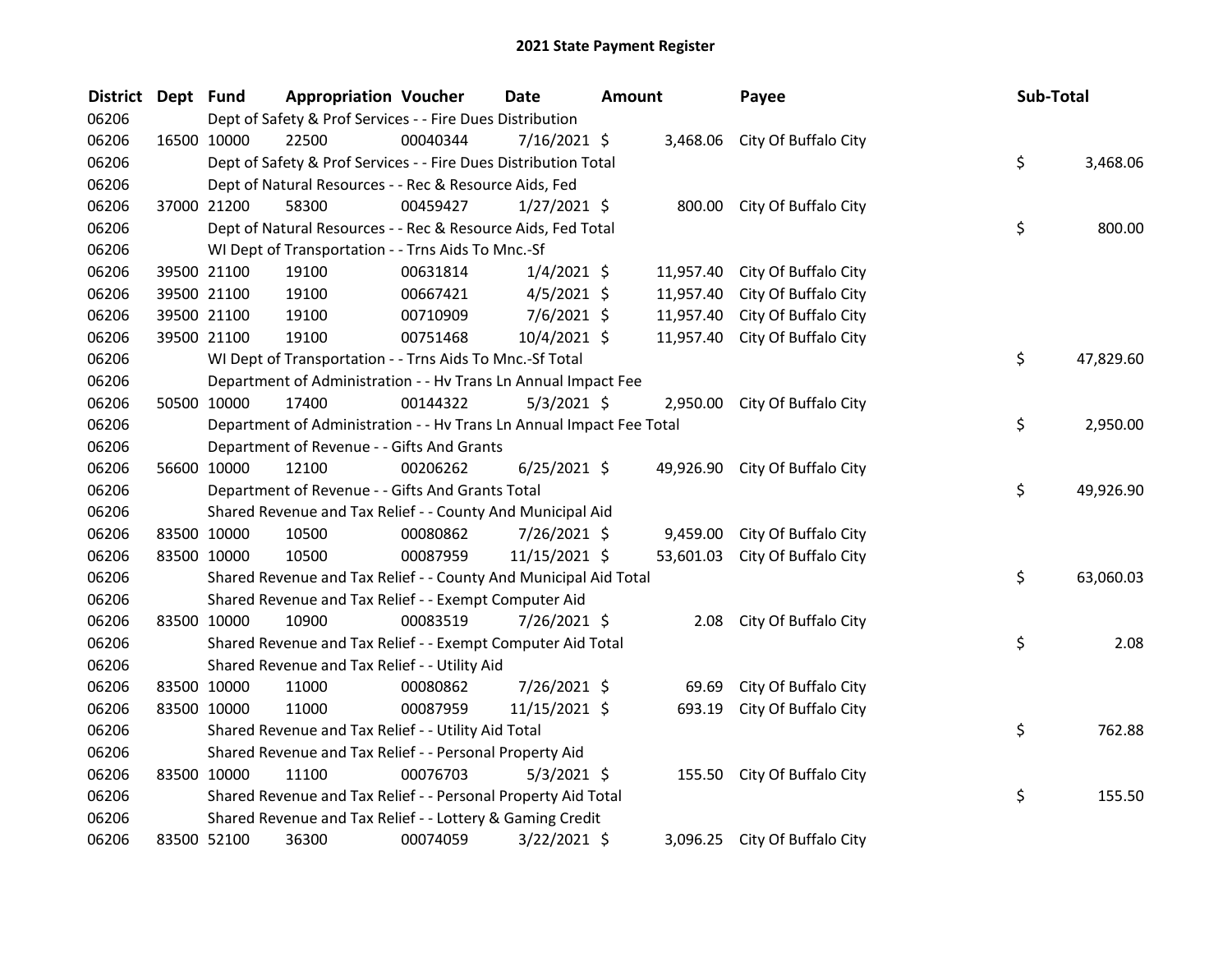| <b>District Dept Fund</b> |  | <b>Appropriation Voucher</b>                                    | Date | Amount | Pavee | Sub-Total |            |
|---------------------------|--|-----------------------------------------------------------------|------|--------|-------|-----------|------------|
| 06206                     |  | Shared Revenue and Tax Relief - - Lottery & Gaming Credit Total |      |        |       |           | 3,096.25   |
| 06206 Total               |  |                                                                 |      |        |       |           | 172,051.30 |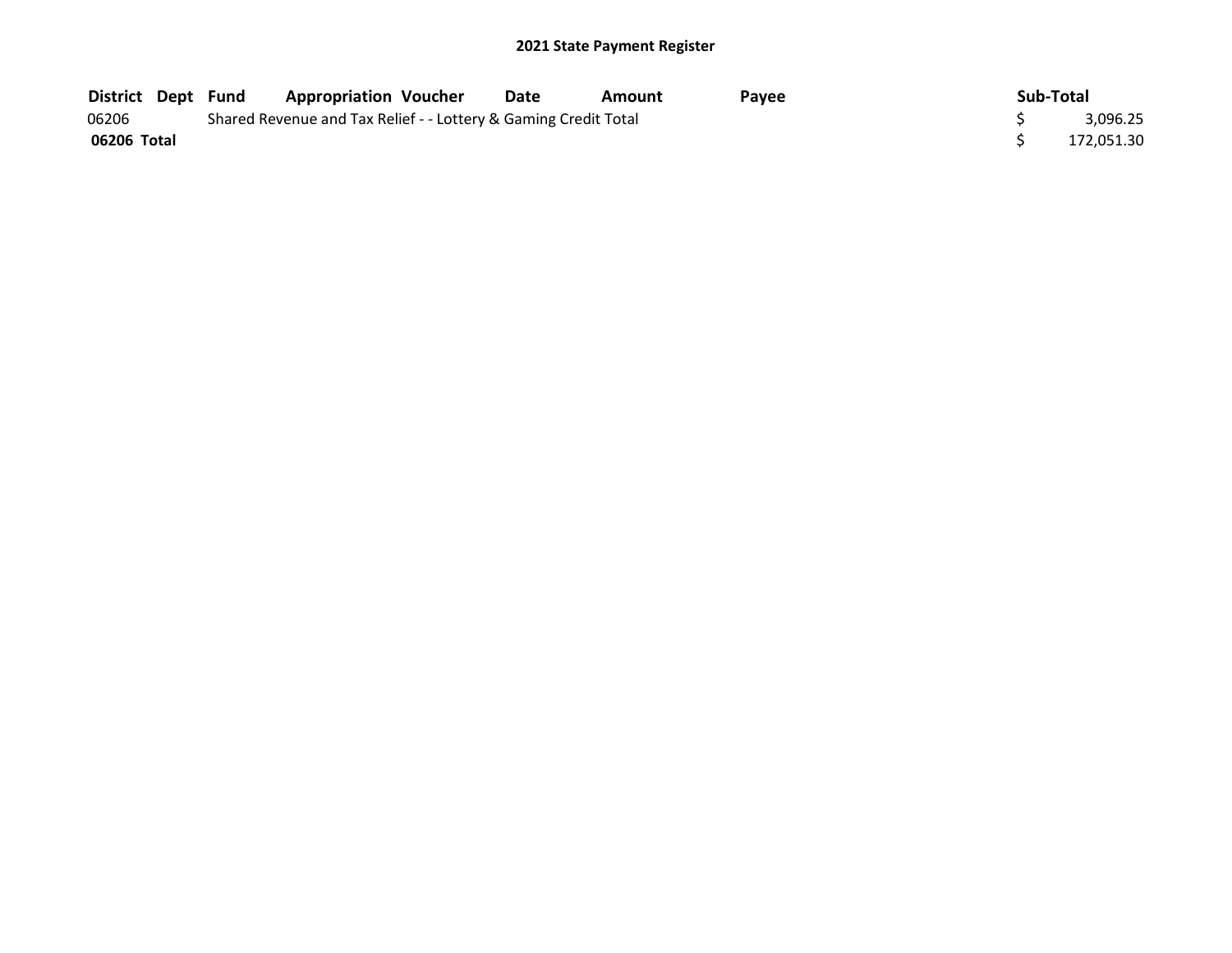| <b>District</b> | Dept Fund |             | <b>Appropriation Voucher</b>                                           |          | <b>Date</b>    | <b>Amount</b> |            | Payee                           | Sub-Total |            |
|-----------------|-----------|-------------|------------------------------------------------------------------------|----------|----------------|---------------|------------|---------------------------------|-----------|------------|
| 06226           |           |             | Dept of Safety & Prof Services - - Fire Dues Distribution              |          |                |               |            |                                 |           |            |
| 06226           |           | 16500 10000 | 22500                                                                  | 00040350 | $7/19/2021$ \$ |               |            | 2,213.58 City Of Fountain City  |           |            |
| 06226           |           |             | Dept of Safety & Prof Services - - Fire Dues Distribution Total        |          |                |               |            |                                 | \$        | 2,213.58   |
| 06226           |           |             | Dept of Natural Resources - - Resaids - Cnty Forst, Cl & Mfl           |          |                |               |            |                                 |           |            |
| 06226           |           | 37000 21200 | 57100                                                                  | 00487428 | $6/15/2021$ \$ |               |            | 34.34 City Of Fountain City     |           |            |
| 06226           |           |             | Dept of Natural Resources - - Resaids - Cnty Forst, Cl & Mfl Total     |          |                |               |            |                                 | \$        | 34.34      |
| 06226           |           |             | Dept of Natural Resources - - Fin Asst For Responsible Units           |          |                |               |            |                                 |           |            |
| 06226           |           | 37000 27400 | 67000                                                                  | 00483798 | $5/21/2021$ \$ |               |            | 4,662.31 City Of Fountain City  |           |            |
| 06226           |           |             | Dept of Natural Resources - - Fin Asst For Responsible Units Total     |          |                |               |            |                                 | \$        | 4,662.31   |
| 06226           |           |             | WI Dept of Transportation - - Trns Aids To Mnc.-Sf                     |          |                |               |            |                                 |           |            |
| 06226           |           | 39500 21100 | 19100                                                                  | 00631815 | $1/4/2021$ \$  |               | 7,660.17   | City Of Fountain City           |           |            |
| 06226           |           | 39500 21100 | 19100                                                                  | 00667422 | $4/5/2021$ \$  |               | 7,660.17   | City Of Fountain City           |           |            |
| 06226           |           | 39500 21100 | 19100                                                                  | 00710910 | $7/6/2021$ \$  |               | 7,660.17   | City Of Fountain City           |           |            |
| 06226           |           | 39500 21100 | 19100                                                                  | 00751469 | 10/4/2021 \$   |               | 7,660.19   | City Of Fountain City           |           |            |
| 06226           |           |             | WI Dept of Transportation - - Trns Aids To Mnc.-Sf Total               |          |                |               |            |                                 | \$        | 30,640.70  |
| 06226           |           |             | Department of Military Affairs - - Disaster Recovery Aid               |          |                |               |            |                                 |           |            |
| 06226           |           | 46500 10000 | 30500                                                                  | 00089352 | $2/5/2021$ \$  |               | 849.08     | City Of Fountain City           |           |            |
| 06226           |           | 46500 10000 | 30500                                                                  | 00091408 | $3/17/2021$ \$ |               | 2,062.49   | City Of Fountain City           |           |            |
| 06226           |           |             | Department of Military Affairs - - Disaster Recovery Aid Total         |          |                |               |            |                                 | \$        | 2,911.57   |
| 06226           |           |             | Department of Military Affairs - - Federal Aid, Local Assistance       |          |                |               |            |                                 |           |            |
| 06226           |           | 46500 10000 | 34200                                                                  | 00089352 | $2/5/2021$ \$  |               | 6,184.60   | City Of Fountain City           |           |            |
| 06226           |           |             | Department of Military Affairs - - Federal Aid, Local Assistance Total |          |                |               |            |                                 | \$        | 6,184.60   |
| 06226           |           |             | Department of Revenue - - Gifts And Grants                             |          |                |               |            |                                 |           |            |
| 06226           |           | 56600 10000 | 12100                                                                  | 00206263 | $6/25/2021$ \$ |               |            | 45,059.81 City Of Fountain City |           |            |
| 06226           |           |             | Department of Revenue - - Gifts And Grants Total                       |          |                |               |            |                                 | \$        | 45,059.81  |
| 06226           |           |             | Shared Revenue and Tax Relief - - County And Municipal Aid             |          |                |               |            |                                 |           |            |
| 06226           |           | 83500 10000 | 10500                                                                  | 00080863 | 7/26/2021 \$   |               | 30,948.22  | City Of Fountain City           |           |            |
| 06226           |           | 83500 10000 | 10500                                                                  | 00087960 | 11/15/2021 \$  |               | 175,373.24 | City Of Fountain City           |           |            |
| 06226           |           |             | Shared Revenue and Tax Relief - - County And Municipal Aid Total       |          |                |               |            |                                 | \$        | 206,321.46 |
| 06226           |           |             | Shared Revenue and Tax Relief - - Exempt Computer Aid                  |          |                |               |            |                                 |           |            |
| 06226           |           | 83500 10000 | 10900                                                                  | 00083520 | 7/26/2021 \$   |               | 496.77     | City Of Fountain City           |           |            |
| 06226           |           |             | Shared Revenue and Tax Relief - - Exempt Computer Aid Total            |          |                |               |            |                                 | \$        | 496.77     |
| 06226           |           |             | Shared Revenue and Tax Relief - - Utility Aid                          |          |                |               |            |                                 |           |            |
| 06226           |           | 83500 10000 | 11000                                                                  | 00080863 | 7/26/2021 \$   |               | 1,598.77   | City Of Fountain City           |           |            |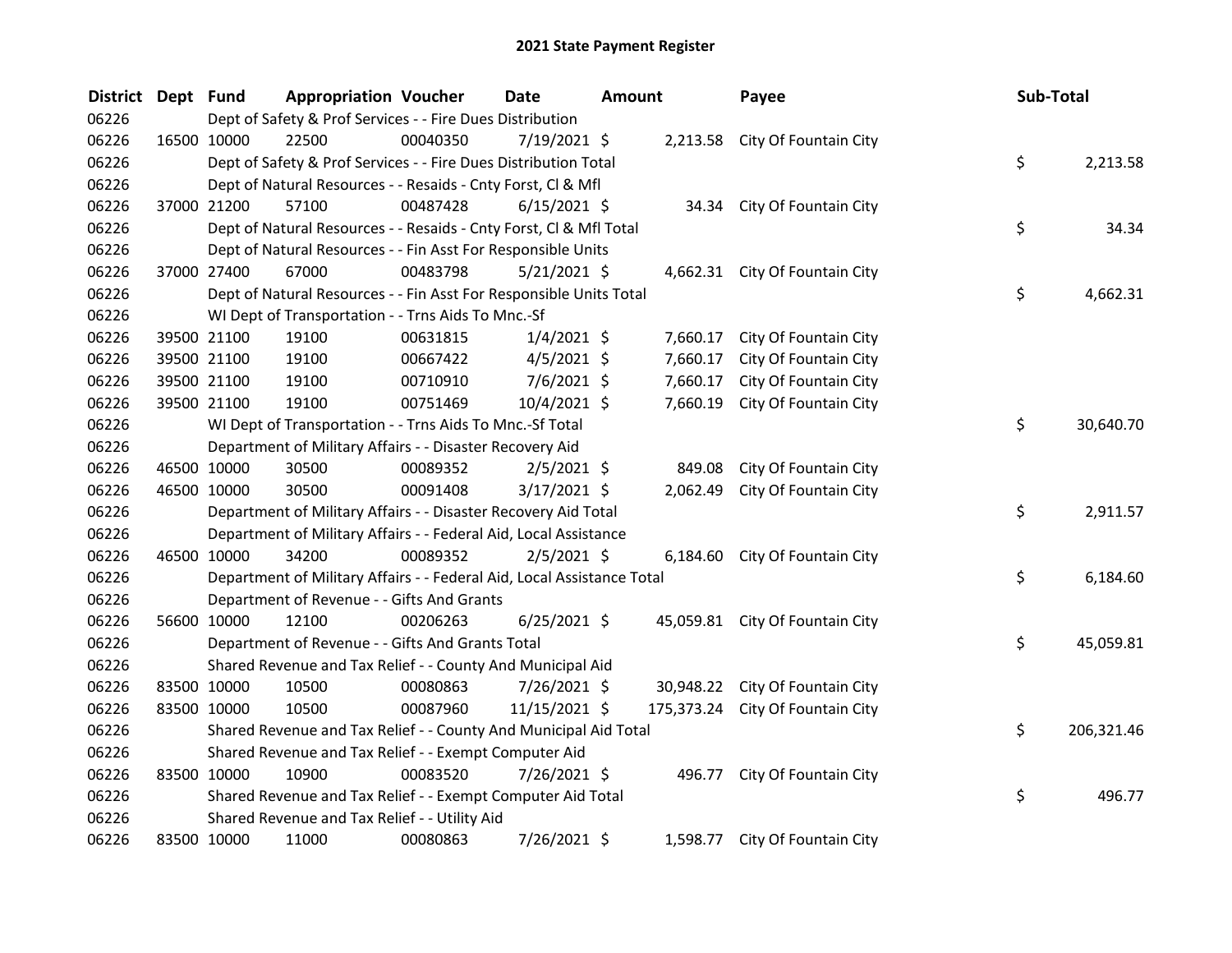| <b>District</b> | Dept Fund |             | <b>Appropriation Voucher</b>                                    |          | Date           | <b>Amount</b> |          | Payee                 | Sub-Total  |
|-----------------|-----------|-------------|-----------------------------------------------------------------|----------|----------------|---------------|----------|-----------------------|------------|
| 06226           | 83500     | 10000       | 11000                                                           | 00087960 | 11/15/2021 \$  |               | 9,229.93 | City Of Fountain City |            |
| 06226           |           |             | Shared Revenue and Tax Relief - - Utility Aid Total             |          |                |               |          |                       | 10,828.70  |
| 06226           |           |             | Shared Revenue and Tax Relief - - Personal Property Aid         |          |                |               |          |                       |            |
| 06226           | 83500     | 10000       | 11100                                                           | 00076704 | 5/3/2021 \$    |               | 469.12   | City Of Fountain City |            |
| 06226           |           |             | Shared Revenue and Tax Relief - - Personal Property Aid Total   |          |                |               |          |                       | 469.12     |
| 06226           |           |             | Shared Revenue and Tax Relief - - Lottery & Gaming Credit       |          |                |               |          |                       |            |
| 06226           |           | 83500 52100 | 36300                                                           | 00074060 | $3/22/2021$ \$ |               | 1.261.07 | City Of Fountain City |            |
| 06226           |           |             | Shared Revenue and Tax Relief - - Lottery & Gaming Credit Total |          |                |               |          |                       | 1,261.07   |
| 06226 Total     |           |             |                                                                 |          |                |               |          |                       | 311,084.03 |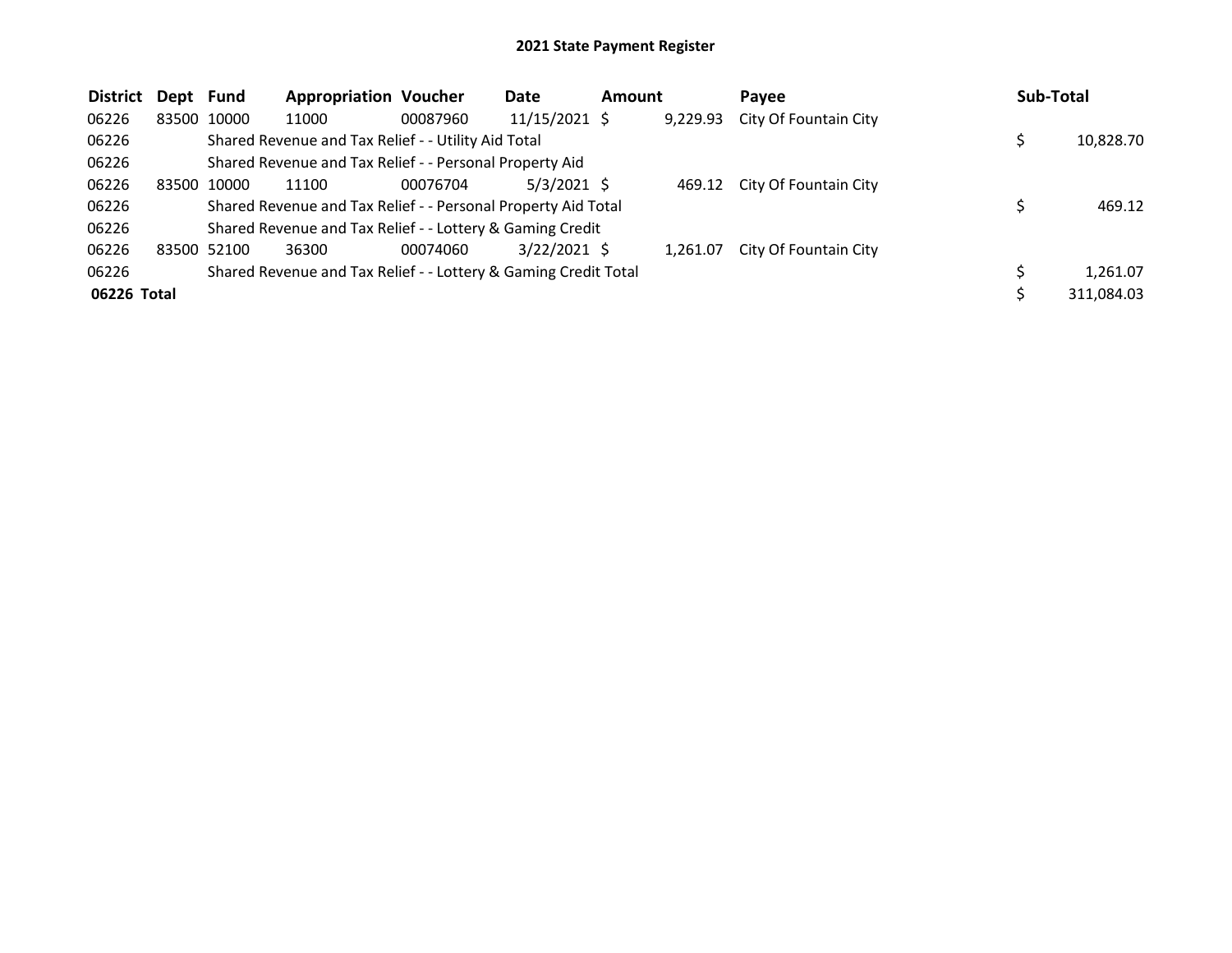| <b>District</b> | Dept Fund |                                                                                 | <b>Appropriation Voucher</b> |                                                                           | <b>Date</b>    | <b>Amount</b> |            | Payee                      |    | Sub-Total  |            |
|-----------------|-----------|---------------------------------------------------------------------------------|------------------------------|---------------------------------------------------------------------------|----------------|---------------|------------|----------------------------|----|------------|------------|
| 06251           |           | Dept of Safety & Prof Services - - Fire Dues Distribution                       |                              |                                                                           |                |               |            |                            |    |            |            |
| 06251           |           | 16500 10000                                                                     | 22500                        | 00040357                                                                  | $7/16/2021$ \$ |               | 7,595.99   | City Of Mondovi            |    |            |            |
| 06251           |           | \$<br>Dept of Safety & Prof Services - - Fire Dues Distribution Total           |                              |                                                                           |                |               |            |                            |    |            | 7,595.99   |
| 06251           |           | Dept of Natural Resources - - Aids In Lieu Of Taxes - Gener                     |                              |                                                                           |                |               |            |                            |    |            |            |
| 06251           |           | 37000 10000                                                                     | 50300                        | 00476058                                                                  | $4/21/2021$ \$ |               |            | 45.56 City Of Mondovi      |    |            |            |
| 06251           |           | Dept of Natural Resources - - Aids In Lieu Of Taxes - Gener Total               |                              |                                                                           |                |               |            |                            |    | \$         | 45.56      |
| 06251           |           | WI Dept of Transportation - - Trns Aids To Mnc.-Sf                              |                              |                                                                           |                |               |            |                            |    |            |            |
| 06251           |           | 39500 21100                                                                     | 19100                        | 00631816                                                                  | $1/4/2021$ \$  |               |            | 33,039.81 City Of Mondovi  |    |            |            |
| 06251           |           | 39500 21100<br>19100                                                            |                              | 00667423                                                                  | $4/5/2021$ \$  |               | 33,039.81  | City Of Mondovi            |    |            |            |
| 06251           |           | 39500 21100<br>19100                                                            |                              | 00710911                                                                  | 7/6/2021 \$    |               | 33,039.81  | City Of Mondovi            |    |            |            |
| 06251           |           | 39500 21100                                                                     | 19100                        | 00751470                                                                  | 10/4/2021 \$   |               |            | 33,039.83 City Of Mondovi  |    |            |            |
| 06251           |           |                                                                                 |                              | WI Dept of Transportation - - Trns Aids To Mnc.-Sf Total                  |                |               |            |                            |    | \$         | 132,159.26 |
| 06251           |           |                                                                                 |                              | Department of Health Services - - Prepaid Medical Transport Reimbursement |                |               |            |                            |    |            |            |
| 06251           |           | 43500 10000                                                                     | 16300                        | AMBULANCE 11/15/2021 \$                                                   |                |               |            | 5,270.49 City Of Mondovi   |    |            |            |
| 06251           |           | Department of Health Services - - Prepaid Medical Transport Reimbursement Total |                              |                                                                           |                |               |            |                            |    | \$         | 5,270.49   |
| 06251           |           | Department of Justice - - Officer training reimbursement                        |                              |                                                                           |                |               |            |                            |    |            |            |
| 06251           |           | 45500 10000<br>21400                                                            |                              | 00105612                                                                  | 11/19/2021 \$  |               |            | 480.00 City Of Mondovi     |    |            |            |
| 06251           |           |                                                                                 |                              | Department of Justice - - Officer training reimbursement Total            |                |               |            |                            |    | \$         | 480.00     |
| 06251           |           | Department of Administration - - Federal Aid, Local Assistance                  |                              |                                                                           |                |               |            |                            |    |            |            |
| 06251           |           | 50500 10000                                                                     | 74300                        | 00140388                                                                  | $2/9/2021$ \$  |               |            | 658,987.98 City Of Mondovi |    |            |            |
| 06251           |           | 50500 10000<br>74300                                                            |                              | 00152014                                                                  | $9/22/2021$ \$ |               | 217,114.01 | City Of Mondovi            |    |            |            |
| 06251           |           | Department of Administration - - Federal Aid, Local Assistance Total            |                              |                                                                           |                |               |            |                            |    | \$         | 876,101.99 |
| 06251           |           | Department of Revenue - - Gifts And Grants                                      |                              |                                                                           |                |               |            |                            |    |            |            |
| 06251           |           | 56600 10000<br>12100                                                            |                              | 00206264                                                                  | $6/25/2021$ \$ |               | 134,185.09 | City Of Mondovi            |    |            |            |
| 06251           |           | Department of Revenue - - Gifts And Grants Total                                |                              |                                                                           |                |               |            |                            | \$ | 134,185.09 |            |
| 06251           |           | Shared Revenue and Tax Relief - - County And Municipal Aid                      |                              |                                                                           |                |               |            |                            |    |            |            |
| 06251           |           | 83500 10000<br>10500                                                            |                              | 00080864                                                                  | 7/26/2021 \$   |               | 90,940.46  | City Of Mondovi            |    |            |            |
| 06251           |           | 83500 10000<br>10500                                                            |                              | 00087961                                                                  | 11/15/2021 \$  |               | 510,058.76 | City Of Mondovi            |    |            |            |
| 06251           |           | Shared Revenue and Tax Relief - - County And Municipal Aid Total                |                              |                                                                           |                |               |            |                            |    | \$         | 600,999.22 |
| 06251           |           | Shared Revenue and Tax Relief - - Exempt Computer Aid                           |                              |                                                                           |                |               |            |                            |    |            |            |
| 06251           |           | 83500 10000<br>10900                                                            |                              | 00083521                                                                  | 7/26/2021 \$   |               | 16,295.53  | City Of Mondovi            |    |            |            |
| 06251           |           | 83500 10000<br>10900                                                            |                              | 00085673                                                                  | 7/26/2021 \$   |               | 627.67     | City Of Mondovi            |    |            |            |
| 06251           |           | Shared Revenue and Tax Relief - - Exempt Computer Aid Total                     |                              |                                                                           |                |               |            |                            |    | \$         | 16,923.20  |
| 06251           |           | Shared Revenue and Tax Relief - - Personal Property Aid                         |                              |                                                                           |                |               |            |                            |    |            |            |